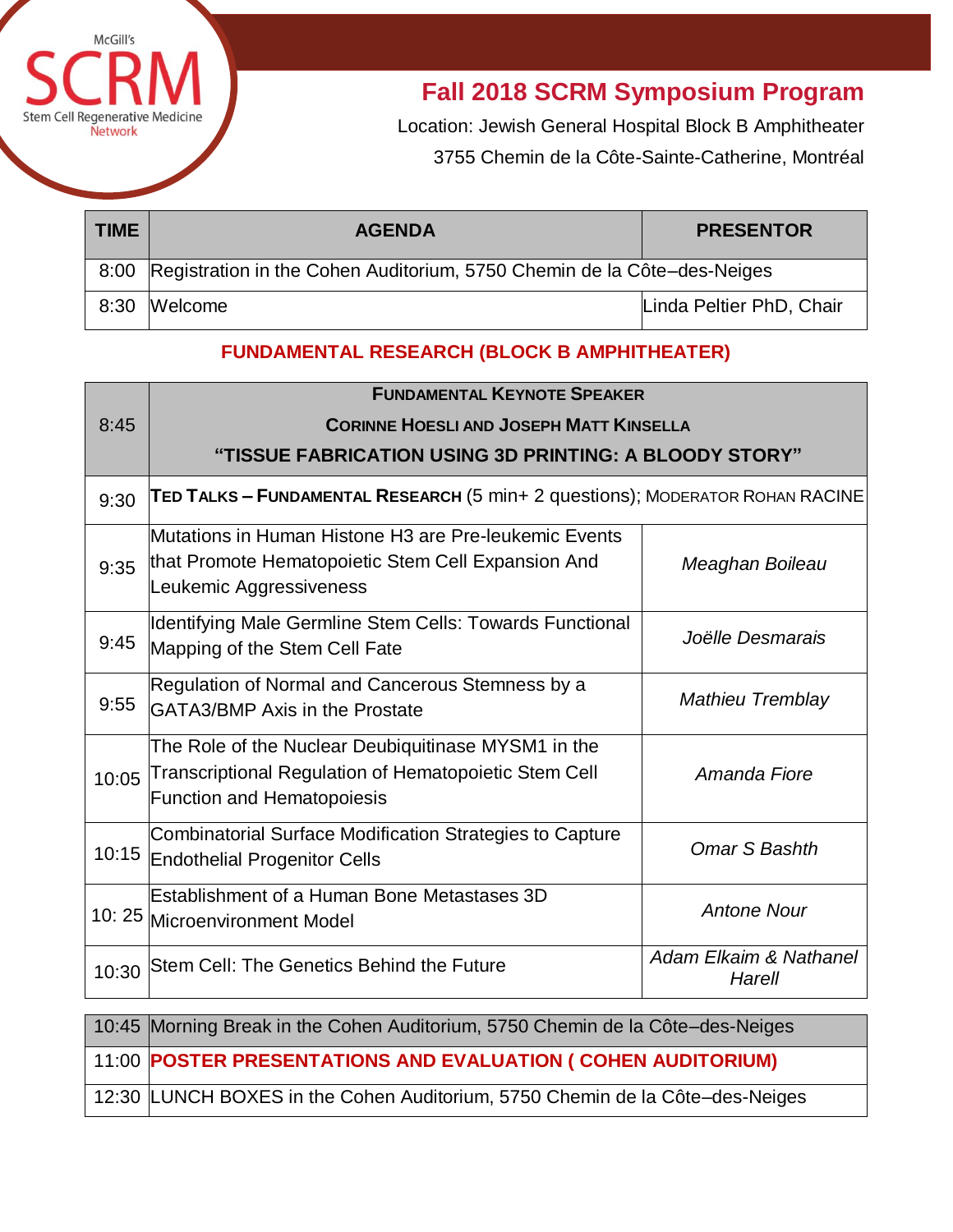# **CLINICAL RESEARCH (BLOCK B AMPHITHEATER)**

|       | <b>CLINICAL KEYNOTE SPEAKER</b>                                                                                                             |                              |  |
|-------|---------------------------------------------------------------------------------------------------------------------------------------------|------------------------------|--|
| 14:00 | <b>DR PIERRE LANEUVILLE</b>                                                                                                                 |                              |  |
|       | "FROM HUMBLE BEGINNINGS TO THE BRAVE NEW WORLD OF CELLULAR<br><b>THERAPY"</b>                                                               |                              |  |
|       | 14:45 TED TALKS - CLINICAL RESEARCH (5 min + 2 questions); MODERATOR CONNIE YANG                                                            |                              |  |
|       | Proteomic Characterization of Mesenchymal Stem Cells<br>14:50 and Osteoblast-Derived Exosomes of COL1A1<br>Osteogenesis Imperfecta Patients | <b>Monther Abuhantash</b>    |  |
| 15:00 | CD271 a More Precise Marker for Cancer Stem Cell in<br>Head and Neck Squamous Cell Carcinomas than CD44                                     | Osama Elkashty               |  |
| 15:10 | Biomechanical cues guide lineage specification of induced<br>pluripotent stem cell derived pancreatic progenitors                           | <b>Raymond Tran</b>          |  |
| 15:20 | First characterization of exosomes derived from amniotic<br>stromal cells and their application for cardiac repair                          | Kashif Khan                  |  |
| 15:30 | Mitochondrial Replacement Therapy Continues to Push<br>Ethical and Legal Boundaries: A Litterature Review<br>Analysis                       | Forough Noohi                |  |
| 15:40 | The Effect of Microporosity on the Bioactivity of Scaffolds<br>for Bone Regeneration                                                        | Dhanalakshmi<br>Jeyachandran |  |

| 15:50       | Short afternoon Break - Jury will meet to discuss the Poster and Oral Presentation<br>winner          |                                  |
|-------------|-------------------------------------------------------------------------------------------------------|----------------------------------|
|             | 16:00 Poster and Oral Presentation Winner Nominations                                                 | Colin Crist & Vahab<br>Soleimani |
|             | 16:15 Closing and evaluation                                                                          | Linda Peltier, Chair             |
| to<br>19:00 | 16:30 NETWORKING / POSTER PRESENTATIONS in the Cohen Auditorium,<br>5750 Chemin de la Côte-des-Neiges |                                  |

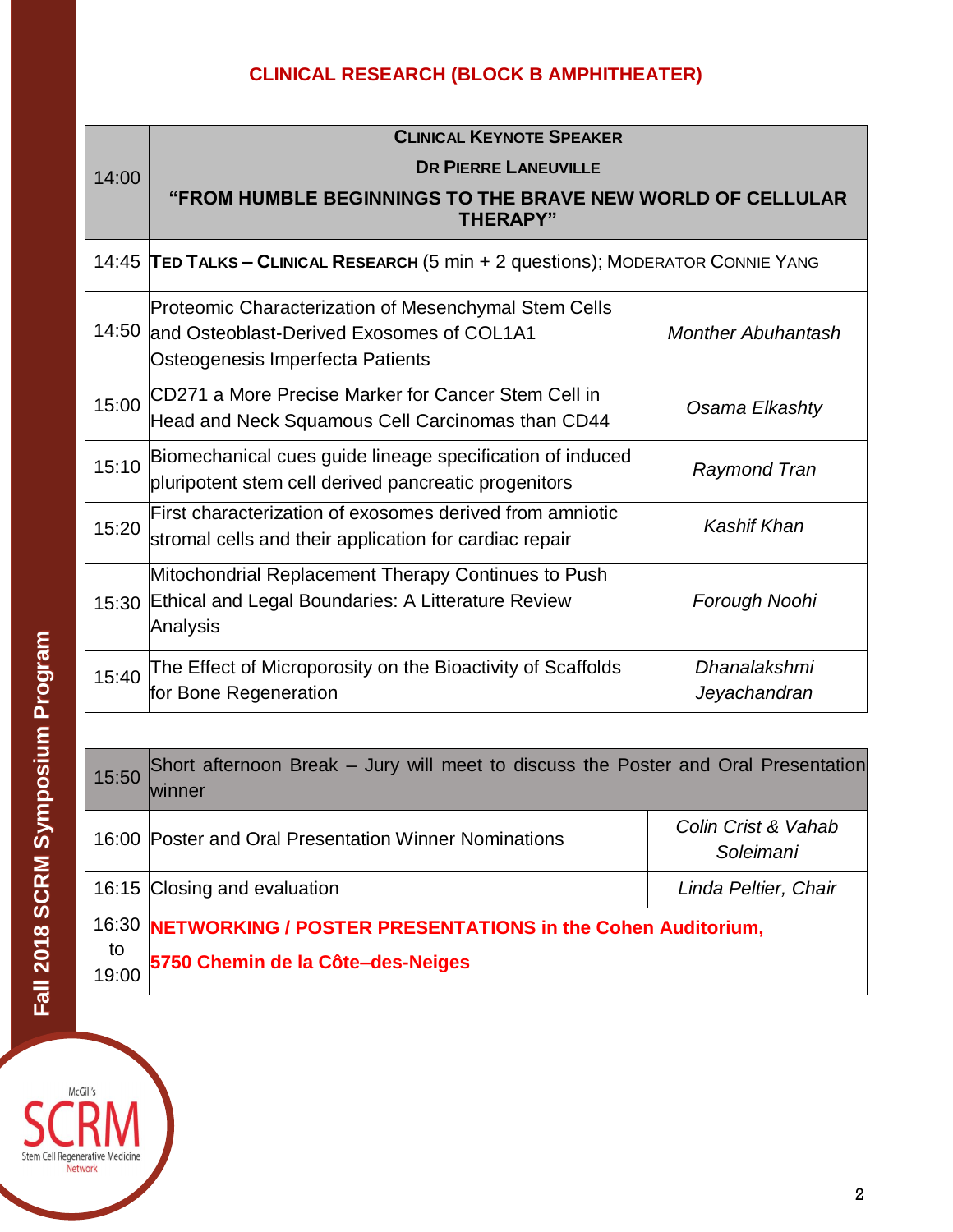# **Join Us at the Jewish General Hospital!**





**CIRCULATING IN THIS HOSPITAL**

McGill's Stem Cell Regenerative Medicine Network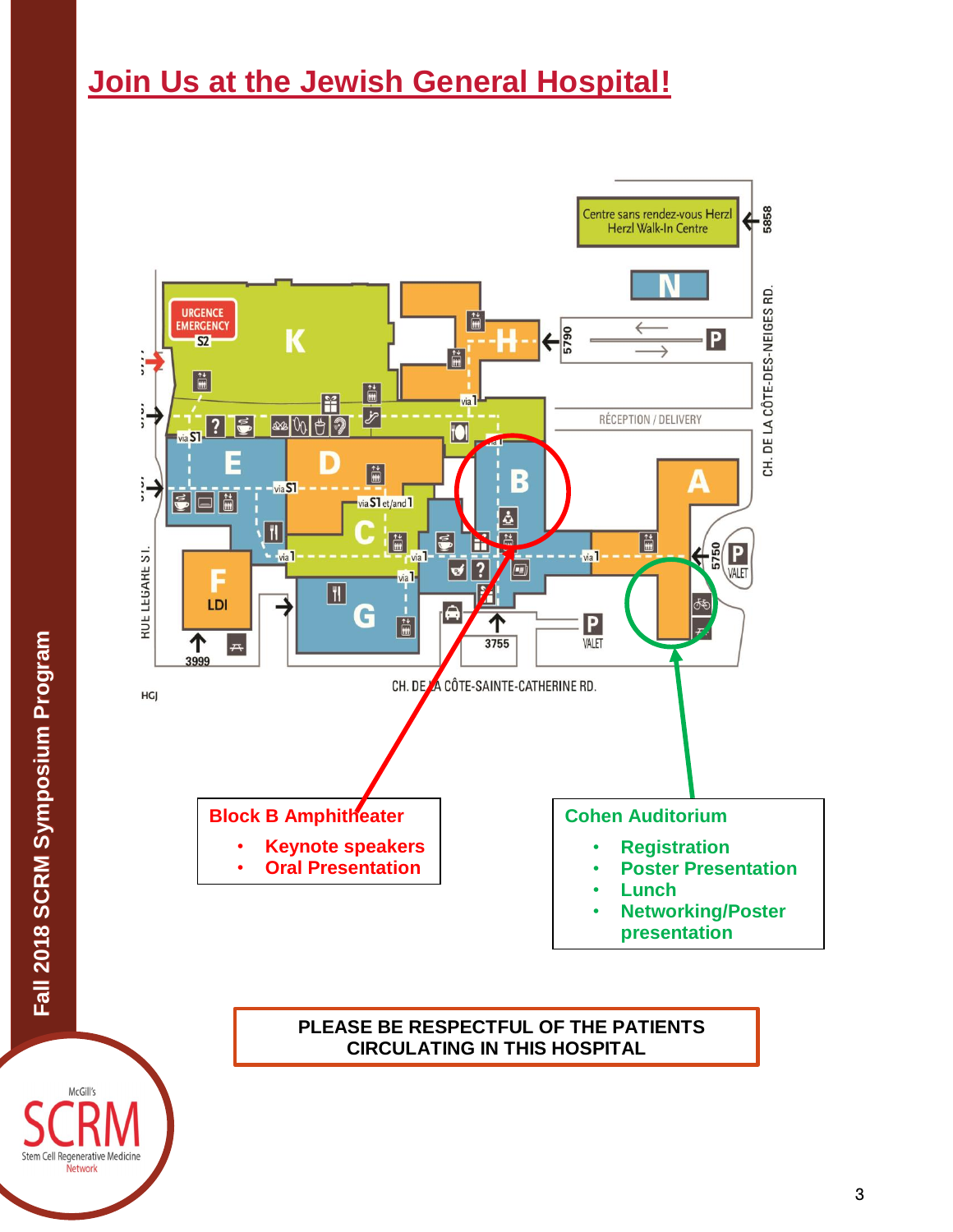

### **MUTATIONS IN HUMAN HISTONE H3 ARE PRE-LEUKEMIC EVENTS THAT PROMOTE HEMATOPOIETIC STEM CELL EXPANSION AND LEUKEMIC AGGRESSIVENESS**

### **Authors:**

**Meaghan Boileau1**, Margret Shirinian2, Tenzin Gayden1, Ashot S. Harutyunyan1, Carol C.L. Chen1, Leonie G. Mikael1, Heather M. Duncan1, Andrea L. Neumann1, Patricia Arreba-Tutusaus1, Nicolas De Jay1, Michele Zeinieh1, Katya Rossokhata1,Yelu Zhang1, Hamid Nikbakht1, Carine Mouawad2, Radwan Massoud2, Felice Frey2, Rihab Nasr2, Jean El Cheikh2, Marwan El Sabban2, Claudia L. Kleinman1, Rami Mahfouz2, Mark D. Minden3, Nada Jabado1, Ali Bazarbachi2, and Kolja Eppert1

1 McGill University, Montreal, Quebec, Canada;

2 American University of Beirut, Beirut, Lebanon;

3 Princess Margaret Cancer Centre, University Health Network, University of Toronto, Toronto, Ontario, Canada

# **Abstract:**:

Aberrant epigenetic regulation is often an early step in the development of acute myeloid leukemia (AML). Our ability to prevent or treat AML is limited by our incomplete understanding of this epigenetic disruption, including improper histone methylation. Rare K27 mutations in histone H3 have been identified in T-acute lymphoid leukemia, myelodysplastic syndrome and AML. Here, in a comprehensive analysis of all histone H3 genes, we demonstrate that H3 mutations are early events in AML leukemogenesis.

We sequenced 16 H3 genes in 434 primary AML samples and identified 7 mutations (1.6%) (HIST1H3F-K27I, HIST1H3H-K27M, H3F3A-K27M/A26P, HIST1H3A-Q69H, H3F3C-R2Q/R8H), with an enrichment in secondary AML (9%). The mutations were present in the founding clones, indicated by high variant allele frequencies. In two cases with corresponding normal samples, we identified Q69H and K27M mutations in pre-leukemic hematopoietic stem cells (HSCs).

Consistent with a role in pre-leukemic HSC clonal expansion, primary and secondary xenotransplantation confirmed that K27M/I mutant histones increased normal human HSC frequency. Furthermore, K27 and Q69 mutations altered myeloid and erythroid differentiation. In established AML, K27M/I mutations increased proliferation and progenitor frequency in vitro demonstrated by colony formation unit assay and drastically increased leukemic aggressiveness in vivo. We performed RNAseq and ChIP-seq analyses and observed changes in gene expression, with a global decrease in H3K27 tri-methylation in AML cells with the K27M/I mutations. Furthermore, there was a more drastic loss of H3K27 tri-methylation at promoters of upregulated genes and a concurrent increase in H3K27 acetylation. Gene ontology analysis indicated alterations in regulators of biological processes involved in erythrocyte and myeloid differentiation. These findings place H3 mutations alongside ASXL1 and EZH2 mutations as drivers of an altered histone epigenome in pre-leukemia and secondary AML.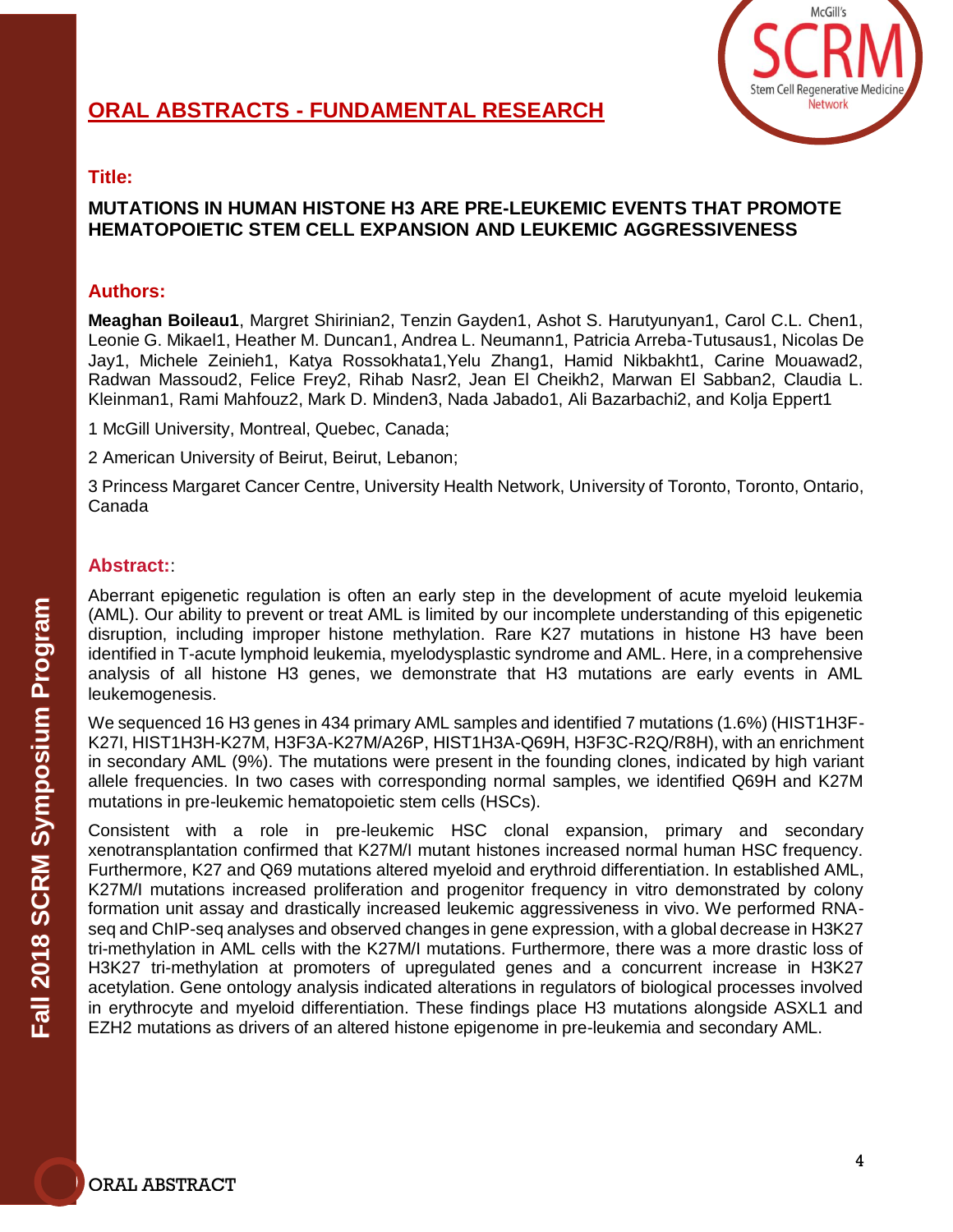

# **IDENTIFYING MALE GERMLINE STEM CELLS: TOWARDS FUNCTIONAL MAPPING OF THE STEM CELL FATE**

#### **Authors:**

**Joëlle Desmarais1**, Xiangfan Zhang<sup>1</sup>, Makoto Nagano<sup>1</sup>

1. Research Institute of the McGill University Health Center and McGill University, Department of Obstetrics and Gynecology, 1001 Decarie Blvd., Montreal, QC, H4A 3J1.

#### **Abstract:**

Spermatogonial stem cells (SSCs) are the foundation of high-throughput, life-long production of sperm. Clinically, SSCs are expected to become an important resource to restore male fertility, particularly for childhood cancer patients whose fertility is at risk. Yet, fundamental characteristics of SSCs remain elusive, making mechanistic studies difficult to control SSC fate for preserving stem cells or encouraging sperm production. Our ultimate goal is to determine a fate map of SSCs and to visualize them. Using a functional transplantation assay and multi-parameter flow cytometry, we found that loss of THY1 or ITGA6 indicates the exit from the SSC state, while the expression of widely-used SSC markers (GFRA1 and CDH1), as well as KIT, denotes the transition to commitment. To enrich the SSC population from "adult intact" mouse testes, which has been hard to achieve, we fractionated primitive germ cells using five surface antigens simultaneously (THY1, CDH1, GFRA1, KIT, and ITGA6). SSC transplantations showed that two cell fractions, the THY1+/ ITGA6HiMed/ GFRA1-/ CDH1-/ KIT- and the THY1+/ ITGA6Hi, exhibit the degrees of SSC enrichment that exceed any of those reported in the past two decades. Further characterization of these cell fractions is underway (e.g., cell cycle, protein/mRNA expression). We are also in preparation for single-cell RNA sequencing to understand the SSC fate commitment process at the transcriptome level. Our data should establish a powerful platform to dissect SSC fate decision mechanisms and to identify SSC niches, leading to clinical SSC applications for male fertility preservation and restoration. (Supported by CIHR and FRSQ)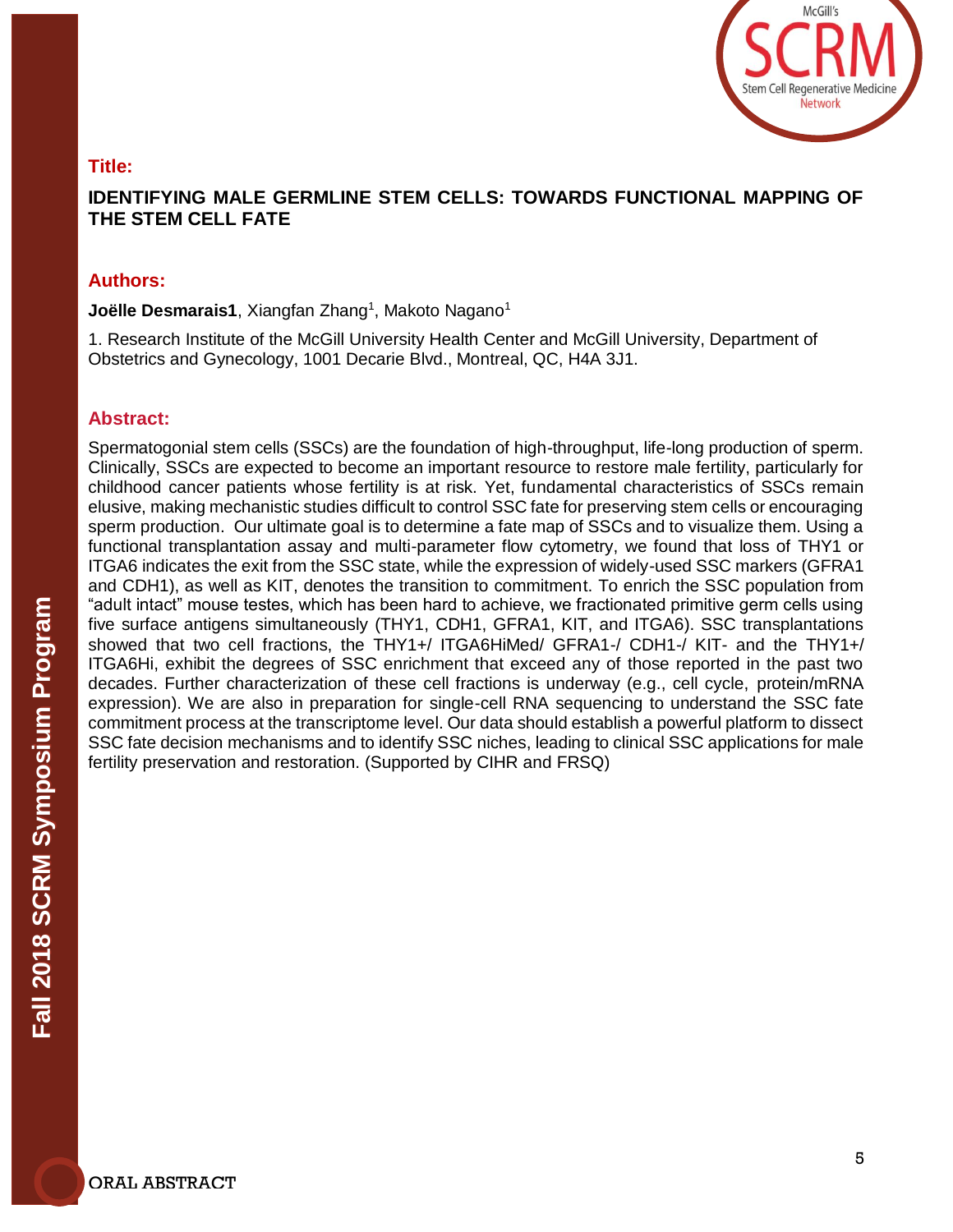

# **REGULATION OF NORMAL AND CANCEROUS STEMNESS BY A GATA3/BMP AXIS IN THE PROSTATE**

#### **Authors:**

**Mathieu Tremblay**, Maxwell Shafer, Sophie Viala, Alana H.T. Nguyen, Adda Lee-Graham, Maxime Bouchard

#### **Abstract:**

Adult stem cells are found in prostate tissue and can act as the cells-of-origin for prostate cancer. Loss of the tumor suppressor PTEN is a common occurrence in prostate cancer. We showed that the transcription factor GATA3 is progressively lost in Pten-deficient mouse prostate tumors. Moreover, 75% of the more aggressive hormone-resistant human prostate tumors show loss of active GATA3. Using a genetic approach, we found that the enforced expression of GATA3 delays tumor progression. This effect is associated with a correction of the aberrant sphere-forming potential of cancerous stem cells to wild-type levels by re-expression of Gata3. Moreover, deletion of GATA3 in normal primary prostate stem cells enhanced their long term self-renewal capacities both in vitro (serial sphere formation assay) and stem cell frequency in vivo (limiting dilution transplantation assay). Using RNAseq analysis, we found that BMP signaling is important for stem cell maintenance and loss of GATA3 is associated with an autocrine up-regulation of Bmp5. In addition, BMP5 treatment increased normal stem cell potential and numbers in vitro and in vivo whereas its inhibition (Noggin) corrects GATA3-deficient sphere forming potential to normal levels as well as the aberrant Pten-deficient cancerous sphere forming potential. Finally, loss of Bmp5 in the mouse affect prostate tissue homeostasis which is associated with a reduction in stem cell potential. Together, these data establish GATA3 as an important regulator of normal and cancerous prostate stem cells homeostasis through a Bmp5 dependent mechanism.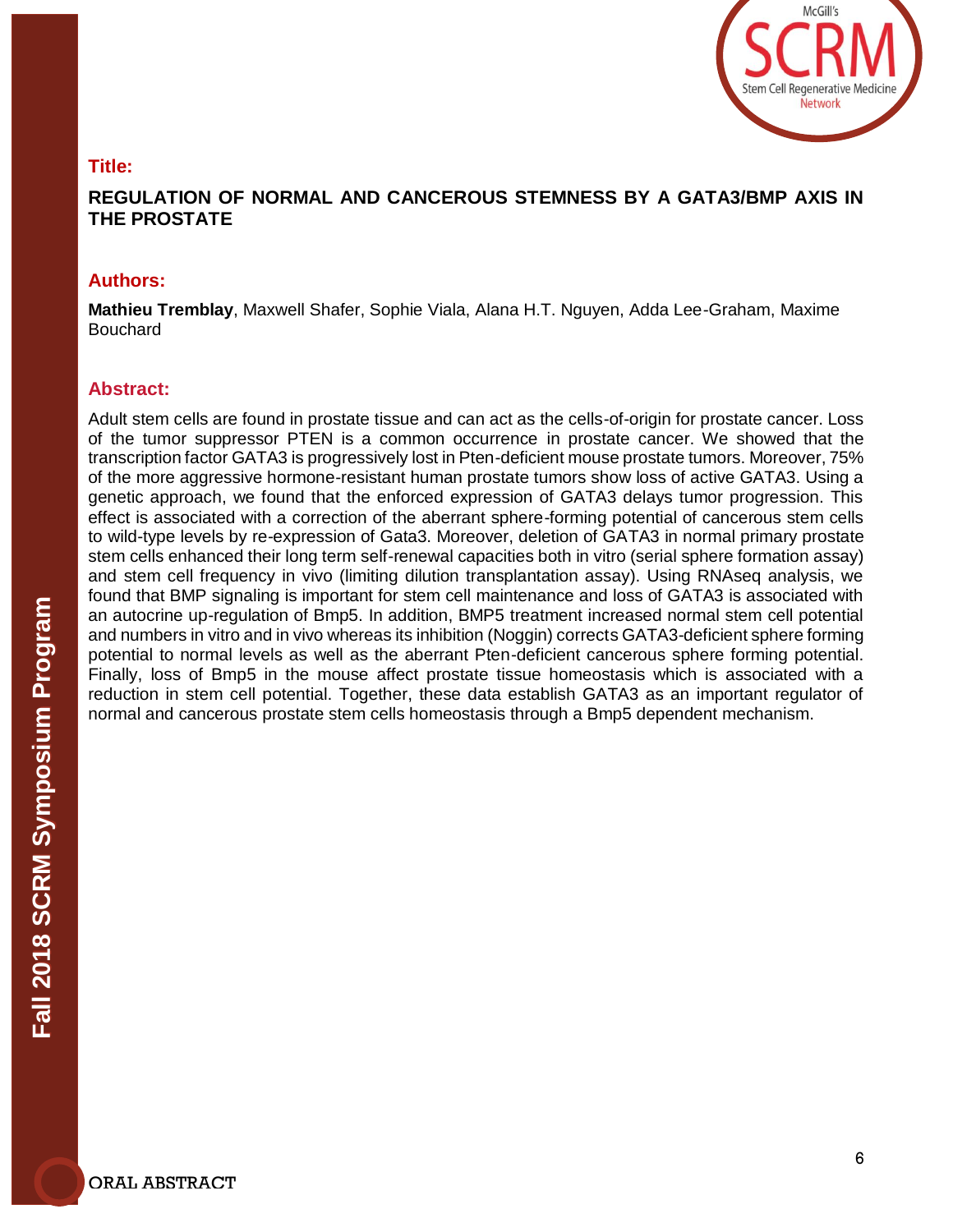

# **THE ROLE OF THE NUCLEAR DEUBIQUITINASE MYSM1 IN THE TRANSCRIPTIONAL REGULATION OF HEMATOPOIETIC STEM CELL FUNCTION AND HEMATOPOIESIS**

# **Authors:**

**Amanda Fiore1,3**, HanChen Wang1,3, Jad I. Belle1,3, Philippe Gros2,3, David Langlais4,5, Anastasia Nijnik1,3

- 1 Department of Physiology, McGill University
- 2 Department of Biochemistry, McGill University
- 3 McGill University Research Centre on Complex Traits, McGill University
- 4 Department of Human Genetics, McGill University
- 5 McGill University and Génome Québec Innovation Centre, McGill University

# **Abstract:**

Myb-like SWIRM and MPN Domains 1 (MYSM1) is a chromatin-binding histone H2A lysine 119 deubiquitinase that is essential for normal hematopoiesis in both mice and humans. Mysm1- knockout mice exhibit severe hematopoietic defects, including loss of function of hematopoietic stem cells, apoptosis of hematopoietic progenitors, and impaired production of multiple downstream hematopoietic cell types. Although MYSM1 was reported to regulate the expression of some genes required for normal progression of hematopoiesis, no genome-wide analyses of MYSM1-regulated genes have been published to date. RNA-seq analyses conducted in our lab revealed an important category of genes that exhibit significantly altered expression in primary Mysm1-deficient hematopoietic stem cells. Additionally, our ChIP-seq analyses performed in the Ba/F3 hematopoietic progenitor cell line revealed that a significant portion of MYSM1-binding sites across the genome are associated with these genes. My current aims are to validate and establish the role of MYSM1 in the regulation of the expression of these genes, understand whether this regulation operates through MYSM1's catalytic domain, and investigate the crosstalk between MYSM1 and other transcription factors in their regulation. This work will expand our current understanding of the role of MYSM1 in hematopoiesis and stem cell biology and the mechanisms driving bone marrow failure in human MYSM1-deficiency.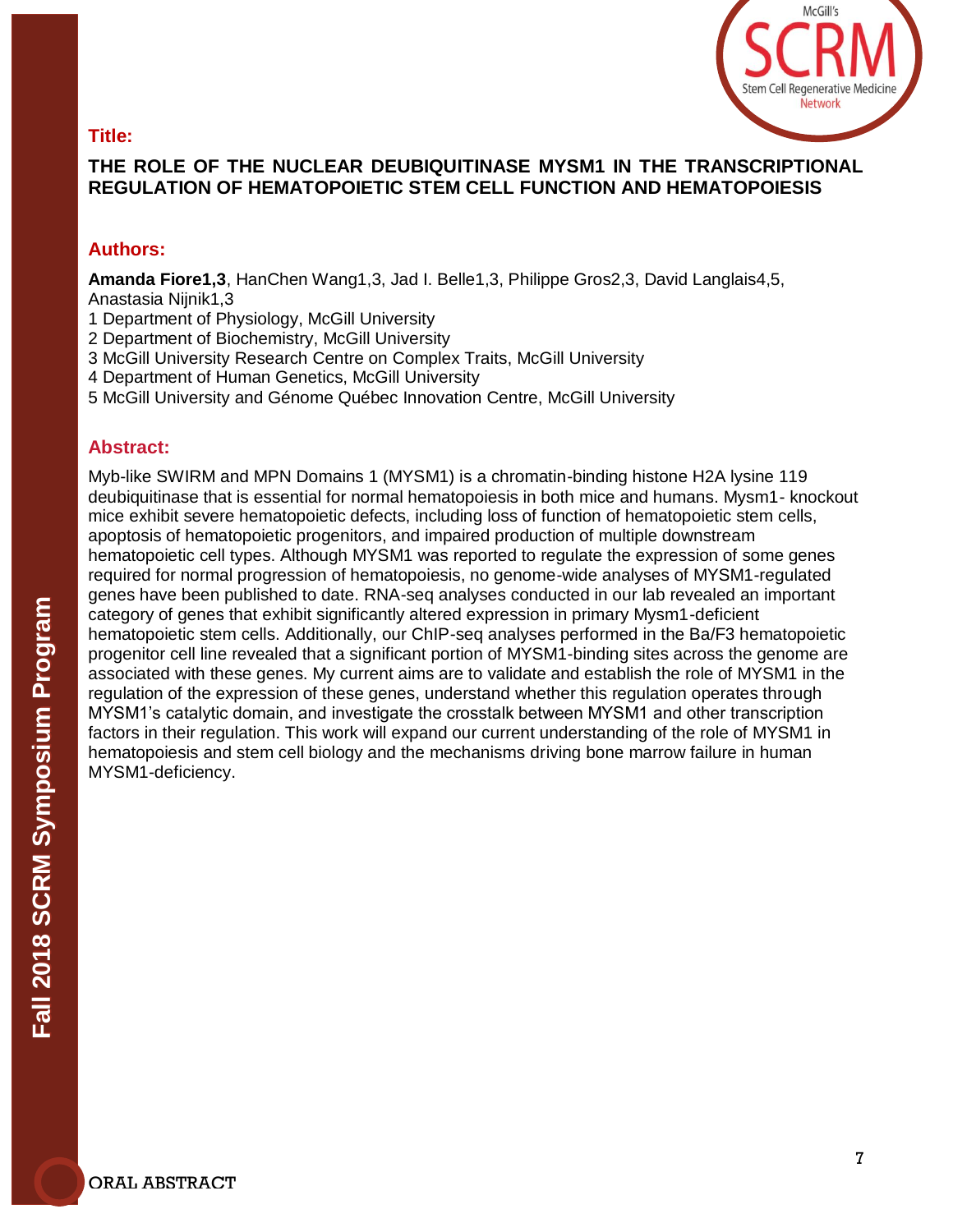

# **COMBINATORIAL SURFACE MODIFICATION STRATEGIES TO CAPTURE ENDOTHELIAL PROGENITOR CELLS**

#### **Authors:**

**Omar S. Bashth<sup>1</sup>, Marieve D. Boulanger<sup>1</sup>, Mohamed A. Elkhodiry<sup>1</sup>, Gaétan Laroche<sup>2,3</sup>, Corinne A.**  $Hoesli<sup>1</sup>$ 

1. Department of Chemical Engineering, McGill University, Montréal, Québec, Canada.

2. Centre de Recherche du Centre Hospitalier Universitaire de Québec, Québec, Canada.

3. Département de génie des mines, de la métallurgie et des matériaux, Université Laval, Québec, Canada.

#### **Abstract:**

To treat heart disease, the most common intervention is the implantation of a stent, which can lead to restenosis – a renewed narrowing of the blood vessel. The aim of this project is to design a stent that would capture endothelial progenitor cells (EPCs) and facilitate reendothelialization on the stent's surface to avoid restenosis and other complications. Our strategy is to functionalize surfaces with antibodies that would capture EPCs, as well as extracellular matrix (ECM) derived peptides to favour EPCs attachment, proliferation and differentiation. Endothelial colony forming cells (ECFCs, which contain EPCs) were successfully isolated from peripheral blood. In this study, different antibody grafting methods were compared to identify a reaction scheme allowing EPC capture from the circulation. Different reaction schemes were investigated to immobilize antibodies that bind EPC surface antigens such as anti-CD144. First, aminated polystyrene surfaces were reacted with the linking arm sulfo-SMPB, which reacts with primary amines as well as thiol groups. To immobilize the antibodies through the fragment crystallisable region (Fc region), Cys‑protein G or RRGW(mini-PEG3)Cys peptide were spotted onto the SMPB-treated polystyrene surfaces to achieve covalent conjugation via the thiol group of the cysteine residue. Next, antibodies were incubated with the Protein G or RRGW surfaces, leading to specific attachment of antibodies to regions functionalized with Protein G or RRGW. Future work will also investigate direct conjugation of antibody fragments via free thiol groups obtained after partial reduction of disulfide bonds. This project should lead to new EPC capture stent technologies with reduced incidence of long-term complications such as restenosis.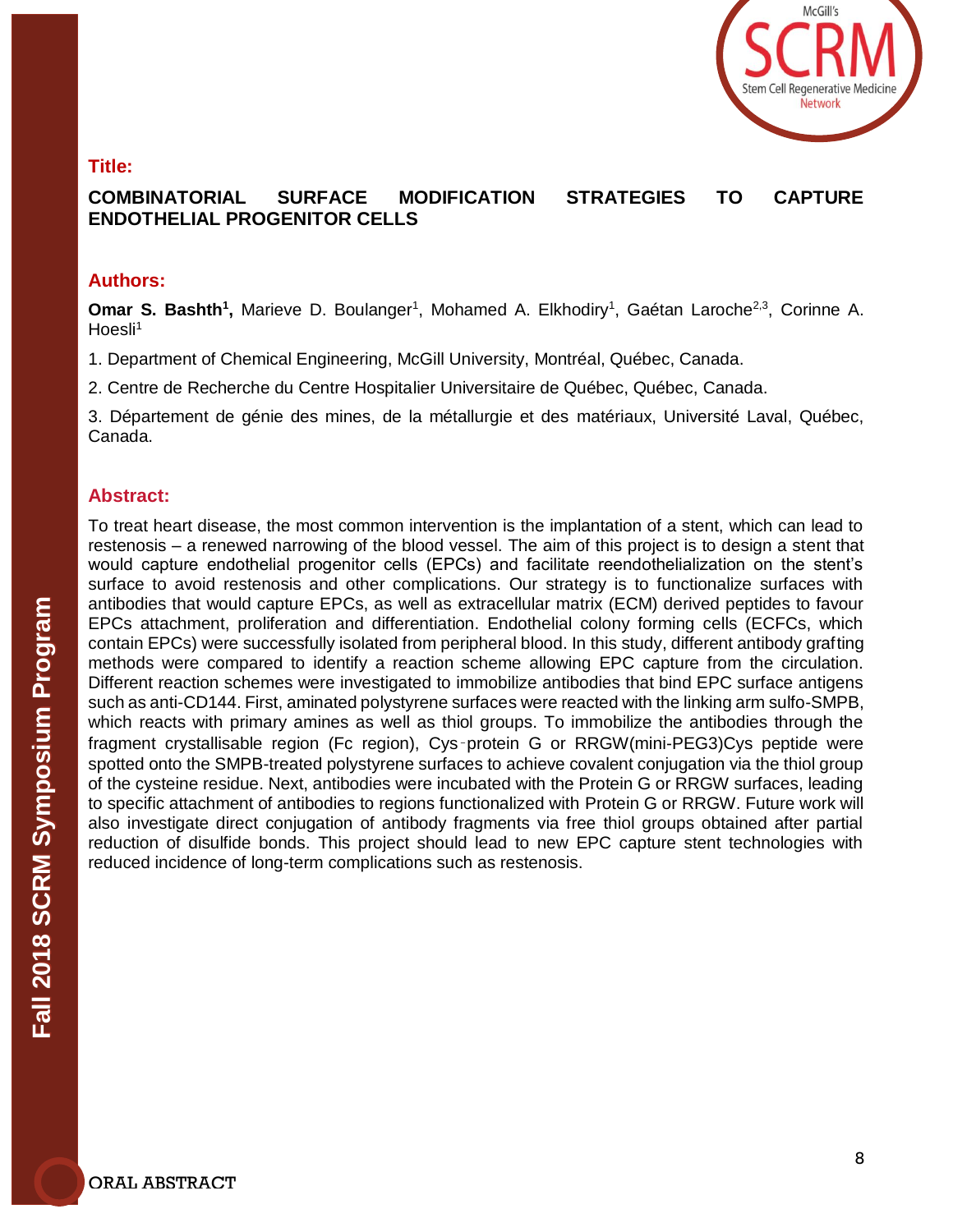

# **ESTABLISHMENT OF A HUMAN BONE METASTASES 3D MICROENVIRONMENT MODEL**

### **Authors:**

**Antone Nour1** and Derek Rosenzweig1

1Research Institute of the McGill University Health Centre, Injury Repair Recovery Program, Department of Surgery, Division of Orthopaedics, Montreal, Quebec, Canada.

#### **Abstract:**

BACKGROUND: When various cancers invade the bone, they can disrupt the physiological balance leading to various deleterious changes in bone structure and function. Local delivery of chemotherapeutics during surgical tumor resection may provide advantages over systemic delivery. However, there is currently no relevant physiological in vitro models of human bone metastases. We set out to generate a 3D bone microenvironment model containing human bone cells, bone marrow stromal cells, bone mineral with patient derived tumor cell core. This in vitro bone metastasis model will serve to establish effective chemotherapeutic doses for local delivery applications.

METHODS: Human osteoblasts (1 x 106 cells/mL) were mixed into 3% alginate/7% gelatin with or without 0.5mg/mL nanohydroxyapatite (HA). The constructs were cultured for 28 days in either normal growth medium (DMEM) or osteogenic medium (OM). Live/Dead assays were performed, and fixed samples were cryosectioned and stained with Alizarin red for calcified matrix deposition, and hematoxylin and eosin to observe cells within the matrix.

RESULTS: Live/Dead analysis revealed >85% primary human osteoblast viability in all conditions after 28 days of culture. Similar viability was observed in primary human MSCs. Alizarin red staining showed that cells grown in DMEM without HA had the least amount of bone mineralized matrix. The combination found to have the most amount of bone mineralized matrix was OM/HA+.

CONCLUSION: Human osteoblasts cultured in presence of HA and osteogenic medium generates the most bone-like microenvironment compared to other conditions. This may present an optimal strategy for studying bone metastases in vitro.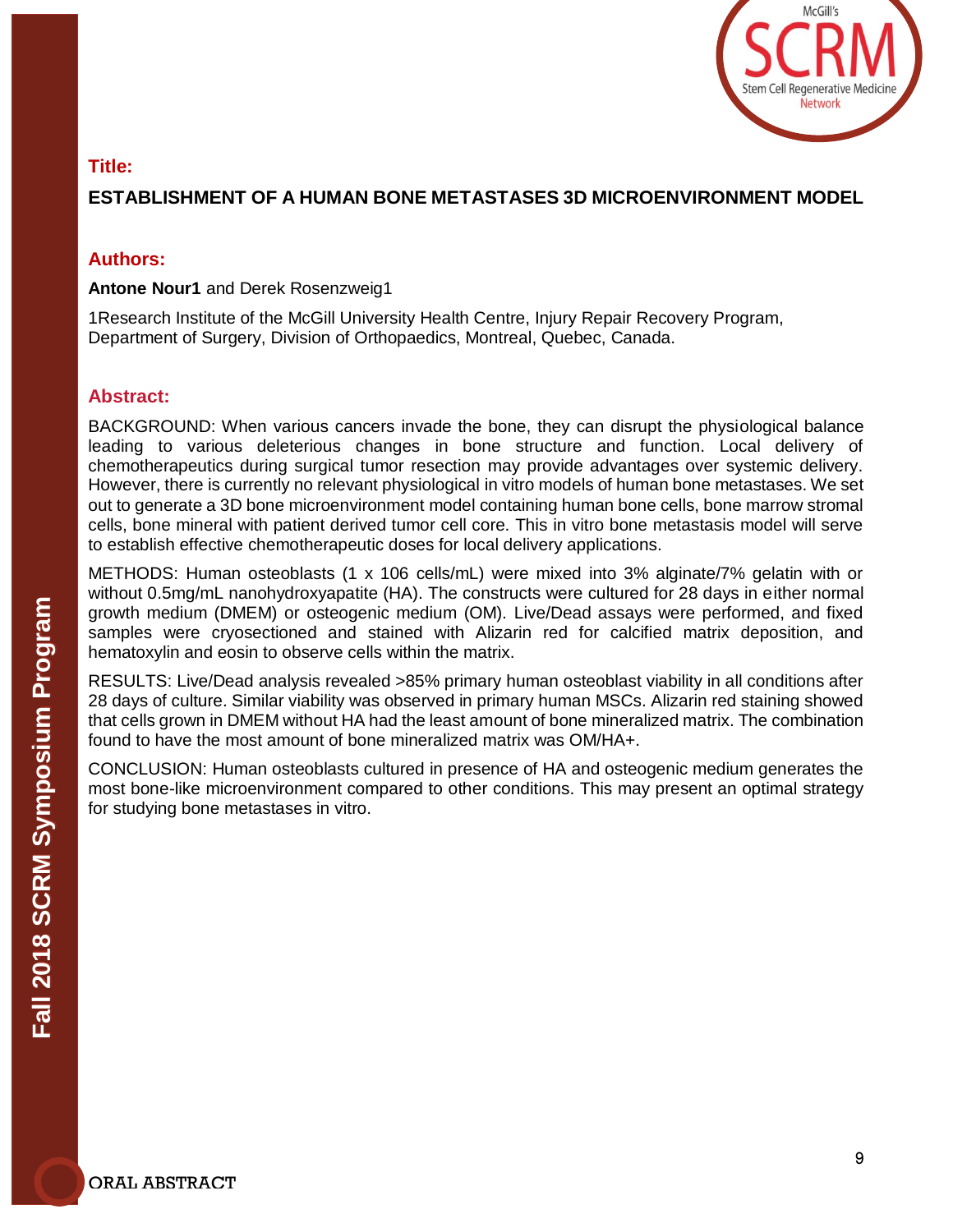# **THE STEM CELL – THE GENETICS BEHIND THE FUTURE**



# **Authors:**

Adam Elkaim & Nathanel Harell

# **Abstract:**

After months of research, we have found a hypothetical way to take adult human stem cells to generate or regenerate parts of the human brain. It is believed that with the properties of induced pluripotent stem cells (iPSC) derived from dermal fibroblast cells. These cells are autonomous and can create other types of rare cells that have helped the world of medicine in a revolutionary way. They can repair human organs and tissues. These types of cells have been used to treat many kinds of diseases. Therefore, using the Yamanaka Factors and tweaking them with the help of a retroviral virus we want to take this to the next level and try to develop new neurons in the human brain, and our final big goal is to make a fully functional human brain.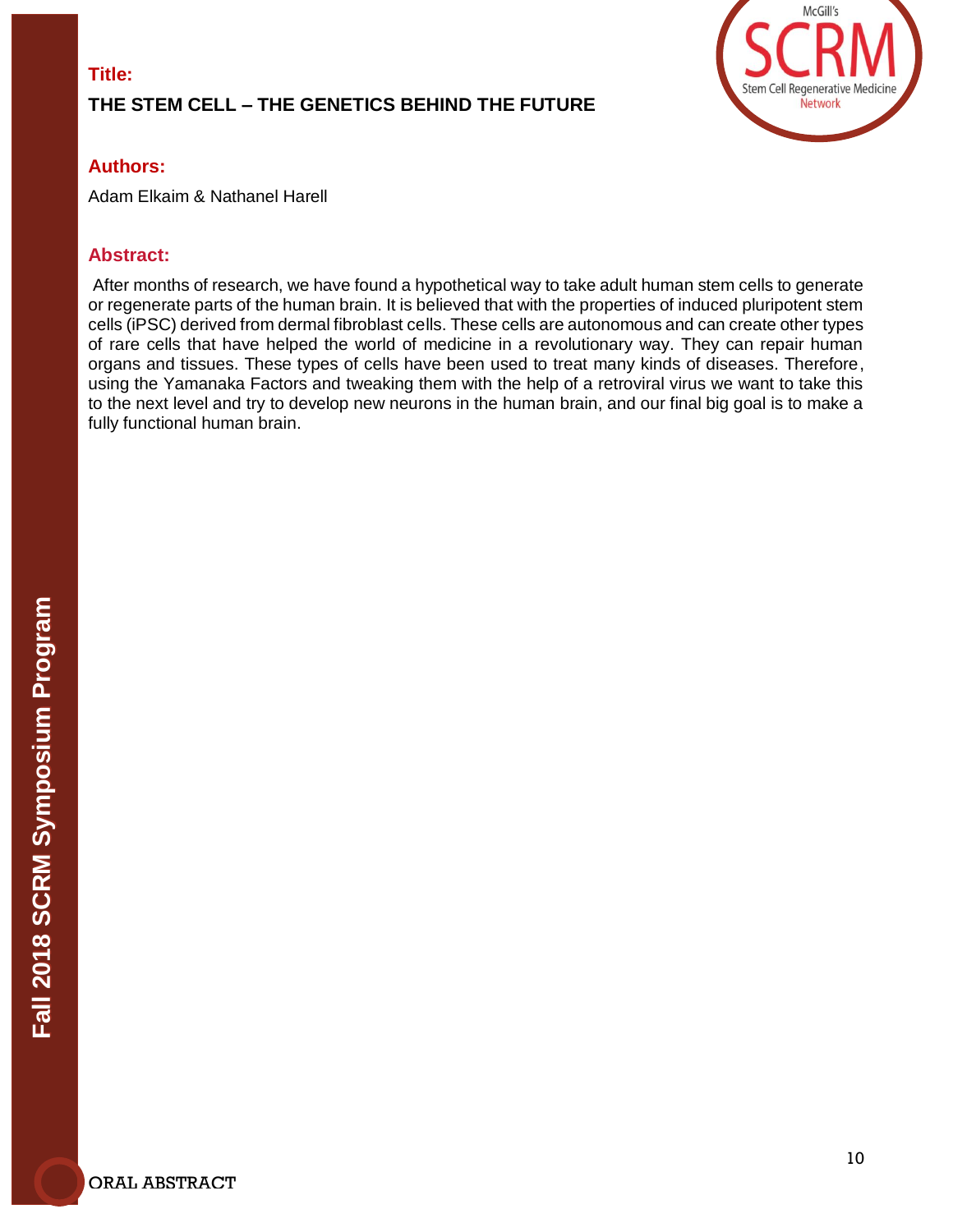

# **ORAL ABSTRACTS - CLINICAL RESEARCH**

# **Title:**

#### **PROTEOMIC CHARACTERIZATION OF MESENCHYMAL STEM CELLS AND OSTEOBLAST-DERIVED EXOSOMES OF COL1A1 OSTEOGENESIS IMPERFECTA PATIENTS**

#### **Authors:**

Monther Abuhantash1,3, Frank Rauch1,4, Janusz Rak4, Reggie Hamdy1,5, Hadil Al-Jallad1,2

1. Shriners Hospital for Children, Montreal, Québec, Canada.

2. Department of Surgery, Division of Orthopedic Surgery, Faculty of Medicine, McGill University, Montreal, Québec, Canada

3. Department of Experimental Surgery, Faculty of Medicine, McGill University, Montreal, Québec, Canada

4. Department of Pediatrics, Faculty of Medicine, McGill University, Montreal, Québec, Canada

5. Department of Surgery, Division of Pediatric Orthopedic Surgery, McGill University, Montreal, QC, Canada

#### **Abstract:**

INTRODUCTION: Osteogenesis Imperfecta (OI) is a bone disorder characterized by skeletal deformities often caused by mutations in the Type I collagen-encoding genes COL1A1 and COL1A2. We have shown that around 50% of patients who underwent corrective surgery by osteotomy, either had delayed healing or non-union. This prompted us to study extracellular vesicles (EVs) as a tool for targeted localized therapy of these complications.

Mesenchymal stem cells (MSCs) and osteoblasts (Obs) communicate among each other and with the surrounding environment through multiple pathways including EVs. EV is a term that refers to a heterogeneous group of membrane-bound nanoparticles secreted by cells for long-distance communications. EVs carry a cargo of proteins and RNAs, with the specific content depending on the secreting cell and its metabolic status at the time of secretion.

The aim of this study is to characterize the proteomic profile of EVs secreted by MSCs and their derived Obs in OI and human control (HC) patients.

METHODS: MSCs were derived from 6 COL1A1-OI and 2 HC patients. They were then proliferated and differentiated into Obs in EV-depleted growth media. EVs were then purified from conditioned media before and after osteogenic induction.

RESULTS: Proteomic profiling has identified 1011 proteins, out of which 938 proteins were found in Vesiclepedia. The remaining 44 proteins are likely to be specific to the biological samples under investigation. The EV samples contained many expected surface protein markers confirming the identity of exosome-like EVs. We found significant differences in both protein content and levels of EVs secreted by differentiating and mineralizing OI- and HC-osteoblasts

CONCLUSIONS: The genetic mutation affected the protein content of OI-EV during osteoblast differentiation and mineralization of the extracellular matrix with no detected changes at the αMSC proliferative phase.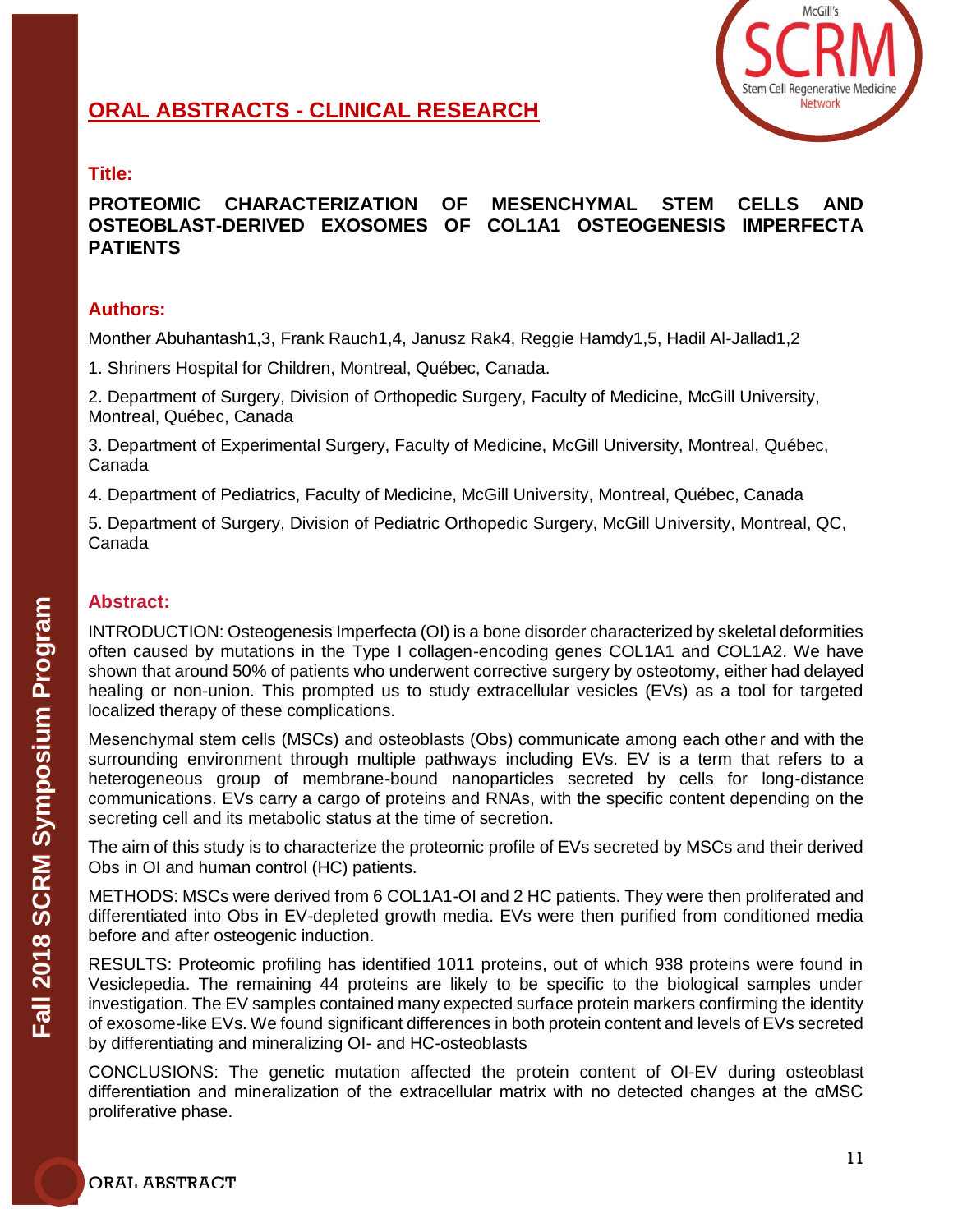# McGill's Stem Cell Regenerative Medicine **Network**

# **Title:**

# **CD271 A MORE PRECISE MARKER FOR CANCER STEM CELL IN HEAD AND NECK SQUAMOUS CELL CARCINOMAS THAN CD44**

### **Authors:**

OSAMA ELKASHTY, SIMON TRAN.

#### **Abstract:**

Head and neck squamous cell carcinoma (HNSCC) is the seventh most common cancer with over 500,000 new cases diagnosed yearly, and 4.6% of cancer cases. Despite the improvements in treatment modalities, the five-year survival rate for SCCHN has remained unchanged at ~50% over the past 30 years. One reason for HNSCC treatment failure is related to a subpopulation of cells in the tumor called cancer stem cells (CSCs) which are suggested to have tumor initiating potential, combined with the selfrenewal ability and multilineage differentiation. According to many studies, CD44 surface marker can be used to identify CSCs. The purified CD44+ cells from the primary tumors can give rise to tumors faster and by injecting less cell number in xenograft model compared to CD44- cells, and these xenograft tumors subsequently reproduce the original tumor heterogeneity observed in the primary tumor. Recently, CD271 was identified as a marker of CSCs in many tumors, such as human melanoma and hypopharyngeal carcinoma. In our study, we investigated if CD271 is a more precise marker for CSCs than the widely used CD44. Our results revealed that CD271+ cells are a subpopulation from the CD44+ cells. The CD44+/CD271+ cells have a faster dividing rate, higher proliferation rate, higher self-renewal ability and chemo/radio-resistance when compared to CD44+/CD271- and the total population. CD44+/CD271+ cells showed higher expression of stemness genes such as BMI1, SOX2, OCT4 and GLI1 when compared to CD44+/CD271-. Our results suggest that CD271+ is a more accurate marker to purify the CSCs from HNSCC.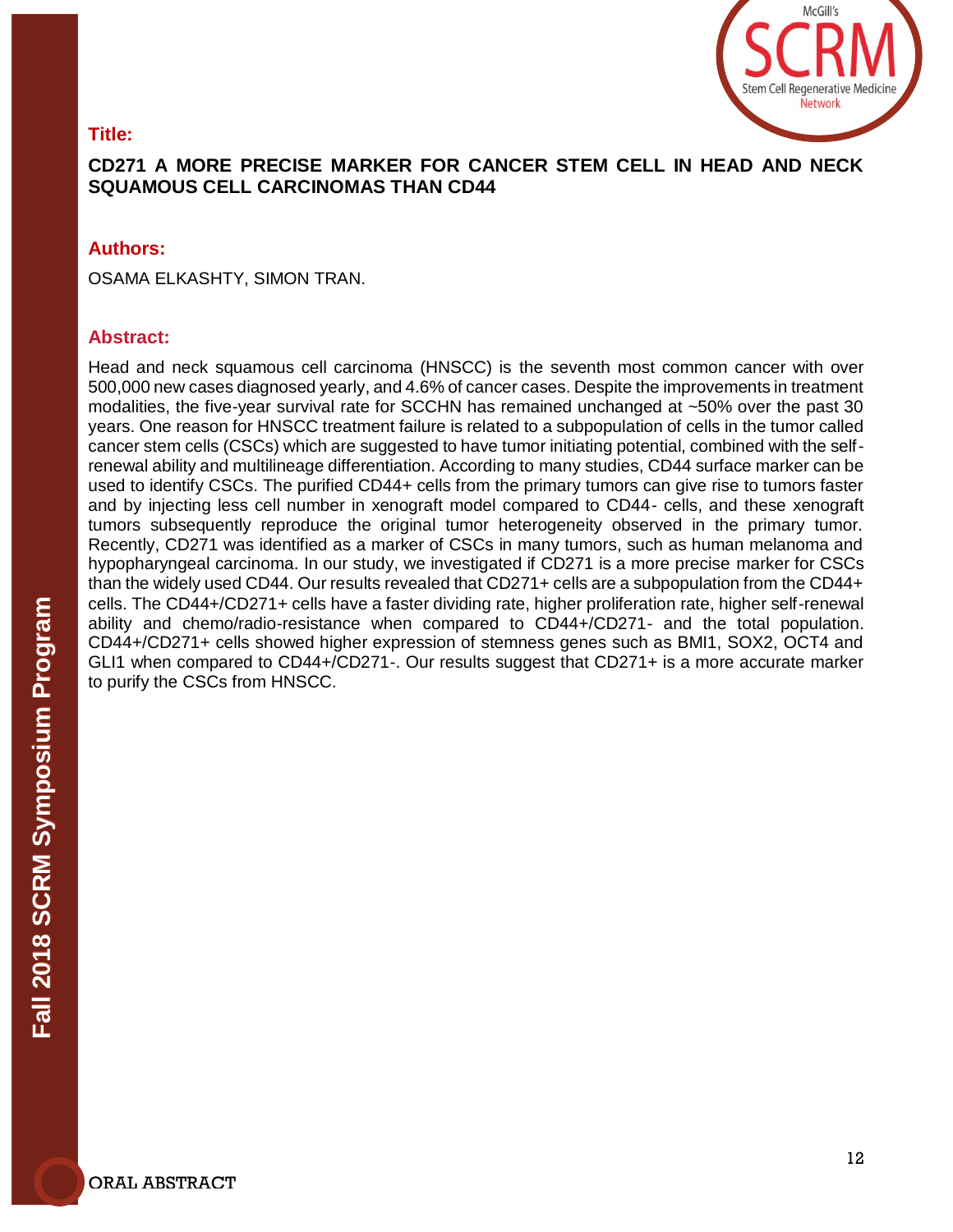

# **BIOMECHANICAL CUES GUIDE LINEAGE SPECIFICATION OF INDUCED PLURIPOTENT STEM CELL DERIVED PANCREATIC PROGENITORS**

#### **Authors:**

Raymond Tran1, Christopher Moraes1,2, Corinne A. Hoesli1

1Department of Chemical Engineering, McGill University

2Department of Biomedical Engineering, McGill University

#### **Abstract:**

Background: The differentiation of induced pluripotent stem cells (iPSCs) into beta cells could provide an unlimited cell source to treat type 1 diabetes. However, existing in vitro protocols results are inefficient and produce cells with impaired insulin-secretion. Pancreas development is accompanied by structural transformation in which PDX1+ pancreatic progenitors bud off from the primitive gut tube, and NKX6.1+ precursors aggregate and delaminate to form islets. We hypothesized that biomechanics arising during pancreas development support pancreatic lineage specification. By leveraging tensional gradients present in micropatterned cultures, we demonstrate that pancreatic differentiation can be influenced by biomechanical cues.

Methods: Human iPSC-derived pancreatic progenitor cells (PPCs) were spatially confined with circular cell-adhesive islands for 3 days. The expression of PDX1 and NKX6.1 were then quantified by fluorescent immunostaining. Finite element models (FEMs) were constructed to determine the tensional gradients present in these patterns.

Results: PPCs confined within micropatterns showed increased PDX1 and NKX6.1 expression in 150 and 300µm patterns but this effect was not present in larger diameters and was also abrogated upon inhibition of the mechanosenstive ROCK pathway. Increases in PDX1 expression were correlated with increases in cell density and changes in actin cytoskeletal conformation, suggesting morphogenetic patterns similar to pancreatic budding during differentiation. The FEMs revealed high tension gradients throughout smaller microwells further suggesting a role of mechanics in this process.

Conclusions: PDX1 and NKX6.1 expression was increased in PPCs when cultured in confining micropatterns. These patterns matched the diameters of the developing pancreatic bud, suggesting gradients arising from geometry can guide endocrine differentiation. Our ongoing work is focused on determining the temporal effects of geometry on pancreatic specification. These results demonstrate the importance of biomechanics and suggests novel strategies to improve beta cell production for transplantation.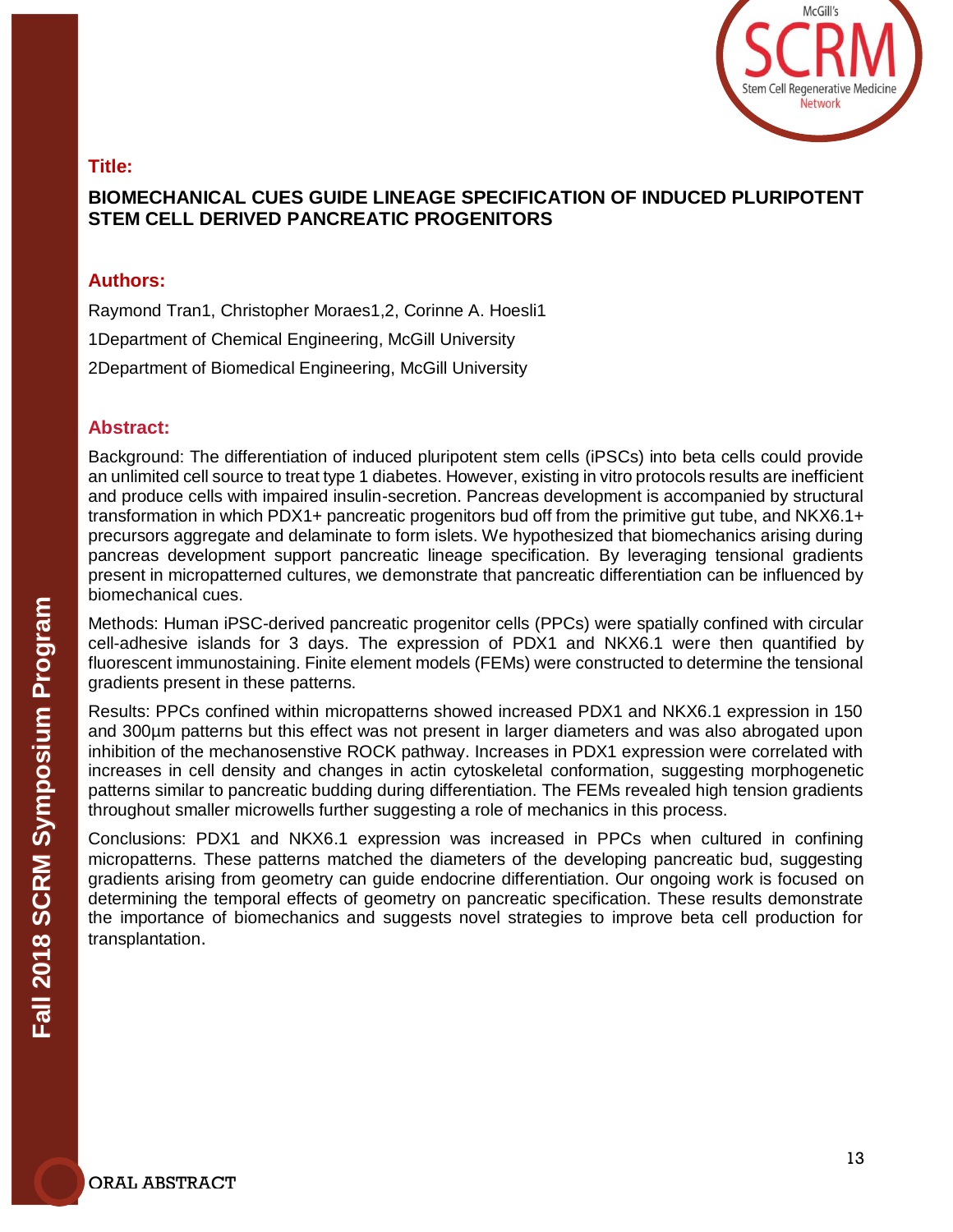

# **FIRST CHARACTERIZATION OF EXOSOMES DERIVED FROM AMNIOTIC STROMAL CELLS AND THEIR APPLICATION FOR CARDIAC REPAIR.**

#### **Authors:**

Khan K, Yu B, Schwertani A, Cecere R

#### **Abstract:**

INTRODUCTION: The use of stem cells for cardiac repair after myocardial infarction (MI) is promising, yet clinical trials suggest that these cells fail to integrate into the native tissue, resulting in limited improvements in cardiac function and repair. Some reports suggest that stem cells are not necessarily needed to induce cardiac repair, but rather it's their secretions that have regenerative ability. Here, we have investigated the use of exosomes derived from amniotic stromal stem cells (ASCs) and their protective and regenerative potential in cardiac endothelial cells and cardiomyocytes.

METHODS: Sequential ultracentrifugation was used to isolate all extracellular vesicles from the human ASCs secretome. Characterization and analysis of nanoparticles was done using Nanosight, transmission electron microscopy (TEM), Bradford assay and Western blotting. Human cardiac microvascular endothelial cells and cardiomyocytes were treated with ASC-derived exosomes and assessed for changes in phenotype through proliferation, metabolic activity and cell viability assays.

RESULTS: Extracellular vesicles derived from ASCs were found to be solely exosomes, as determined by Nanosight tracking analysis, Western blotting for exosome markers and TEM. Human cardiac endothelial cells and cardiomyocytes treated with ASC-derived exosomes displayed significantly increased cellular proliferation, metabolic activity and cytoprotection after hypoxia-induced injury. Endothelial cells treated with exosomes also increased expression of vascular endothelial growth factor, a marker of angiogenesis.

CONCLUSIONS: Here, we provide the ground work for the use of ASC-derived exosomes for cardiac repair after MI. Future work will continue characterize these vesicles through proteomics analysis and how they promote cardiac repair in a rat MI model.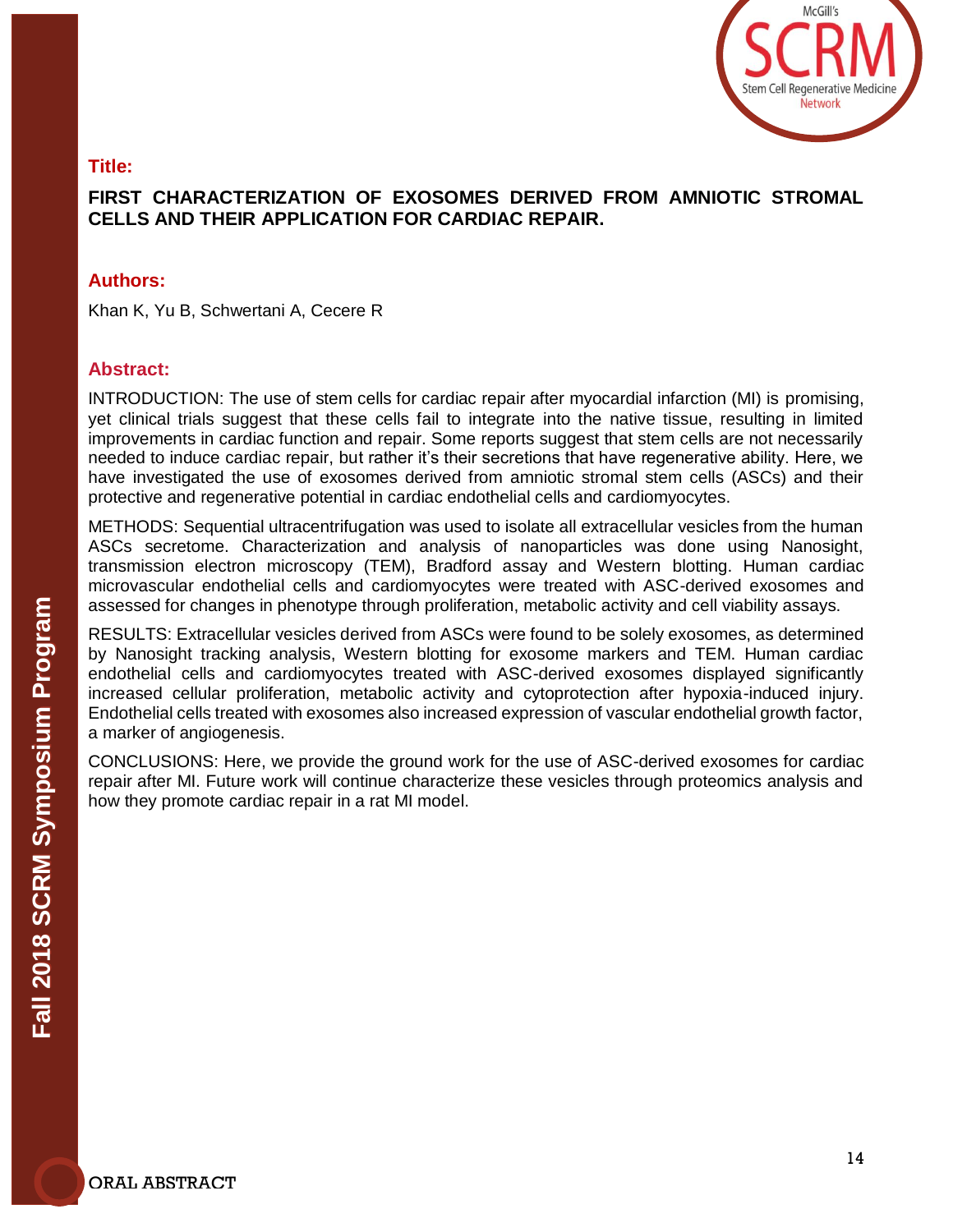

# **MITOCHONDRIAL REPLACEMENT THERAPY CONTINUES TO PUSH ETHICAL AND LEGAL BOUNDRIES: A LITERATURE REVIEW ANALYSIS**

#### **Authors:**

Noohi, F.1,2, Caulfield A.2, Joly, Y.1,2

- 1. Department of Human Genetics, McGill, Montreal, QC, Canada
- 2. Centre of Genomics and Policy, Montreal, QC, Canada

#### **Abstract:**

Mitochondrial Replacement Therapy (MRT) is a new type of in vitro fertilization that aims to prevent the transmission of mitochondrial diseases (matrilineal transmission) by replacing mutated mitochondrial DNA in unfertilized oocytes or zygotes with normal mitochondria from a healthy donor. Since as a result of MRT, permanent changes are made to the germline that would be transmitted through generations, this controversially so-called "three-parent IVF" is considered as a means of genetic modification. Besides the UK, which became the first country to approve MRT in 2015, only a few countries have addressed this controversial technique through public policy.

In order to explore how the interdependence of ethics, policy, and public views can address questions that arise from new reproductive technologies and analyze the influence of socio-cultural factors upon stakeholders' motives for using MRT, we conducted a systematic literature review of relevant academic sources which characterized the socio-ethical issues and scientific advancements of MRT according to Oxford's Bodleian Libraries review guidelines. Next, we reviewed and assessed pertinent legislation, policies, and ethical guidelines, in both the research and clinical contexts, in Canada, the US, the UK, and Mexico whose approaches in governing the controversial technique ranged from strict bans with serious consequences to an absence of policy. The major themes identified in our review included, concerns over safety and efficacy, slippery slope of germline modification, issues of identity, risk for future generations, equity of access, available resources, and beneficence.

Next, the interdisciplinary knowledge produced as a result of this research will be used to analyze perceptions and expectations of relevant stakeholders (clinicians, policymakers, couples with affected children, at risk couples who wish to have biological children, and egg donors–potential so-called third parents–with regard to MRT in the aforementioned countries.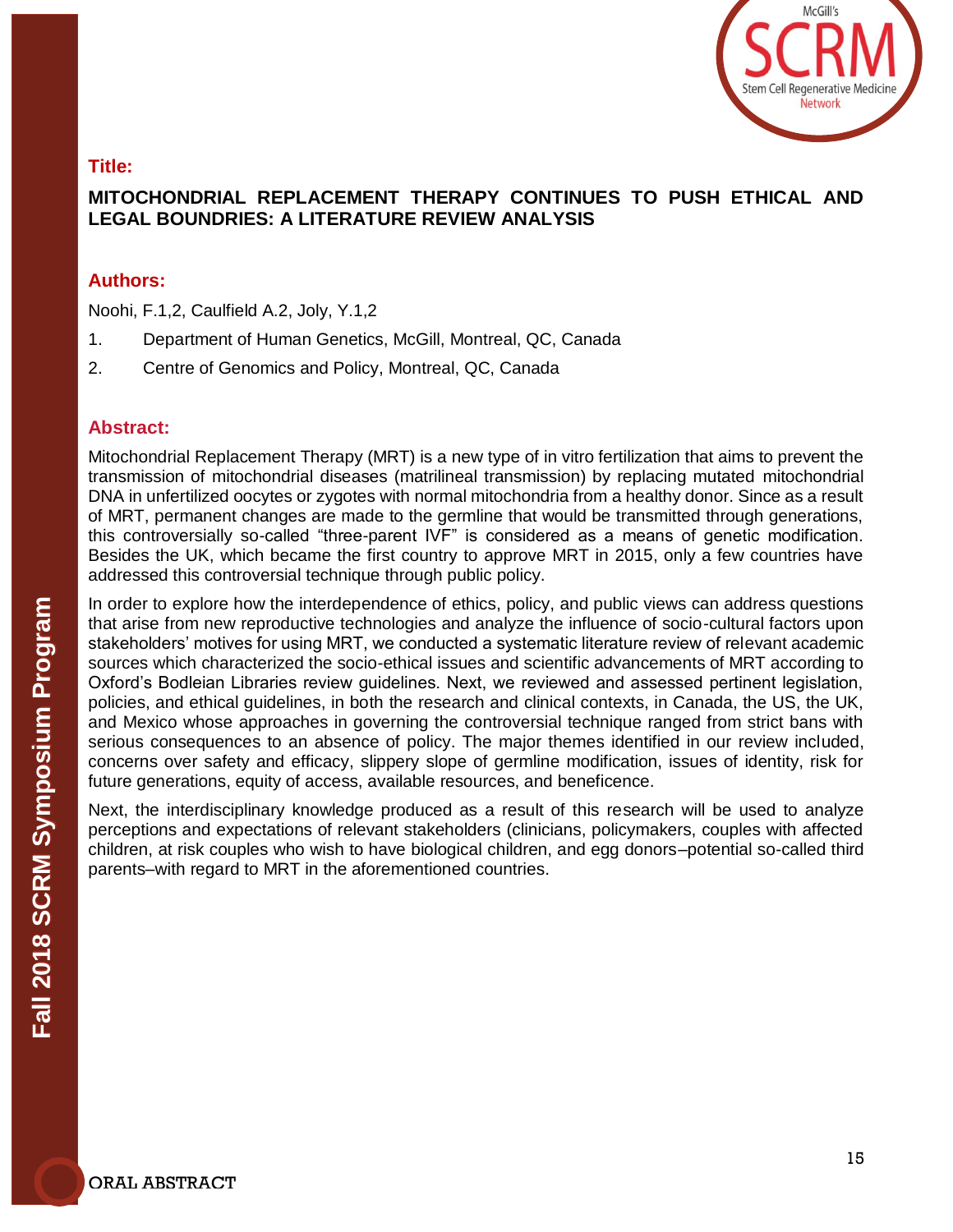

# **THE EFFECT OF MICROPOROSITY ON THE BIOACTIVITY OF SCAFFOLDS FOR BONE REGENERATION**

#### **Authors:**

Dhanalakshmi Jeyachandran1, Rayan Fairag2, Lisbet Haglund2 and Marta Cerruti1 1Department of Mining and Materials Engineering, McGill University, Montreal, Canada; 2Experimental Surgery, Montreal General Hospital, Montreal, Canada

#### **Abstract:**

Background: Scaffold microporosity plays an important role in promoting osteogenesis, by improving protein adsorption and cell adhesion. A conventional technique to impart microporosity in materials is thermally induced phase separation. This technique generates tubular pores in the size range of 10-50 μm but also causes scaffold shrinkage and requires a long solvent sublimation time. In our study, we propose a simple technique to create microporosity in poly(lactic-co-glycolic acid) (PLGA) – Bioglass (BG) composite scaffolds and we investigate the effect of the micropores on the bioactivity of these scaffolds for bone regeneration.

Methods: We prepared BG-PLGA scaffolds either with (BG-mPLGA) or without (BG-PLGA) micropores in the PLGA by solvent casting/particulate leaching, using paraffin microspheres as a porogen and either hexane or citrisolv as leaching agents. We compared the bioactivity of both scaffolds by simulated body fluid (SBF) immersion tests and cell assays to assess the role of PLGA microporosity.

Results: Both BG-mPLGA scaffolds and BG-PLGA scaffolds showed well interconnected spherical pores created by the paraffin microspheres. The main factors determining the polymer microporosity were the solvent used for leaching and the duration of leaching. We found that citrisolv leaching resulted in a microporous PLGA, which was absent when leached with hexane, and a longer leaching time created a higher microporosity. We observed extensive apatite formation in BG-mPLGA after 96 hours in SBF but not on BG-PLGA during the immersion tests.

Conclusion: Our preliminary results show that PLGA microporosity enhances apatite formation on composite BG-mPLGA scaffolds. We are currently doing in vitro tests to study the effect of PLGA microporosity on cell adhesion, proliferation and differentiation on BG-PLGA scaffolds and to understand if the enhanced bioactivity is due to changes in BG reactivity in the BG-mPLGA scaffolds.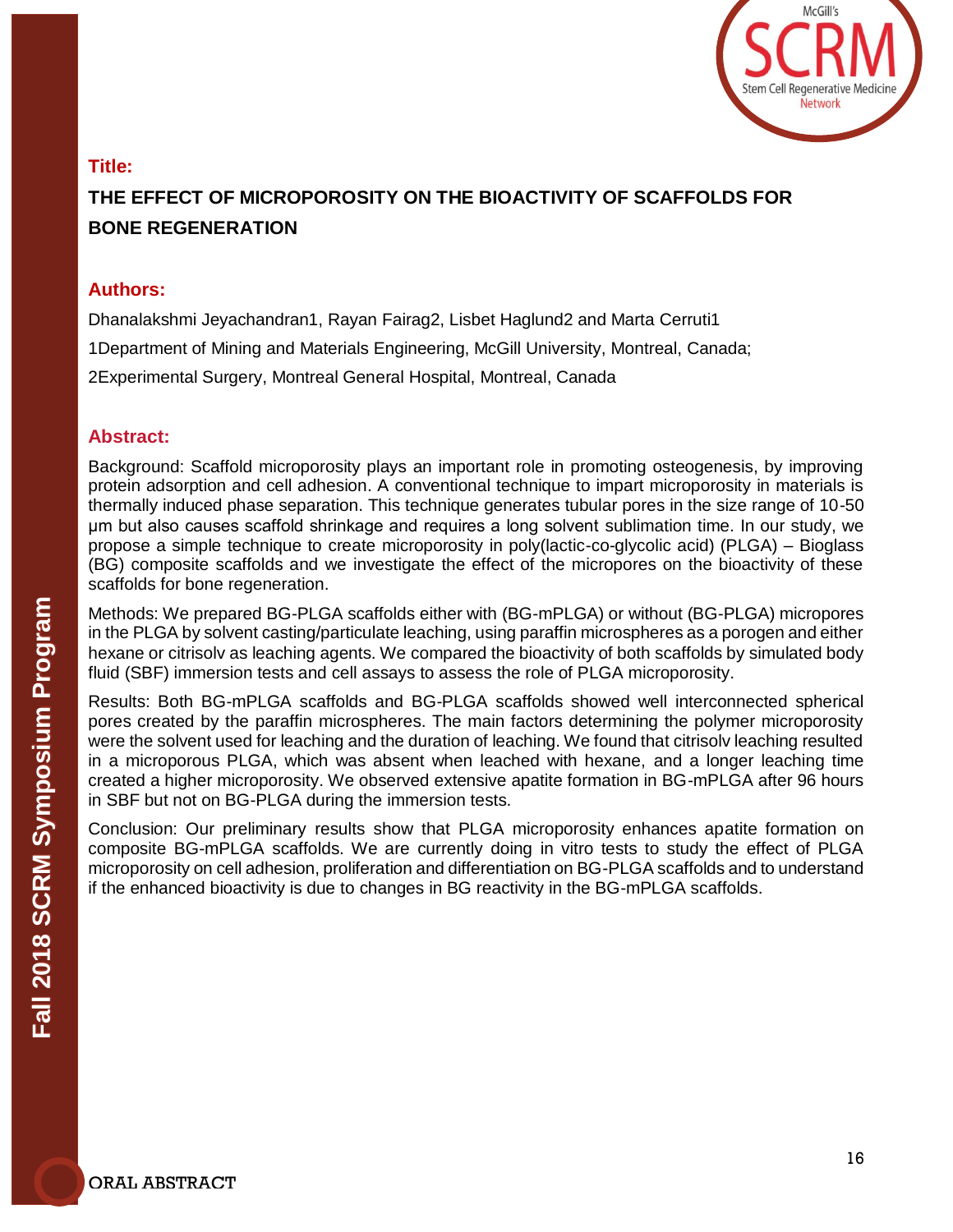# **POSTER ABSTRACTS**



#### **Poster #1:**

**Title / Titre :** 

# **REGULATION OF GLIOMA STEM CELL METABOLISM BY ONCOSTATIN M RECEPTOR.**

#### **Authors / Auteurs :**

Matthew Laaper; Jean-Sébastien Joyal; Arezu Jahani-Asl

#### **Abstract / Résumé :**

Glioma stem cells (GSC) posses a unique metabolic phenotype in glioblastoma, relying on oxidative phosphorylation (OXPHOS) as opposed to aerobic glycolysis seen in the bulk of the tumour. The mechanism regulating this metabolic distinction is poorly understood. Here, we report a novel role of oncostatin M receptor (OSMR) in the upregulation of OXPHOS in glioma stem cells. OSMR has recently been shown as a requisite component of the oncogenic EGFRvIII signaling pathway, and RNA seq analysis of OSMR candidate target genes revealed OSMR regulation of key metabolic genes. To determine the effect of OSMR signaling on metabolic phenotype, we performed bioenergetic analysis using a Seahorse XFe96 flux analyser to measure cellular respiration. Interestingly we show that OSMR stimulates OXPHOS in 5 distinct patient-derived GSC lines. OSM ligand treatment results in a prominent increase in maximal respiration (Complex IV activity), while OSMR genetic knockdown displays a global suppression of cellular respiration. Intriguingly, we find the effect of OSMR is maintained irrespective of EGFRvIII mutation status. To determine the mechanism of OSMR regulation, we observed the effect of OSMR signaling on mitochondrial biogenesis. Both OSMR genetic knockdown and CRISPRi-mediated OSMR knockdown are correlated with a reduction in mitochondrial DNA, and a corresponding loss of PGC-1α expression. Furthermore, the effect of OSMR is consistent in post-mitotic primary neurons, suggesting that OSMR regulation of metabolism is independent of proliferation. Our data suggests that novel therapeutic interventions for inhibition of OSMR signaling in BTSCs can improve outcomes for GB patients via depleting energy supply to tumorigenic stem cells.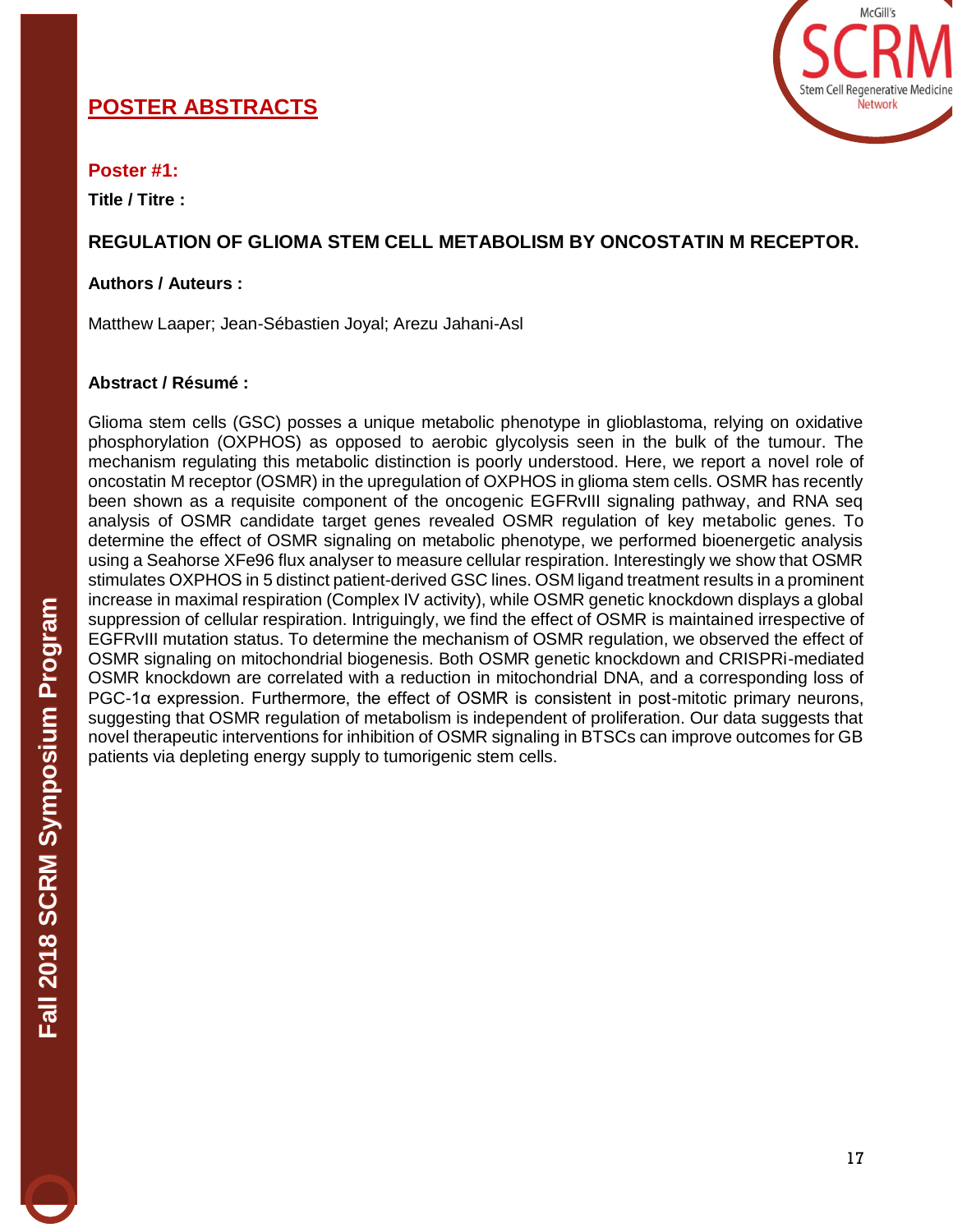#### **Poster #2:**

**Title / Titre :**



# **IDENTIFICATION OF PAX3 PROXIMITY INTERACTORS DURING THE DIFFERENTIATION OF PLURIPOTENT STEM CELLS INTO THE MYOGENIC PROGRAM.**

# **Authors / Auteurs :**

Jamet Solène, Tran Viviane, Côté Jean-François, and Crist Colin.

# **Abstract / Résumé:**

During development, trunk and limb skeletal muscle are derived from segmented blocks of somatic mesoderm. As the somite matures, the dorsal dermomyotome compartment of the somite maintains an epithelial structure, and is composed of multipotent progenitors that express Pax3, a transcription factor of the paired homeodomain family. Pax3 plays important roles in both the survival of the multipotent progenitor cells and activation of the myogenic program, but mechanisms guiding Pax3 transcriptional activity within these two contexts remain unclear. Transcription factors commonly interact with cofactors to activate or repress gene expression. We used BioID, an *in situ* proximity biotinylation assay to identify proximity interactors of Pax3 within the context of driving mouse embryonic stem (mES) cells into the myogenic program. Mass spectrometry analysis of proximity dependent biotinylated proteins revealed candidates enriched within functional categories of chromatin binding, transcriptional corepressors, transcription regulatory region binding, signal transduction and mRNA splicing. We further characterize Jmjd1c, a member of the Jumonji domain containing JmjC family, which we show overlaps with Pax3 expression within the multipotent progenitor cells in the dorsal dermomyotome component of E9.5 and E10.5 somites, but not in activated myogenic progenitors expressing Myf5 or MyoD within the emerging myotome. We will use genetic analyses in the developing mouse embryo to further characterize the role of the Pax3-Jmjd1c interaction for activation of gene expression within the myogenic program.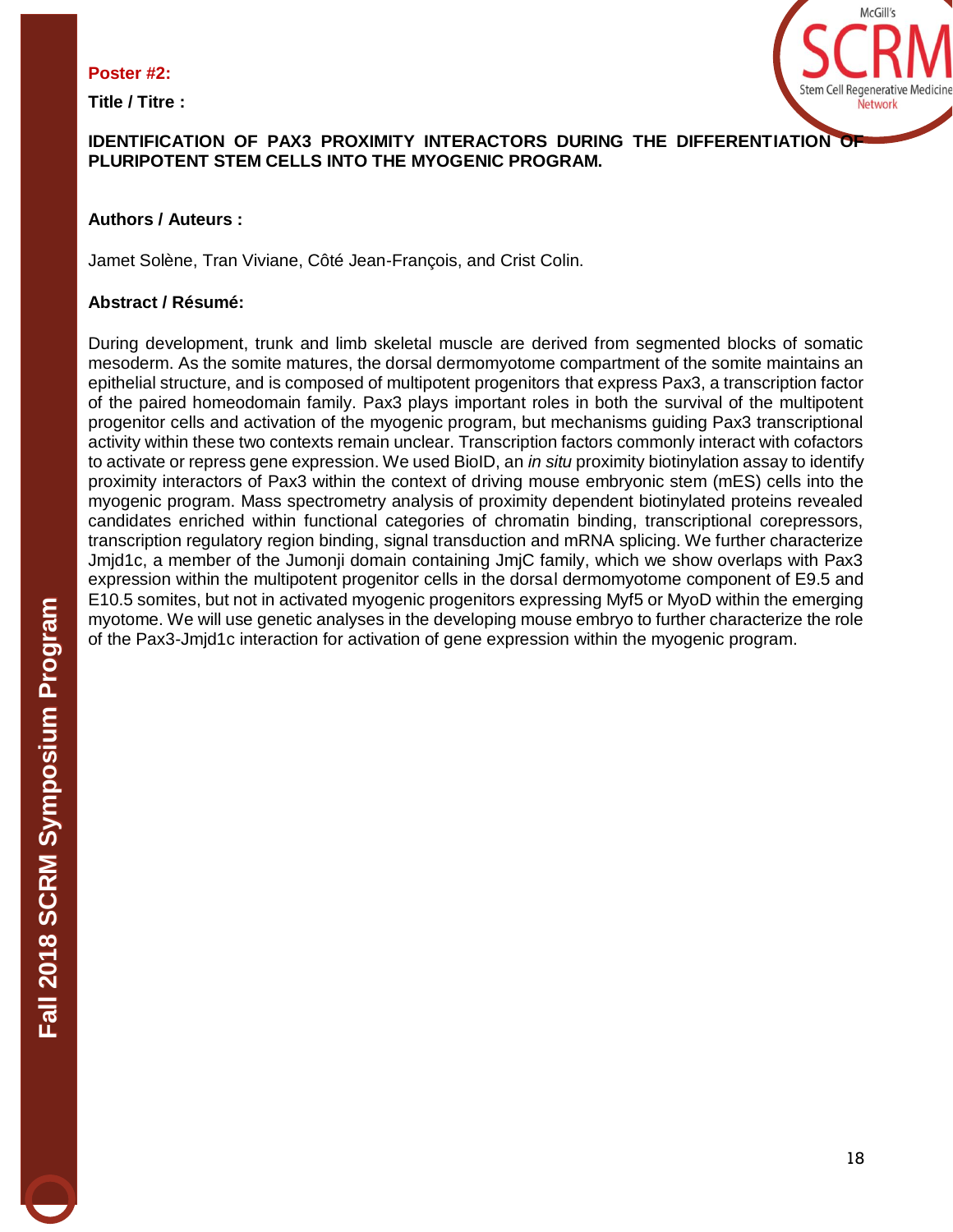#### **Poster #3:**

**Title / Titre :**



# **THE ORPHAN ADHESION G-PROTEIN COUPLED RECEPTOR GPR116 REGULATES MUSCLE STEM CELL QUIESCENCE AND SELF-RENEWAL.**

# **Authors / Auteurs :**

Ryo Fujita<sup>1,2</sup>, Solene Jamet<sup>2</sup>,Arhamatoulaye Maiga<sup>3</sup>, Michel Bouvier<sup>3</sup> Colin Crist<sup>1,2</sup> <sup>1</sup>Department of Human Genetics, McGill University, <sup>2</sup> Lady Davis Institute for Medical Research, Jewish General Hospital, Montreal, Quebec, H3A 1B1, Canada, <sup>3</sup>Unité de recherche en pharmacologie moléculaire (IRIC), Université de de Montréal.

# **Abstract / Résumé :**

Muscle stem cells reside as quiescent cells but activate the myogenic program and the cell cycle in response to injury. These activated myogenic progenitors amplify before differentiating into new myofibers or self-renew to restore the muscle stem cell pool. The muscle stem cell microenvironment is critical for maintaining the muscle stem cell pool, however it is unclear how extrinsic cues from the microenvironment transmit intrinsic signaling in the cytoplasm to maintain muscle stem cell properties. The adhesion G-protein coupled receptor (GPCR) family of GPCRs commonly contain a large adhesion domain in the extracellular region that has been shown to interact with multiple adhesin molecules including integrins, cadherins, and laminins, as well as convert the external stimuli into internal signaling to regulate cellular homeostasis. Amongst the adhesion GPCRS, the orphan receptor GPR116 is highly expressed in quiescent muscle stem cells. Here we demonstrated that the conditional deletion of GPR116 from muscle stem cells leads to a break in quiescent state and gradual loss of a muscle stem cell pool over time. Moreover, GPR116-conditional knockout mice exhibited impaired muscle regeneration ability after repetitive muscle injury accompanied with a decreased number of muscle stem cells undergoing self-renewal. Thus, our results suggest that GPR116 is an integral bridge connecting the extrinsic environment with intrinsic signaling to maintain muscle stem cell quiescence and selfrenewal.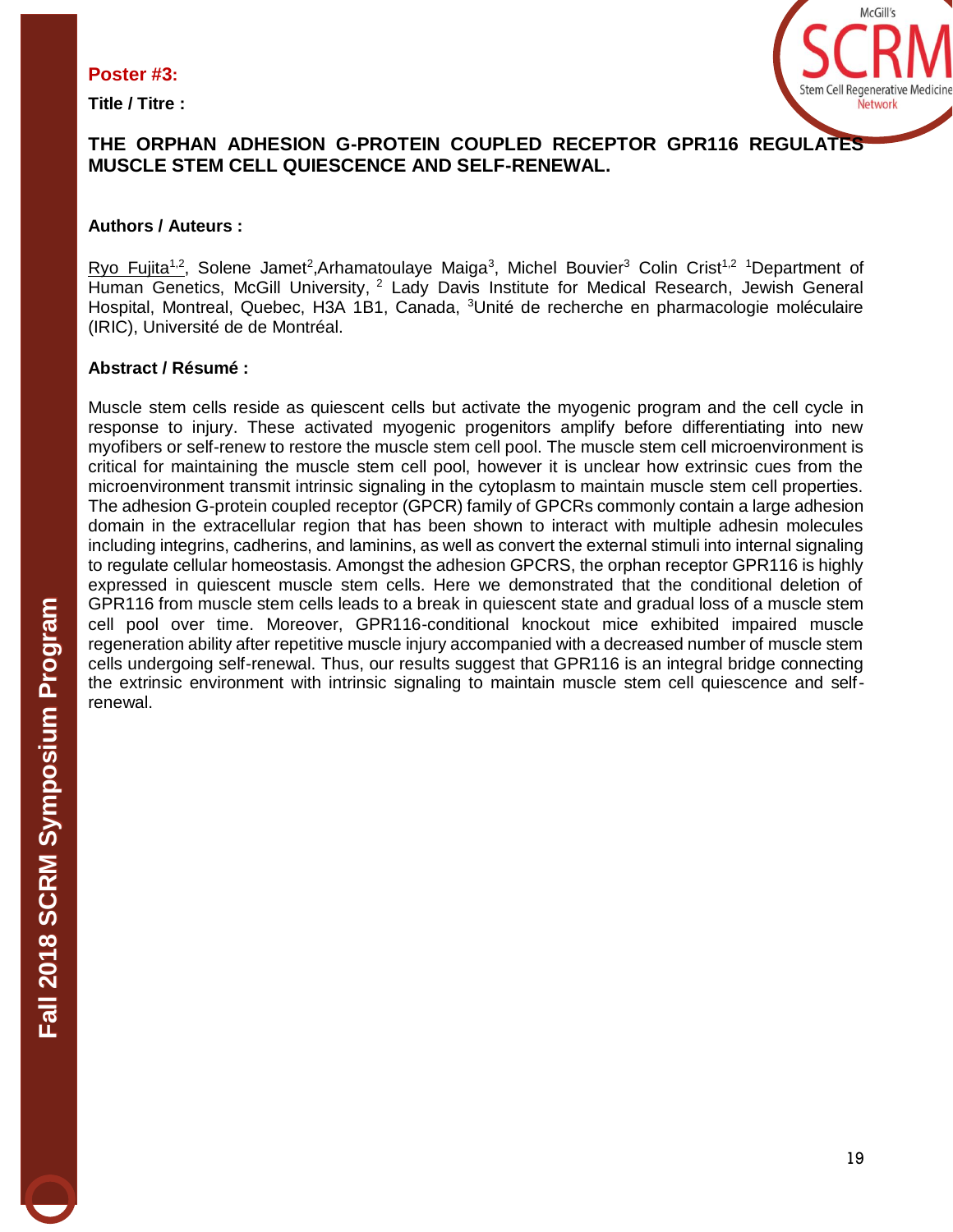#### **Poster #4:**

**Title / Titre :**



# **PANCREATIC β-CELL IMMUNOISOLATION WITH A NOVEL MICROCHANNEL EMULSIFICATION DEVICE**

# **Authors / Auteurs :**

Christina Bitar, Karen Markwick, Corinne Hoesli (McGill University)

# **Abstract / Résumé :**

Background: Islet transplantation has emerged as an attractive long-term treatment option for type 1 diabetic patients involving the implantation of donor pancreatic β-cells. However, this cell therapy requires the administration of lifelong immunosuppressive drugs, which pose a risk of infection, to prevent an immune response against the donor tissue. Alternatively, islet encapsulation with an immunoprotective alginate material (Figure 1) may limit or avoid the need for immune suppression. The objective of this work was to develop and optimize a novel microchannel emulsification (MCE) device that can immobilize β-cells in a semi-permeable alginate matrix.





Methods: In the MCE device, a to-be-dispersed cell-containing

alginate phase flows through parallel 700 x 200 µm microchannels on a hydrophobic polytetrafluoroethylene plate. Alginate droplets float upwards in an acidified continuous organic phase as the alginate exits the microchannels. The decrease in pH causes the gelation of the alginate droplets to form solid microbeads containing immobilized cells. The viability of encapsulated mouse insulinoma 6 (MIN6) cells was measured by Live/Dead staining.

Results: The selection of  $3M^{TM}$  Novec<sup>TM</sup> 7500 Engineered fluid led to the uniform production of ~1.8 mm alginate microbeads at throughputs reaching 140 mL/h per channel. Preliminary results demonstrated that MIN6 cells survived the encapsulation process at decreased residence times in the continuous phase.

Conclusion: The MCE process is a promising low-cost and high-throughput method not only for β-cell encapsulation, but also for the immunoisolation of a variety of therapeutic cell types.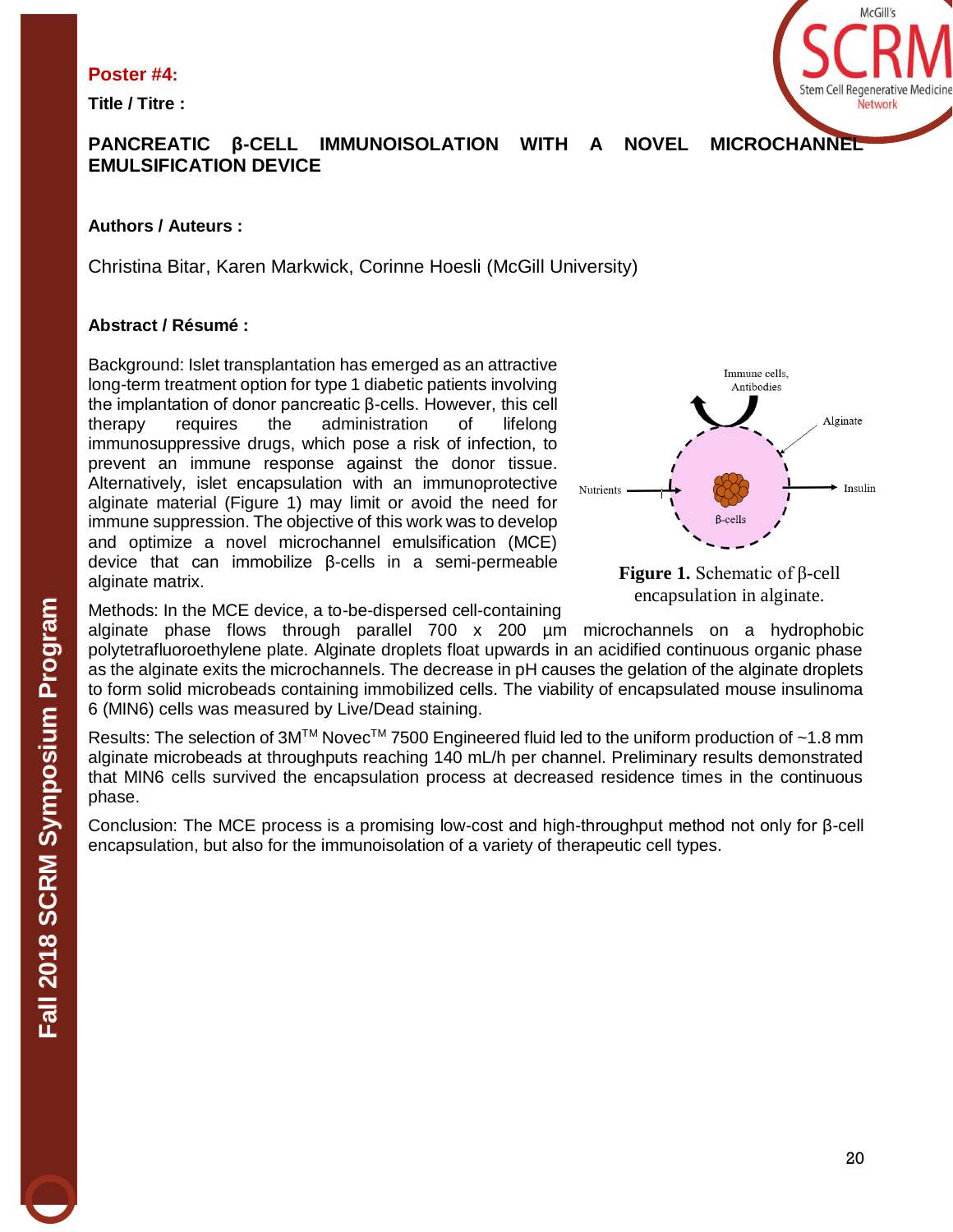# **Poster #5:**

**Title / Titre :**



# **THE ROLE OF SPINDLE ORIENTATION IN PROSTATE STEM/PROGENITOR CELLS AND DEVELOPMENT**

#### **Authors / Auteurs :**

Maxwell Shafer, Sophie Viala, Mathieu Tremblay and Maxime Bouchard.

#### **Abstract / Résumé :**

During prostate development, basal and luminal cell lineages are generated through symmetric and asymmetric divisions of bipotent basal stem cells. However, the extent to which spindle orientation controls the symmetry of divisions and tissue architecture, and the upstream factors regulating this process, are still elusive. Using mouse genetics and microscopy, we show that loss of Gata3 in the developing prostate leads to a mis-localization of PRKCZ, which results in mitotic spindle randomization during progenitor cell division. Inherently proliferative intermediate progenitor cells accumulate, leading to an expansion of the luminal compartment. These defects ultimately result in a loss of tissue polarity and defective branching morphogenesis.

Those observations led us to further investigate the role of spindle orientation in the developing prostate. We use a genetic approach to specifically target mitotic spindle regulators identified in other tissues. Analysis of these mutants leads us to the identification of spindle regulators in the developing prostate stem/progenitor cells. It also suggests that spindle orientation affects tissue architecture. Additional techniques, such as ex-vivo live-imaging of tissue sections, lineage tracing and sphere-forming assays, will be used to explore the role of spindle orientation on cell fate and stem cell potential.

Together, these results advance our understanding of spindle orientation regulation in the stem and progenitor cells of the developing prostate. This project will also improve our comprehension of the connection between oriented cell division and lineage specification, cell fate and tissue architecture.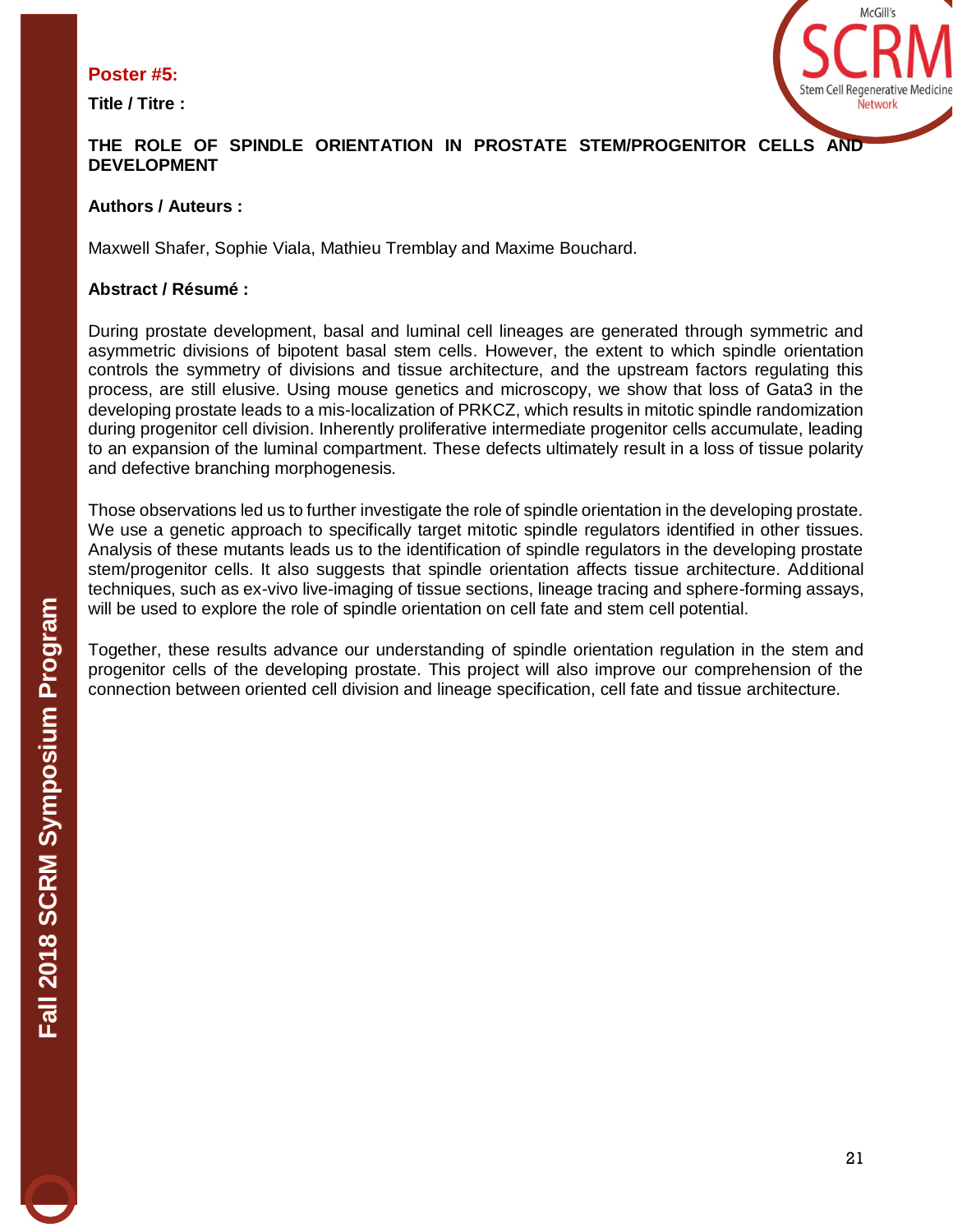# **Poster #6:**

**Title / Titre :** 



# **AGE EFFECT ON THE REGENERATIVE CAPACTY OF SKELETAL MUSCLE STEM CELLS**

# **Authors / Auteurs :**

Felicia Lazure<sup>1,2</sup>, Graham Lean<sup>1,2</sup>, Colin Crist<sup>1,2</sup>, Krum Asiev<sup>3</sup>, Theodore J. Perkins<sup>4</sup>, and Vahab D. Soleimani<sup>1,2</sup>

1: Department of Human Genetics, McGill University, Montreal QC H3A 1B1, Canada 2: Lady Davis Institute for Medical Research, Jewish General Hospital, Montreal QC H3T 1E2, Canada 3: Radiation Oncology Department, Jewish General Hospital, Montreal QC H3T 1E2, Canada 4: Sprott Centre for Stem Cell Research, Regenerative Medicine Program, Ottawa Hospital Research Institute, Ottawa, ON K1H 8L6, Canada

#### **Abstract/Résumé:**

In skeletal muscle, a rare population of Muscle Stem Cells (MuSCs), also called Satellite Cells, maintains lifelong regenerative capacity of muscle. Upon a signal from their niche, satellite cells can become activated to either maintain the satellite cell pool or differentiate to repair damaged tissue. However, aging has a detrimental effect on satellite cells' regenerative ability. The extent to which the age-related defect in satellite cell function is cell intrinsic or is induced by factors of the aging niche is poorly understood.

Epigenetic mechanisms play a key role in the aging phenotype of adult tissues. In order to determine how the epigenetic landscape is altered during aging, we analyze muscle stem cells within their niche in young and old mice by ChIP-seq for key activating and repressive histone marks. Due to the plasticity of epigenetic marks, we hypothesize that the niche is capable of reprogramming the transcriptome of satellite cells through modification of the epigenome.

To separate niche-mediated from cell-intrinsic age-related modifications, we perform allogeneic muscle stem cell transplantation from old donors to young recipient mice, followed by RNA-seq library preparation of donor cells pre- and post- transplantation using Switching Mechanism at 5' End of RNA Template (SMART) technologies. Importantly, we found that old satellite cells can repopulate the skeletal muscle of young irradiated immunocompromised mice. Donor stem cells also home to the correct sub laminar niche location.

By comparative analysis of gene expression between conditions, we have identified niche-induced changes in the satellite cell transcriptome. Importantly, the integration of epigenetic and transcriptomic data will help identify reversible age-related pathways that can be used as potential epigenetic drug targets in patients with age-related muscle-wasting diseases.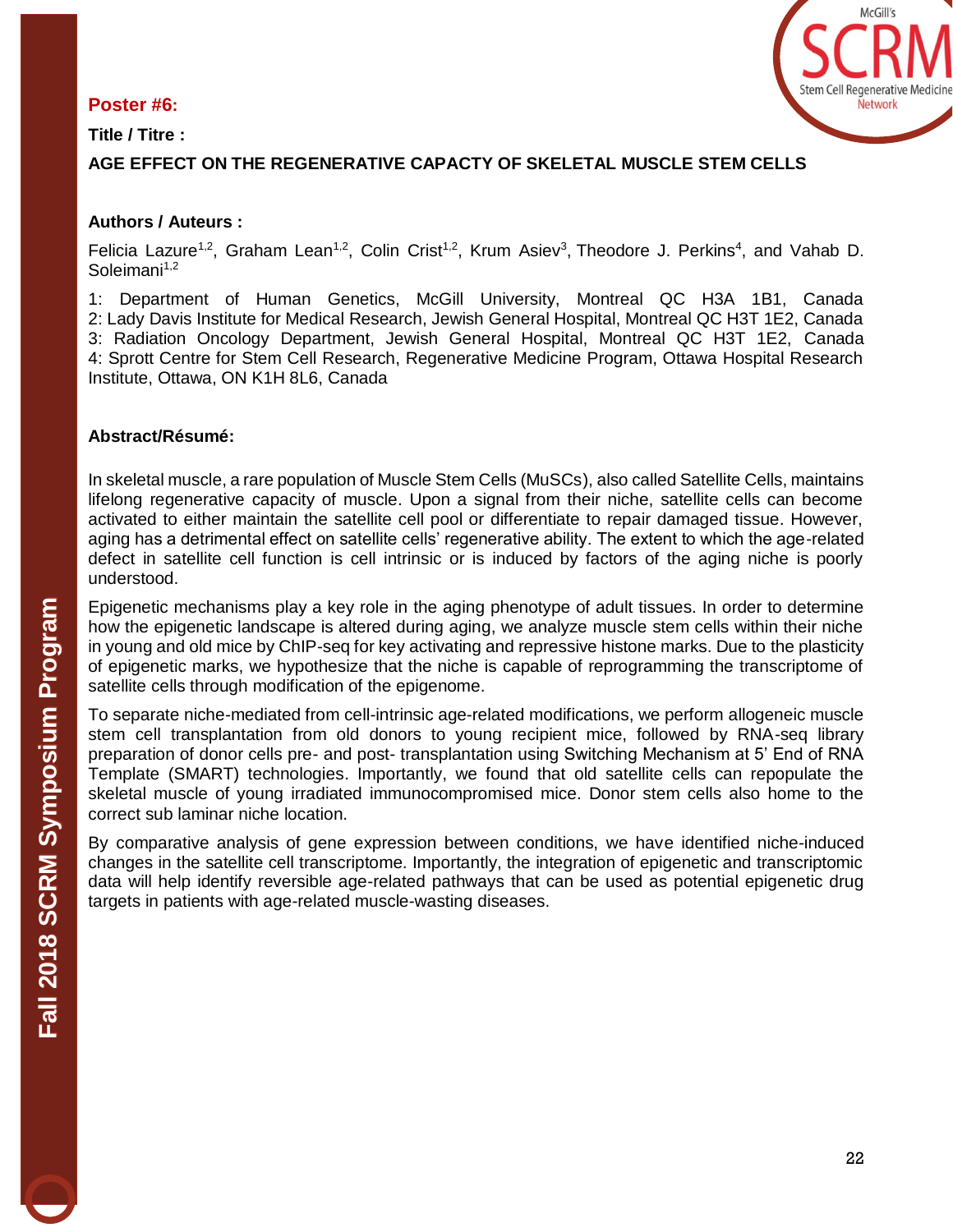#### **Poster #7:**

**Title / Titre :** 



#### **HUMAN ANTIGEN R (HUR) MEDIATES CANCER-INDUCED MUSCLE WASTING BY REGULATING PGC1ADEPENDENT MUSCLE FIBER TYPE SPECIFICATION.**

#### **Authors / Auteurs :**

Anne-Marie Tremblay, Dr Imed Gallouzi

#### **Abstract / Résumé :**

The Human antigen R (HuR), a well-known master regulator of gene expression post-transcriptionally, is known to promote muscle fiber formation in vitro, but its role in muscle physiology, in vivo, has yet to be explored. Several reports have indicated that the total knockout of HuR in mice is embryonic lethal. Therefore, to investigate the in vivo role of HuR in skeletal muscle formation and physiology, we used the Cre-LoxP system to generate a HuR muscle-specific knockout mice (MyoDCre+;Elav1fl/fl). Here we show that muscle specific HuR knockout (muHuR-KO) mice have higher exercise endurance that is associated with a significant increase in oxygen consumption, carbon dioxide production, and respiratory exchange ratio. Histological analysis demonstrates that the absence of HuR significantly enhances the number of oxidative type I fibers in several skeletal muscles, indicating that under normal conditions, HuR promotes the formation of glycolytic type II fibers. HuR mediates this outcome by acting, unexpectedly, as an mRNA destabilizing factor in skeletal muscle, decreasing the expression of PGC-1α mRNA, a well-known promoter of type I fiber formation. Furthermore, this oxidative phenotype protects muHuR-KO mice against cancer cachexia induced muscle wasting. Together, our data uncover a novel role for HuR as a key regulator of muscle fiber type specification and provide a proof-of-principle that targeting HuR expression in muscle can be used therapeutically to combat deadly syndromes, such as cachexia-induced muscle wasting.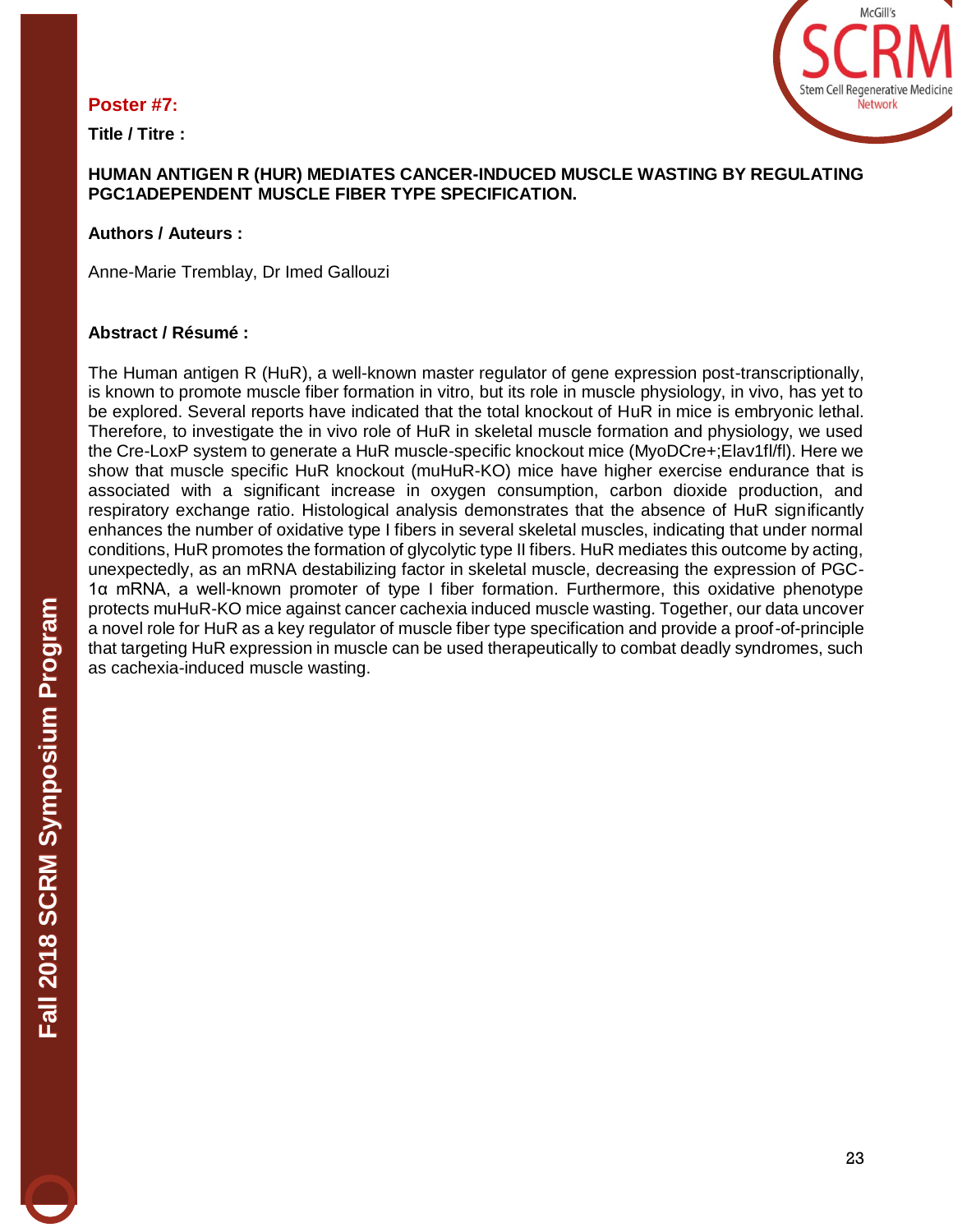#### **Poster #8:**

**Title / Titre :**



# **NUCLEAR DEUBIQUITINASE MYSM1 AS A POTENTIAL TARGET FOR C-MYC-DRIVEN HEMATOLOGICAL MALIGNANCIES**

#### **Authors / Auteurs:**

Yun Hsiao Lin<sup>1,2</sup>, Michael Förster<sup>1,2</sup>, Anastasia Nijnik<sup>1,2</sup>

- 1. Department of Physiology, McGill University, Montreal, QC, Canada
- 2. McGill University Centre on Complex Traits, McGill University, Montreal, QC, Canada

#### **Abstract / Résumé:**

Background: c-MYC, or MYC, is a transcription factor important for regulating genes involved in fundamental cellular processes, such as proliferation and apoptosis, in hematopoietic cells, as well as other cell types. Dysregulation of MYC is common in hematological malignancies, with *Myc* alterations present in ~80% of Burkitt lymphoma cases and ~5-14% of diffuse large B-cell lymphoma cases. As MYC-driven tumours depend on MYC for survival, this transcription factor has been an appealing therapeutic target; however, without a substrate-binding site, MYC proves to be a difficult drug target. Due to the high prevalence of MYC abnormalities in hematological malignancies, it is crucial to explore other strategies to counteract the effects of MYC dysregulation.

Our lab and others have characterized MYSM1 as a nuclear protein required for maintaining hematopoietic stem cells (HSCs) and blood cell production in mice and humans. Loss of MYSM1 is associated with dysfunctional HSCs and decreased lymphocyte numbers, both of which are mediated through p53 upregulation. As such, we investigated an indirect approach of targeting MYC in B-cell lymphoma via inhibiting *Mysm1* and activating p53.

Methods and Results: Our data explores the cellular and molecular mechanism of MYSM1 activity in MYC-driven tumours and characterizes the outcome of deleting *Mysm1* on disease-progression in a MYC-driven B cell lymphoma mouse model.

Conclusion and Significance: This work elucidates the mechanism underlying the effects of inhibiting MYSM1 in MYC-driven lymphoma and suggests new strategies for treatment of MYC-driven hematological malignancies.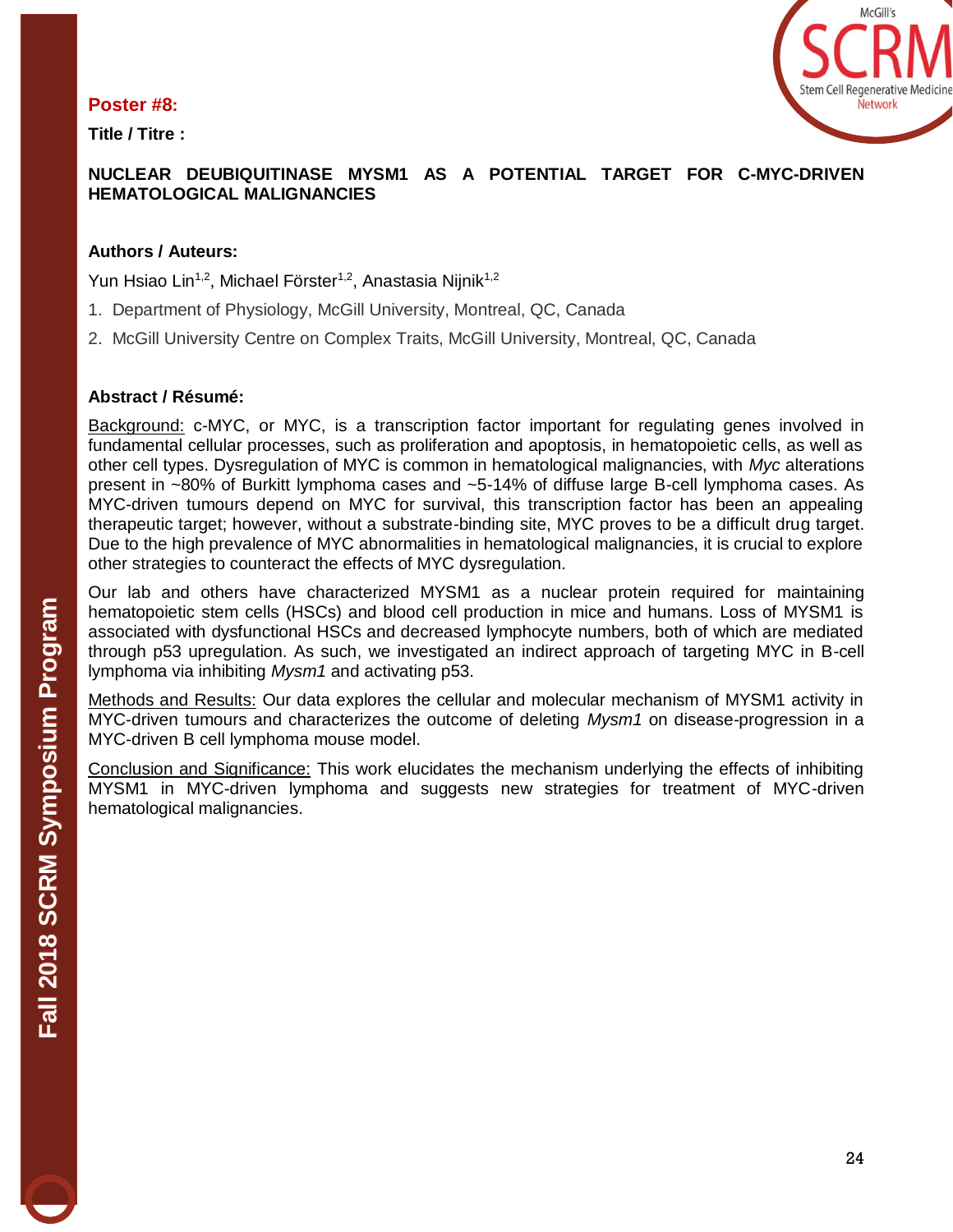#### **Poster #9:**

**Title / Titre :** 



# **DERIVATION OF FUNCTIONAL AND PHYSIOLOGICALLY RELEVANT IPSC-DERIVED NEURONS**

#### **Authors / Auteurs :**

Baumann E, Huang J, Ribecco M, Sodja C, Corluka S, Aylsworth A, Tauskela J, Martina M, Stanimirovic D, Bani-Yaghoub M, Jezierski A

Human Health Therapeutics Portfolio, National Research Council of Canada, Ottawa, ON, K1A 0R6, Canada. Mahmud Bani-Yaghoub is deceased. Correspondence and requests for materials should be addressed to A.J. (email: [anna.jezierski@nrc.ca\)](mailto:anna.jezierski@nrc.ca)

#### **Abstract / Résumé :**

The functional network of human iPSC-derived neurons (iNs) is a potentially powerful *in vitro* model for evaluating disease mechanisms and drug responses. We have optimized the differentiation and defined the culture conditions and duration required for the full functional maturation of iNs and the establishment of synchronous networks. The mature iNs display characteristic neuronal morphology with defined cell bodies and branching neurite extensions and stain positive for several neuronal markers such as βIII-TUBULIN, NCAM, NeuN, VGLUT1, VGLUT2, SYNAPTOTAGMIN and SYNAPTOPHYSIN. We also investigated the development of spontaneous electrophysiological activity demonstrating that the mature iNs are able to generate action potentials that are evoked by depolarizing current pulses. Spontaneous synchronized synaptic activity and pharmacological responses of the iNs were also assessed by multi-electrode arrays (MEAs) over a period of 24 days in vitro to evaluate the presence of functional channels/receptors based on the responses to a panel of neuroactive drugs eliciting exogenous and endogenous responses. These results confirm the electrophysiological and pharmacological properties of mature human neurons.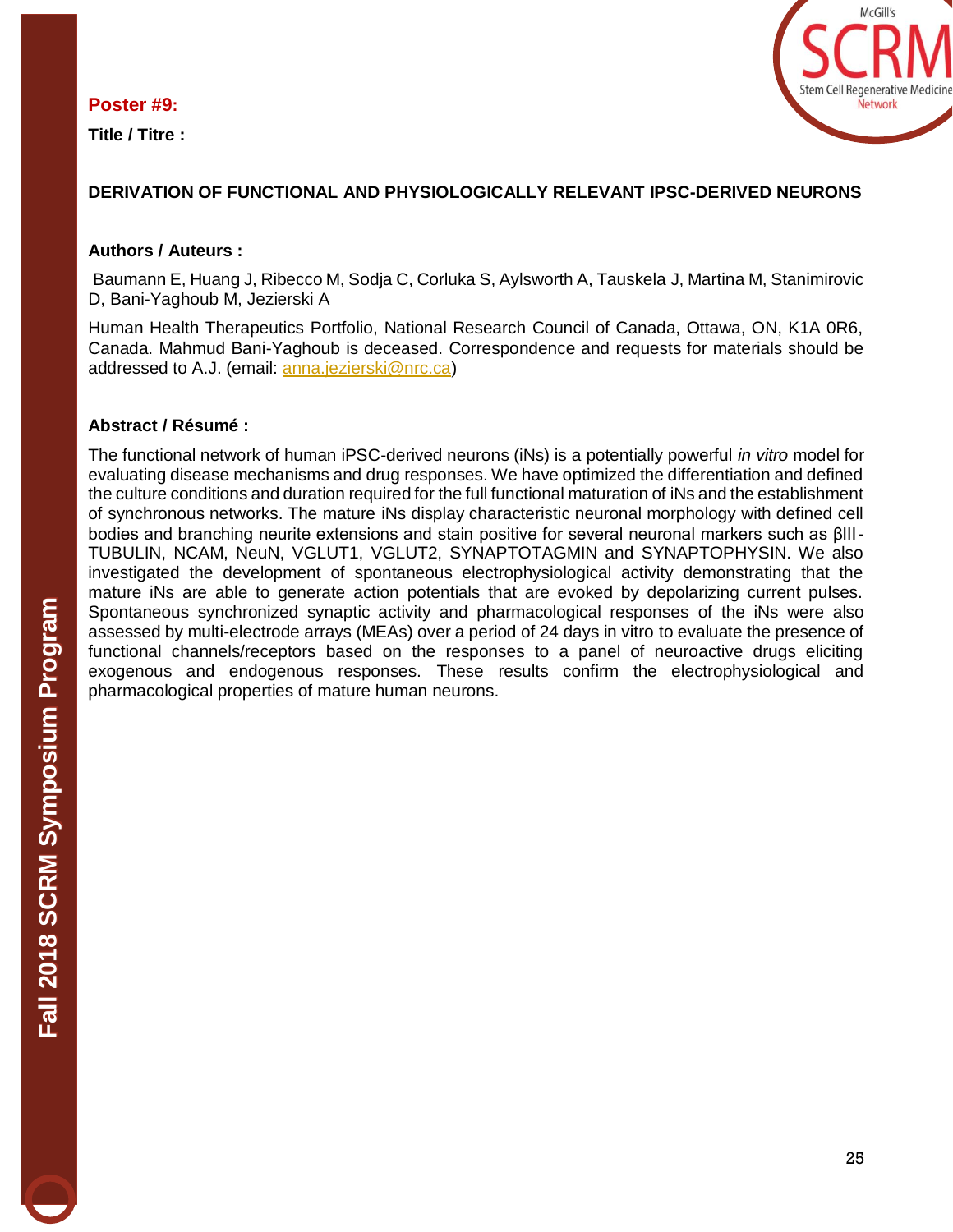**Title/Titre:** 



#### **MUTATIONS IN HUMAN HISTONE H3 ARE PRE-LEUKEMIC EVENTS THAT PROMOTE HEMATOPOIETIC STEM CELL EXPANSION AND LEUKEMIC AGGRESSIVENESS**

#### **Authors/Auteurs:**

Meaghan Boileau1, Margret Shirinian2, Tenzin Gayden1, Ashot S. Harutyunyan1, Carol C.L. Chen1, Leonie G. Mikael1, Heather M. Duncan1, Andrea L. Neumann1, Patricia Arreba-Tutusaus1, Nicolas De Jay1, Michele Zeinieh1, Katya Rossokhata1,Yelu Zhang1, Hamid Nikbakht1, Carine Mouawad2, Radwan Massoud2, Felice Frey2, Rihab Nasr2, Jean El Cheikh2, Marwan El Sabban2, Claudia L. Kleinman1, Rami Mahfouz2, Mark D. Minden3, Nada Jabado1, Ali Bazarbachi2, and Kolja Eppert1 1McGill University, Montreal, Quebec, Canada; 2American University of Beirut, Beirut, Lebanon; 3Princess Margaret Cancer Centre, University Health Network, University of Toronto, Toronto, Ontario, Canada

#### **Abstract/Résumé:**

Aberrant epigenetic regulation is often an early step in the development of acute myeloid leukemia (AML). Our ability to prevent or treat AML is limited by our incomplete understanding of this epigenetic disruption, including improper histone methylation. Rare K27 mutations in histone H3 have been identified in T-acute lymphoid leukemia, myelodysplastic syndrome and AML. Here, in a comprehensive analysis of all histone H3 genes, we demonstrate that H3 mutations are early events in AML leukemogenesis.

We sequenced 16 H3 genes in 434 primary AML samples and identified 7 mutations (1.6%) (*HIST1H3F*-K27I, *HIST1H3H*-K27M, *H3F3A*-K27M/A26P, *HIST1H3A*-Q69H, *H3F3C*-R2Q/R8H), with an enrichment in secondary AML (9%). The mutations were present in the founding clones, indicated by high variant allele frequencies. In two cases with corresponding normal samples, we identified Q69H and K27M mutations in pre-leukemic hematopoietic stem cells (HSCs).

Consistent with a role in pre-leukemic HSC clonal expansion, primary and secondary xenotransplantation confirmed that K27M/I mutant histones increased normal human HSC frequency. Furthermore, K27 and Q69 mutations altered myeloid and erythroid differentiation. In established AML, K27M/I mutations increased proliferation and progenitor frequency *in vitro* demonstrated by colony formation unit assay and drastically increased leukemic aggressiveness *in vivo*. We performed RNAseq and ChIP-seq analyses and observed changes in gene expression, with a global decrease in H3K27 tri-methylation in AML cells with the K27M/I mutations. Furthermore, there was a more drastic loss of H3K27 tri-methylation at promoters of upregulated genes and a concurrent increase in H3K27 acetylation. Gene ontology analysis indicated alterations in regulators of biological processes involved in erythrocyte and myeloid differentiation. These findings place H3 mutations alongside *ASXL1* and *EZH2* mutations as drivers of an altered histone epigenome in pre-leukemia and secondary AML.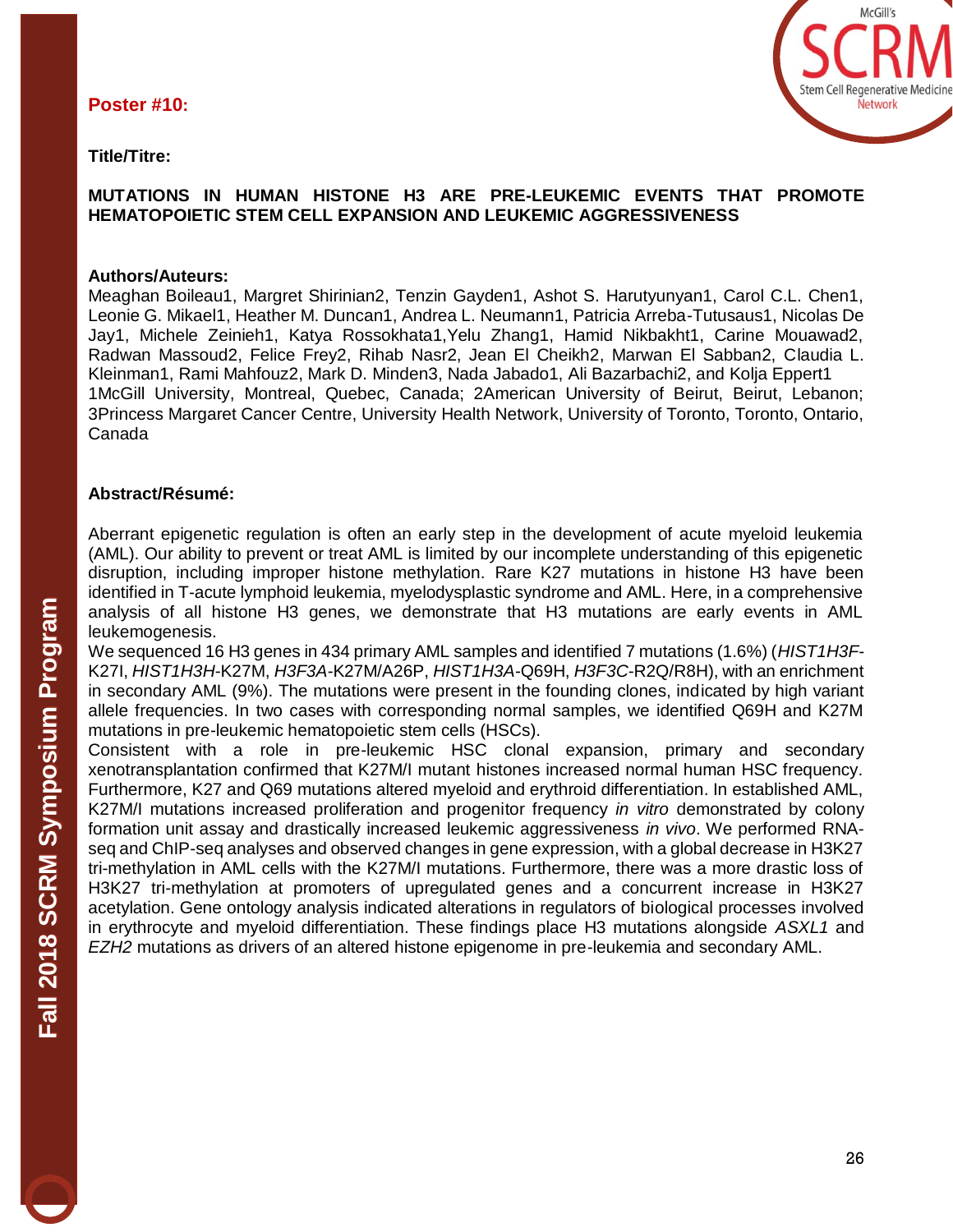# **Poster #11:**

**Title / Titre :** 



#### **IDENTIFYING THE ROLE PROTEIN ARGININE METHYL TRANSFERASE 1 IN MUSCLE STEM CELL FUNCTION**

# **Authors / Auteurs :**

Claudia Dominici, Stéphane Richard

#### **Abstract / Résumé :**

Duchenne muscular dystrophy (DMD) is a muscle wasting disease arising from a mutation in the gene encoding dystrophin. Muscle stem cells (MuSCs) have extraordinary regenerative capacity and can differentiate into mature muscle. In patients with DMD, the MuSC pool is eventually exhausted and muscle regeneration is halted. Developing therapies to improve regeneration must involve elucidating which molecular pathways regulate MuSC differentiation and self-renewal. Key components of the molecular machinery in MuSCs are protein arginine methyl transferases (PRMTs). We have shown that PRMT1 effects MuSC fate by regulating the transcriptional activation of MyoD. PRMT1 knockout mouse myoblasts have enhanced proliferation but are unable to differentiate. We therefore hypothesize that transient PRMT1 inhibition will allow for expansion of the MuSC pool, priming the muscle for enhanced regeneration following injury once inhibition is de-repressed. We therefore use MS023, an inhibitor of type I PRMTs. We observed enhanced proliferation of myoblasts in vitro as well as increased MuSC number on cultured muscle fibers. To assess MS023 in vivo, GFP<sup>+</sup> MuSCs will be isolated and treated with MS023, then engrafted into recipient mice that have been injected with cardiotoxin to induce muscle injury 24h prior. Following 3 weeks of regeneration, cross-sections of the injured muscle will be assessed for GFP+ fibers and MuSC number. We expect that the mice with MS023-treated MuSCs will have an expanded MuSC pool and more GFP+ fibers. Inhibition of PRMT1 is a promising avenue to explore for MuSC pool expansion and ultimately the treatment of muscle wasting disease.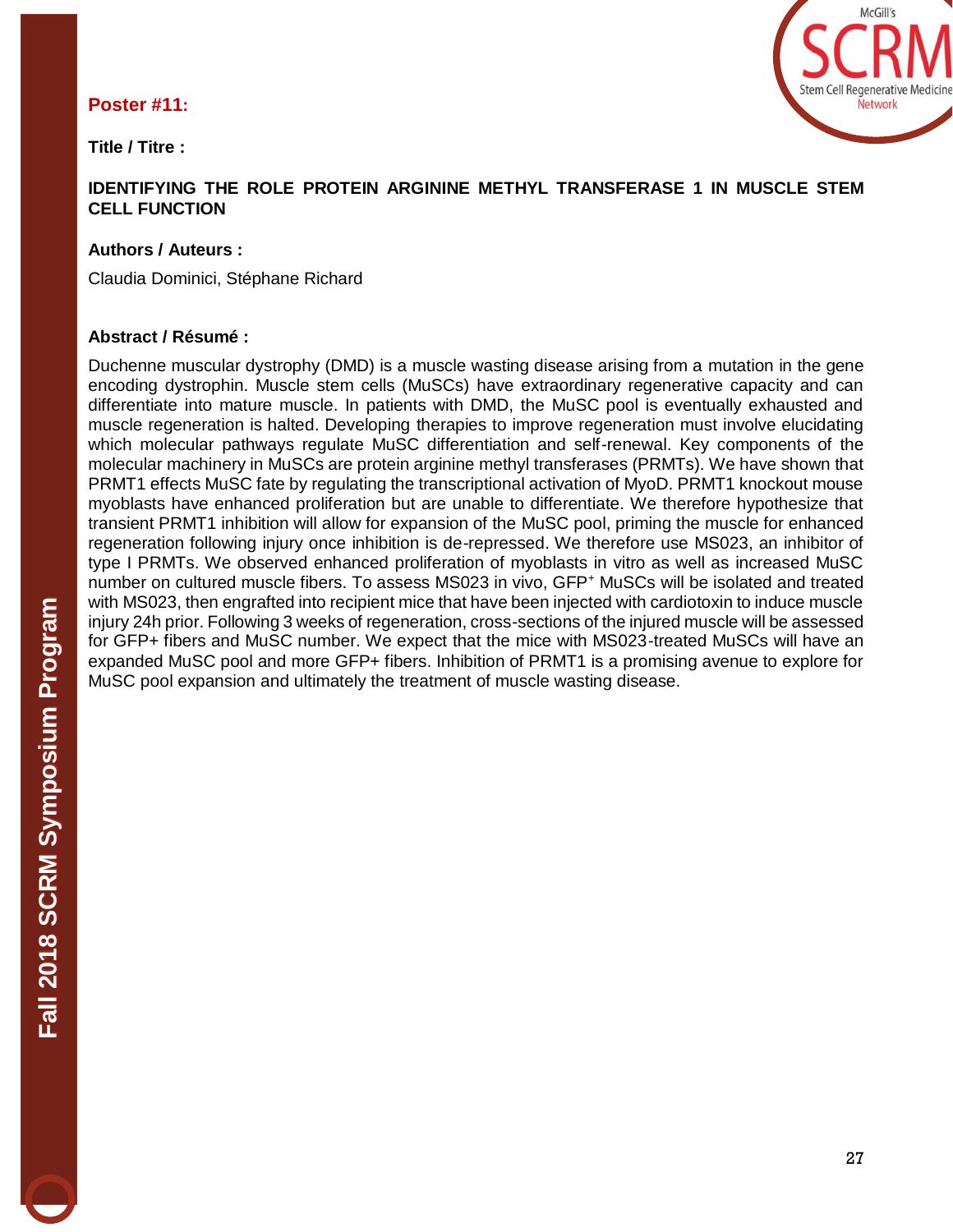

# **Poster #12:**

#### **Title / Titre :**

#### **THE ROLE OF PARYLATION IN THE HUR-MEDIATED MODULATION OF MUSCLE FIBER FORMATION.**

#### **Authors / Auteurs :**

Mubaid S.1,2, Hall D.1,2, Lian X.J. 1,2, Gagné J.P. 3, Carlile G. 1, Di Marco S. 1,2, Poirier G. 3, Thomas D.Y. 1, Gallouzi I.E1,2. Dept. of Biochemistry McGill University1, Rosalind & Morris Goodman Cancer Research Centre2, Montreal, QC, Canada. Centre de Recherche du CHUQ University of Laval3. Quebec, QC, Canada.

#### **Abstract / Résumé :**

Skeletal muscle is a tissue composed of oriented and dense myofibers. Upon injury, a repair process, known as myogenesis, is initiated to replace damaged fibers. We and others have shown that the RNA binding protein HuR promotes myogenesis by posttranscriptionally regulating mRNAs encoding key players that modulate muscle fiber formation. Importantly, the function of HuR is dependent on posttranslational modifications that affect its interaction with mRNAs, as well as other trans-acting factors. Recently HuR was found to be covalently modified by poly(ADP-ribose) ribosylation (PARylation), by an enzyme named Poly(ADP-Ribose) Polymerase 1 (PARP1). However, the impact of this modification on HuR's function in muscle formation is unknown. Here, using in vitro assay, we confirmed that HuR is PARylated by PARP-1, and showed that other PARPs including PARP5a and b are also capble of PARylating HuR. Interestingly, the knockdown of PARP5a but not the others prevented muscle cell differentiation. We observed that PARP5a promotes myogenesis by PARylating HuR, increasing its interaction with mRNAs encoding myogenic regulating factors, resulting in the altered expression of these messages. We also determined that PARylation of HuR modulates its interaction with protein partners such as YB1 and KSRP that are required for the HuR-mediated regulation of target messages as well as HuR promyogenic function. Our work, therefore, reveals a new essential role for PARP5a in muscle cell differentiation and identifies the PARylation of HuR as a key event required for this process.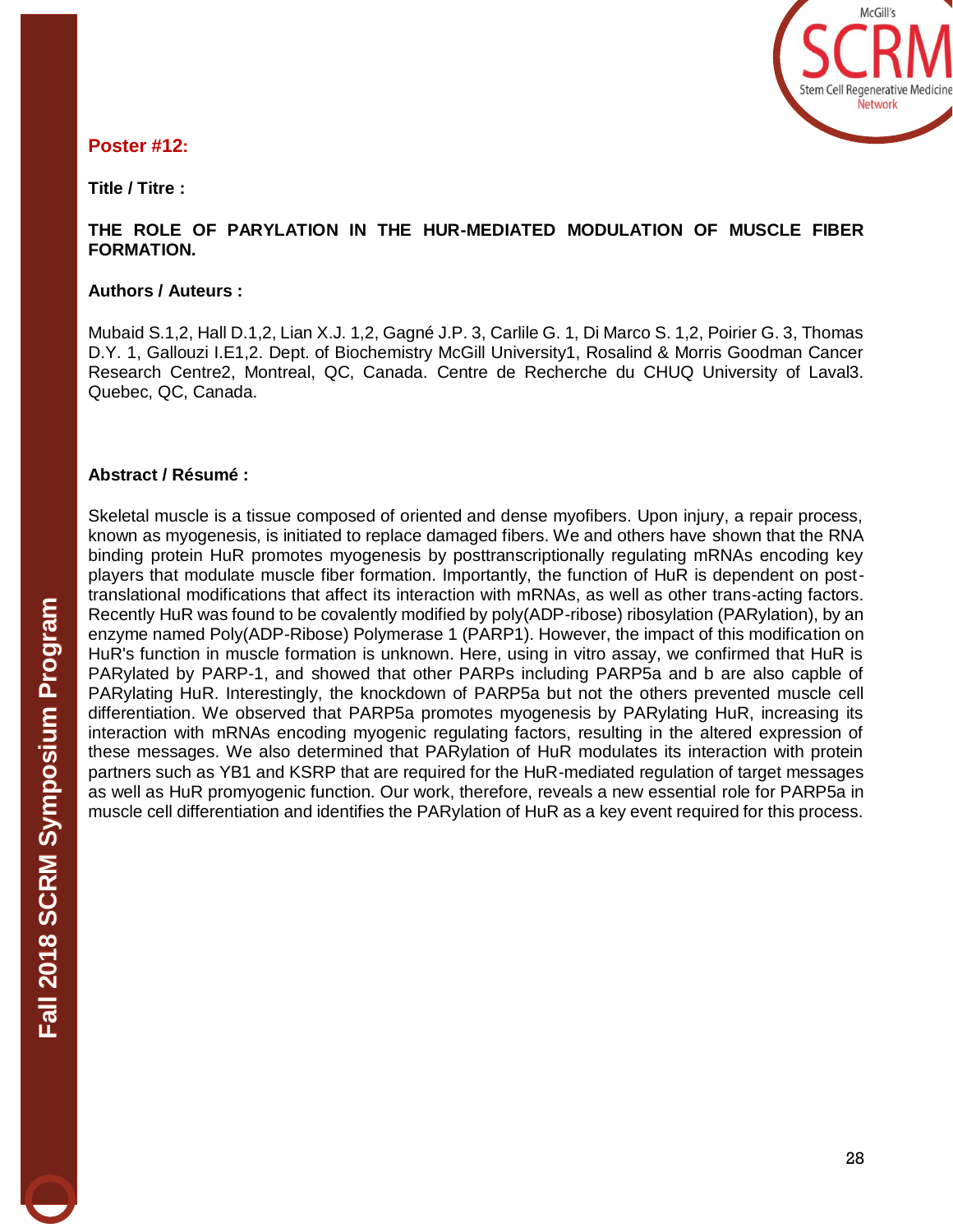#### **Poster #13:**



**Title / Titre :**

# **MODELLING OF SETBP1 DISORDERS THOUGH IPSCS AND POTENTIAL TREATMENTS**

#### **Authors / Auteurs :**

Antonyan, Lilit. Department of Human Genetics, McGill University. Douglas Mental Health University Institute. Ersnt, Carl. Department of Human Genetics, McGill University. Douglas Mental Health University Institute.

#### **Abstract / Résumé :**

The use of induced pluripotent stem cells (iPSCs) is vital for the study of rare neurological diseases in humans. They allow scientists to use easily obtained cells, such as cells found in the urine or fibroblasts, from any particular patient and covert them to neuronal cell types of interest. In this study, 3 sets of patients and controls with mutations in the *SETBP1* gene were recruited to be studied. *SETBP1* is a gene that encodes for SET binding protein 1. According to the type of mutation found in this gene, different disease phenotypes can arise. Missense mutations in a 4-aminoacid hotspot cause Schinzel-Giedion syndrome (SGS), an autosomal dominant disease characterized by severe mental retardation, facial and renal abnormalities, brain anomalies and neurological degeneration. Conversely, loss-offunction (LOF) mutations cause a disease with a milder phenotype, where children present with mild mental retardation, expressive language impairment, autistic-traits and seizure. Our aim is to use induced pluripotent stem cells (iPSCs) derived from SETBP1 patients and controls to reprogram them into neuron-like cells to characterize and model these diseases molecularly. The downstream goal is to develop genetic therapeutic tools to treat and correct the pathologic phenotypes according to the disease mechanism.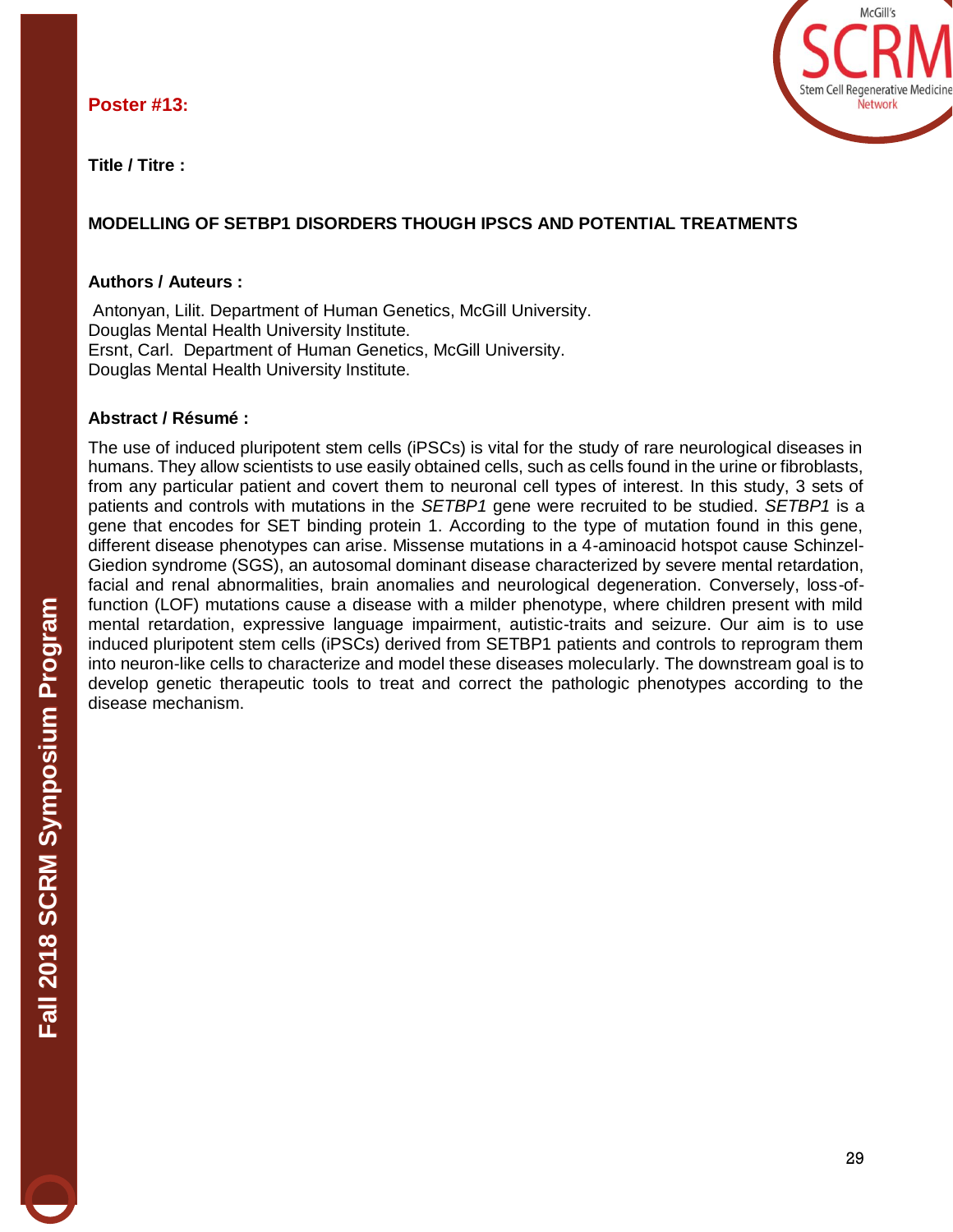#### **Poster #14:**



**Title:** 

**ANGIOGENESIS-PRIMED PDMS MICROFLUIDIC DEVICE FOR BRAIN ORGANOID GROWTH AND VASCULARIZATION** 

#### **Authors:**

Alia Alameri, Grant Ongo, David Juncker

#### **Abstract:**

Three-dimensional hiPSC-derived brain organoids are promising models to investigate the mechanisms underlying neurodegenerative diseases<sup>1</sup>. A major challenge that hinders applications of these organoids is the lack of vasculature, which causes necrosis in organoid cores once they exceed several hundred microns in diameter<sup>2</sup>. Vascularization of spheroids that were 100 and 500-µm in diameter has been demonstrated<sup>3, 4</sup>. However, vascularization of organoids on the millimeter scale remains unexplored. To address this, we developed a microfluidic device to promote the in-vitro vascularization of brain organoids. Our device incorporates 3D-printing and optimized microfluidic logic necessary for organoid vascularization. The device consists of a middle channel that contains the organoid, connected to side channels where endothelial cells (ECs) are introduced. The middle channel is filled with a fibrin-based hydrogel to support the proliferation of ECs toward the organoid. Stop valves are incorporated to prevent hydrogel overflow to the side channels and to allow for controlled EC migration. To fabricate the device, positive molds were 3D-printed using a digital-lightprocessing 3D-printer. Polydimethylsiloxane (PDMS), chosen for its gas permeability, transparency, and biocompatibility, was casted on the molds and polymerized at  $60^{\circ}$ C overnight<sup>5</sup>. The PDMS device was sealed, and liquids were injected into the middle channel and showed no leakage through the stop valves. Currently, the device is being tested for its biocompatibility for EC cultures, and biochemical factors influencing vascularization. Our device could overcome necrosis allowing organoids to increase in size and complexity, enable longer culture times, and allow perfusion of substances into the organoids mimicking in-vivo brains.

#### **References:**

- 1. Di Lullo, E. & Kriegstein, A.R. The use of brain organoids to investigate neural development and disease. *Nature Reviews Neuroscience* **18**, 573 (2017).
- 2. Lancaster, M.A. et al. Cerebral organoids model human brain development and microcephaly. *Nature* **501**, 373 (2013).
- 3. Nashimoto, Y. et al. Integrating perfusable vascular networks with a three-dimensional tissue in a microfluidic device. *Integrative Biology* **9**, 506-518 (2017).
- 4. Osaki, T., Sivathanu, V. & Kamm, R.D. Engineered 3D vascular and neuronal networks in a microfluidic platform. *Scientific reports* **8**, 5168 (2018).
- 5. Halldorsson, S., Lucumi, E., Gómez-Sjöberg, R. & Fleming, R.M.T. Advantages and challenges of microfluidic cell culture in polydimethylsiloxane devices. *Biosensors and Bioelectronics* **63**, 218-231 (2015).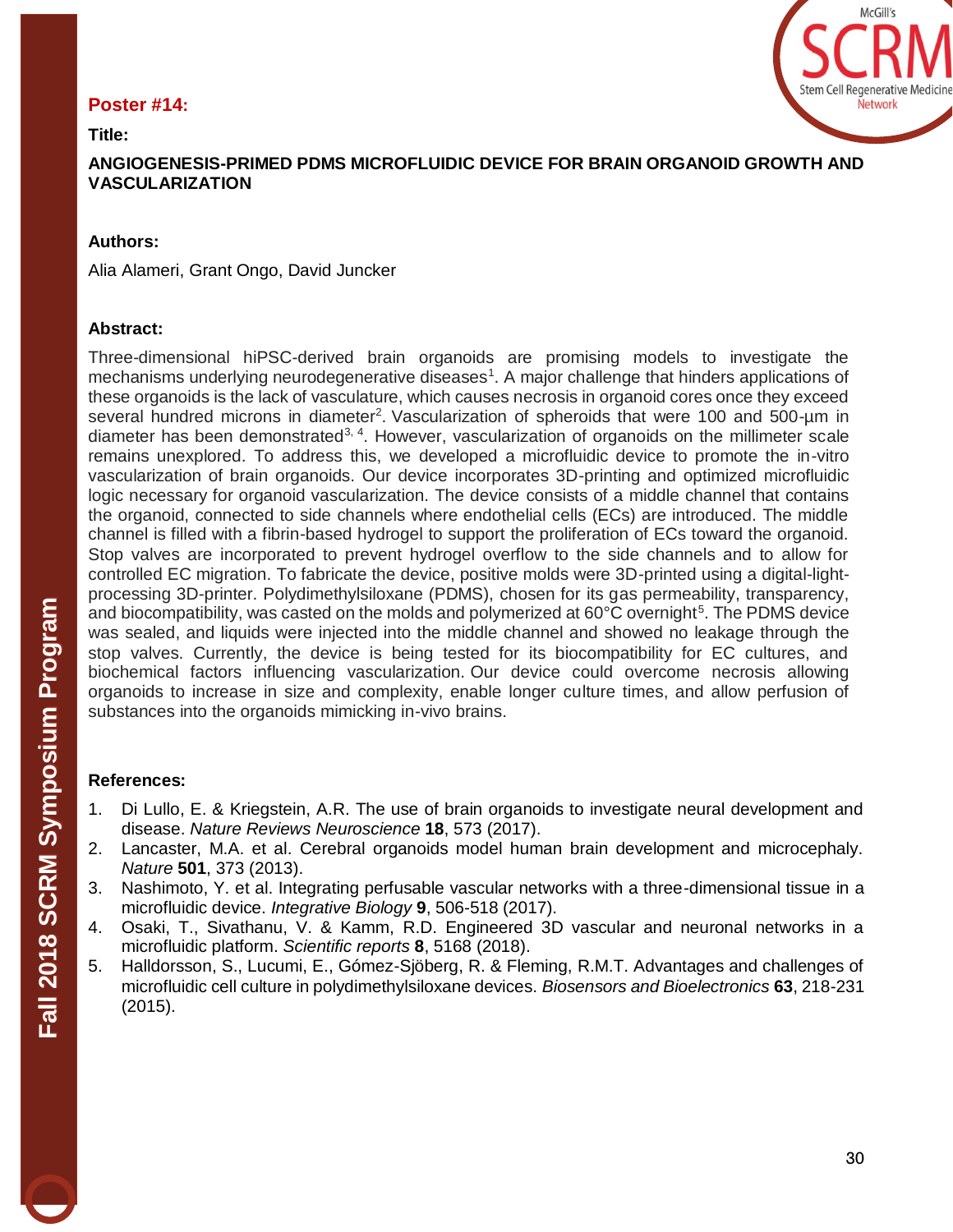**Poster #15:**



**Title / Titre :**

#### **IDENTIFICATION OF MOLECULAR CHANGES DURING COMPACTION IN THE EARLY PREIMPLANTATION MOUSE EMBRYO**

#### **Authors / Auteurs :**

Deepak Saini (M.Sc.3) and Yojiro Yamanaka

#### **Abstract / Résumé :**

Compaction is an essential morphogenetic event for blastocyst formation during preimplantation mouse embryo development. This morphological change is recognized an increase in cell-cell contact area, minimizing the exposed surface area of an embryo. However, the molecular mechanisms driving compaction have not been elucidated.

To identify molecular changes before and after compaction, we investigated the distribution of cortical F-actin, a core regulator of cell shape. We observed a reduction of F-actin at cell-cell contacts after compaction, suggesting the generation two cortical subdomains within a cell. We speculate that the cortical F-actin levels reflect cortical contractility and that the reduction of F-actin at cell-cell contact areas facilitates the flattening of cells.

What regulates this reduction of F-actin at cell-cell contacts? We investigated the distribution of Ecadherin, a calcium dependent adhesion molecule, and its associated catenins. Although E-cadherin and b-catenin were uniformly distributed before and after compaction, we observed an increase of αcatenin at cell-cell contacts during compaction. Since homodimer forms of α-catenin suppresses actin polymerization by blocking the ARP2/3 activity, we speculate that the increased level of α-catenin reflects its homodimer conformation to reduce the level of F-actin at cell-cell contacts

Interestingly, E-cadherin null embryos exhibit two phenotypes not related to cell adhesion; (1) precocious polarization at the 4-cell stage, (2) polarized 8-cell embryos without F-actin rings. These results suggest that E-cadherin has adhesion-independent roles on contact-free surface to negatively regulate polarization as well as regulating the actocytoskeletion.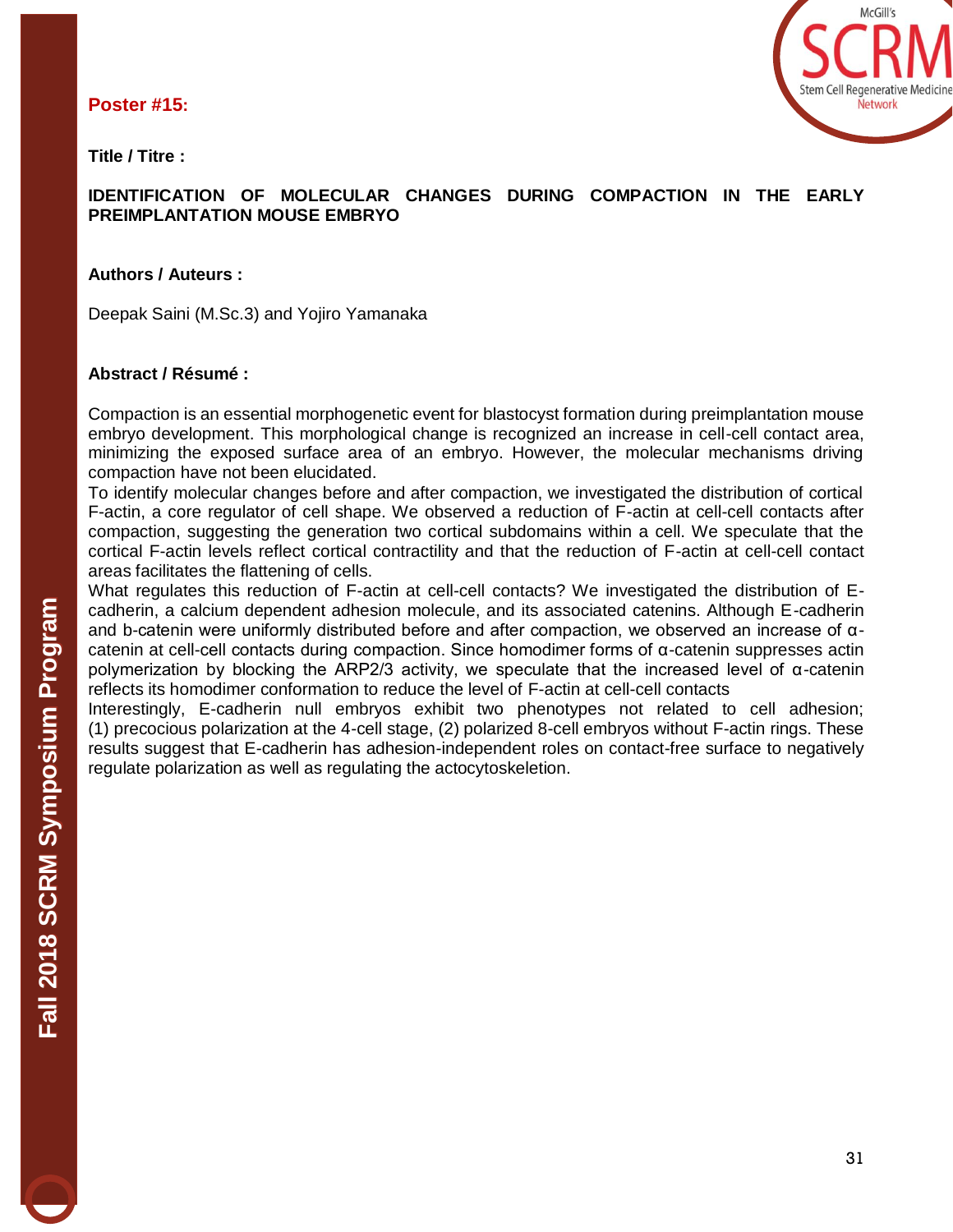# **Poster #16:**

**Title / Titre** :

# **THE ROLE OF QKI IN MICROGLIA**

**Authors / Auteurs :**

Jeesan Lee, Xiaoru Chen, Stephane Richard

# **Abstract / Résumé** :

Multiple sclerosis (MS) is an autoimmune disease of the central nervous system (CNS) where a person's immune system mistakenly attacks myelin. Research show that the progression of MS is linked to the defects of immune cells in the CNS known as microglia. However, what causes the defects of microglia and how this affects the progression of MS is largely unknown. To understand the role of microglia in de- and re-myelination settings, we focused on the RNA binding protein Quaking (QKI). We successfully generated a mouse model that specifically deletes QKI in microglia. Depletion of QKI resulted in abnormal microglial morphology and alternative splicing patterns in pre-mRNAs. To understand how mice without QKI react to the demyelination, we used a cuprizone diet that causes demyelination and subsequent accumulation of microglia to the demyelinated region. Our results revealed that QKI depleted mice showed an inability of microglia to migrate towards the demyelinated region unlike normal mice where abundant microglia were observed. Based on this cumulative evidence, our results shows that QKI is an important regulator of microglia. Thus these results will deepen the understanding of microglia biology and may provide valuable information towards microglia targeted treatment options in MS.

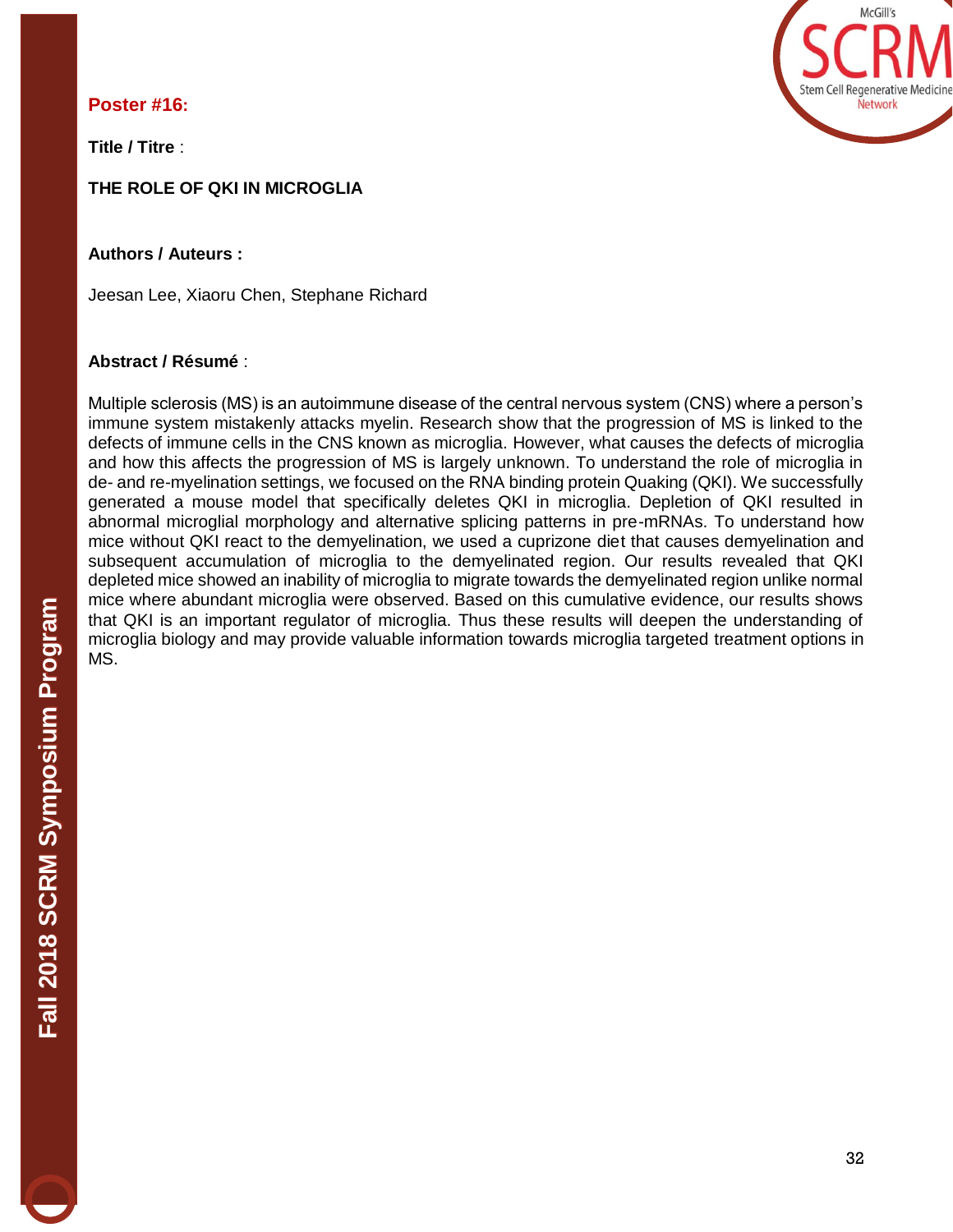#### **Poster #17:**

**Title / Titre :** 



#### **THE ROLE OF OXYGEN AND GLUCOSE ON THE SURVIVABILITY OF MOUSE BONE MARROW MESENCHYMAL STEM CELLS**

#### **Authors / Auteurs :**

Lau  $F^{1,2}$ , Eliopoulos N<sup>1,2</sup> and Barralet J<sup>1</sup>  $1.$ Department of Surgery, McGill University, Montreal, Quebec 2. Lady Davis Institute, Jewish General Hospital, Montreal, Quebec

#### **Abstract / Résumé :**

A key limitation for bulk tissue engineered scaffold development is the inability to deliver oxygen to cells found within scaffolds – which can result in hypoxia and tissue necrosis. The objective of this study was to determine the necessary requirements for anoxic MSC survival up to 13 days.

Initially, unmodified and Erythropoietin (Epo)-gene modified mouse bone marrow MSCs were cultured for 7 days in normoxic (21%) and anoxic (<1%) oxygen conditions. In the second set of experiments, unmodified MSCs were cultured in anoxia for up to 13 days in high (4.5g/L) and low (1g/L) glucose media. Cell viabilities were determined for up to 13 days.

We observed from our oxygen experiments, that while both groups of MSCs showed similar viabilities (78-88%) when compared to normoxic controls (85-91%), Epo-MSCs showed a significantly higher cell count (10.1x10<sup>4</sup> $\pm$ 4.5) compared to unmodified MSCs (7x10<sup>4</sup> $\pm$ 3.8) when cultured in anoxia. In anoxia, addition of high glucose media to unmodified MSCs led to a significant increase in cell viability percentage when compared to low glucose media at 13 days.

Our results indicate that both groups of MSCs can survive for up to 13 days in the absence of oxygen, with higher cells counts seen for Epo-MSCs. Protein production is unaffected by the absence of oxygen compared to normoxic controls. Additional glucose allowed for a 37% increase in MSC survival in anoxia. These results may lead to future research in scaffold designs that do not require vasculature to maintain cell survival for extended periods of time.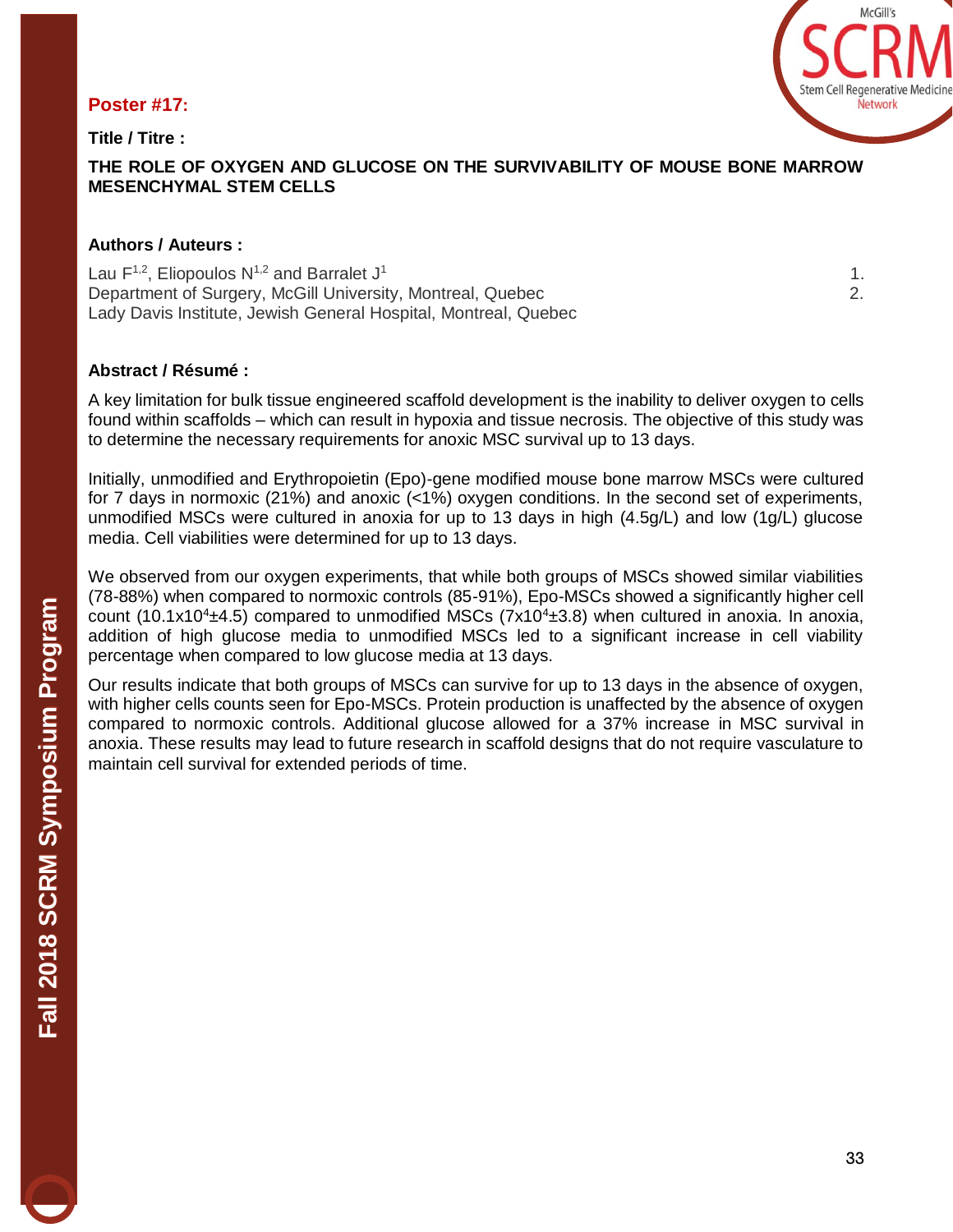#### **Poster #18:**

**Title / Titre**:



#### **A NOVEL HUMAN INDUCED PLURIPOTENT STEM CELL BLOOD-BRAIN BARRIER MODEL: APPLICABILITY TO STUDY ANTIBODY TRIGGERED RECEPTOR-MEDIATED TRANSCYTOSIS**

#### **Authors / Auteurs**:

Jez Huang, Maria Ribecco-Lutkiewicz, Caroline Sodja, Julie Haukenfrers, Arsalan S. Haqqani, Dao Ly, Peter Zachar, Ewa Baumann, Marguerite Ball,Marina Rukhlova, Marzia Martina, Qing Liu, Danica Stanimirovic, Anna Jezierski & Mahmud Bani-Yaghoub Human Health Therapeutics Portfolio, National Research Council of Canada, Ottawa, ON, K1A 0R6, Canada. Mahmud Bani-Yaghoub is deceased. Correspondence and requests for materials should be addressed to A.J. (email: anna.jezierski@nrc.ca)

#### **Abstract / Résumé**:

We have developed a renewable, scalable and transgene free human blood-brain barrier model, composed of brain endothelial cells (BECs), generated from human amniotic fluid derived induced pluripotent stem cells (AF-iPSC), which can also give rise to syngeneic neural cells of the neurovascular unit. These AF-iPSC-derived BECs (i-BEC) exhibited high transendothelial electrical resistance (up to 1500Ω cm2) inducible by astrocyte-derived molecular cues and retinoic acid treatment, polarized expression of functional efflux transporters and receptor mediated transcytosis triggered by antibodies against specific receptors. In vitro human BBB models enable pre-clinical screening of central nervous system (CNS)-targeting drugs and are of particular importance for assessing species-specific/selective transport mechanisms. This i-BEC human BBB model discriminates species-selective antibodymediated transcytosis mechanisms, is predictive of in vivo CNS exposure of rodent cross-reactive antibodies and can be implemented into pre-clinical CNS drug discovery and development processes.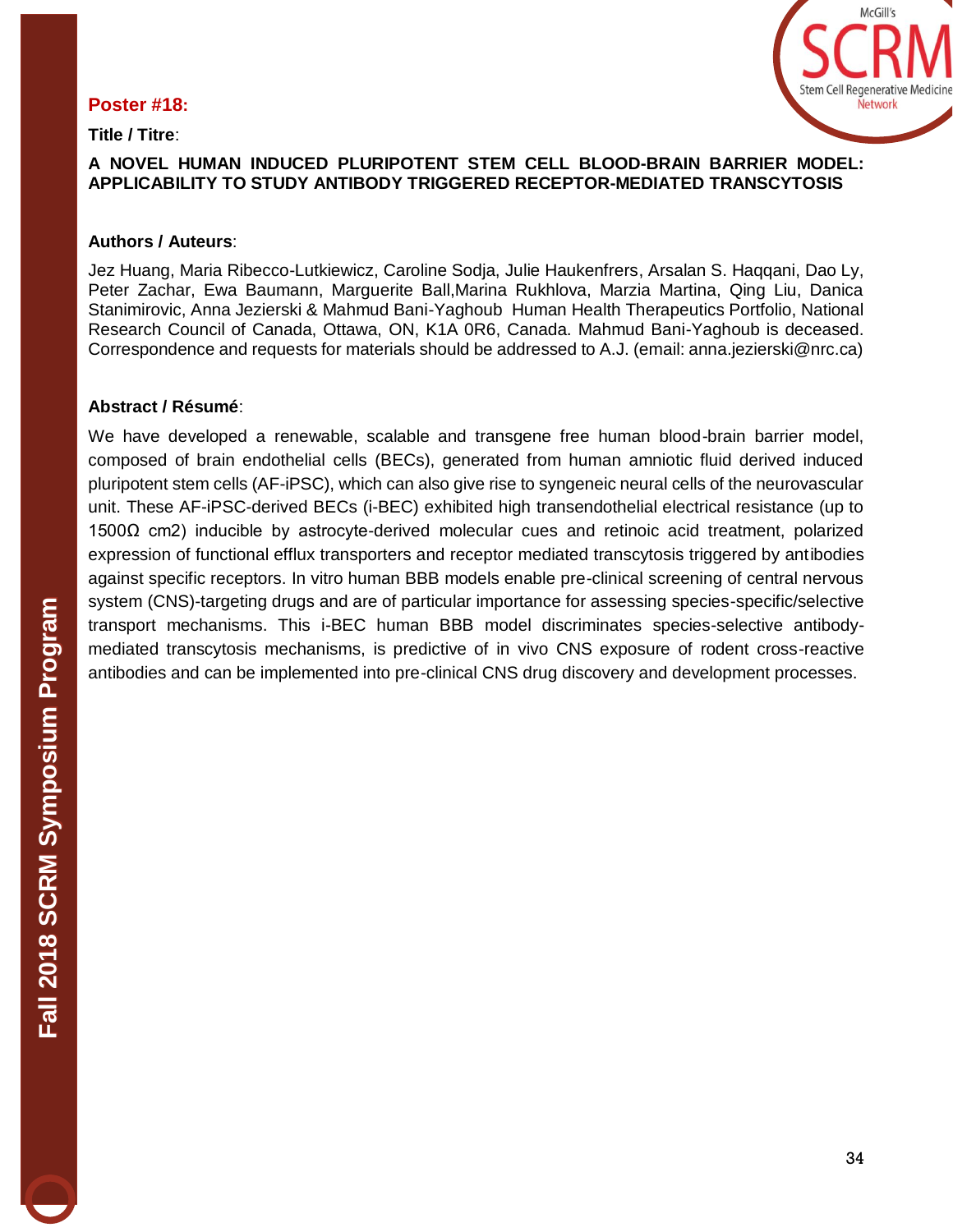#### **Poster #19:**

**Title / Titre :**



#### **CHARACTERIZATION OF THE MYSM1 REGULATED TRANSCRIPTION NETWORK IN HEMATOPOIETIC STEM AND PROGENITOR CELLS**

#### **Authors / Auteurs :**

HanChen Wang1,2,3, Jad I Belle1,2, Jessica C Petrov1,2, #David Langlais2,3,4, #Anastasia Nijnik1,2

1 Department of Physiology, McGill University, Montreal, QC, Canada 2 McGill University Research Centre on Complex Traits, McGill University, QC, Canada 3 Department of Human Genetics, McGill University, Canada 4 McGill University and Genome Quebec Innovation Centre, Montreal, QC, Canada

#### **Abstract / Résumé :**

MYSM1 is a histone H2A deubiquitinase and a regulator of gene expression. In both humans and mice, MYSM1 is essential for the function of hematopoietic stem cell (HSC), the maintenance of hematopoiesis, and the differentiation of blood cells. We have previously shown that MYSM1 represses the activity of the tumor suppressor and transcription factor p53 in hematopoietic stem and progenitor cells (HSPC). The loss of MYSM1 leads to p53 activation, p53-dependent HSPC depletion, and bone marrow failure. The deletion of p53 in MYSM1-deficient mice reverts the phenotype to normal, indicating an antagonistic role of MYSM1 to p53. Currently, the mechanism of how MYSM1-deficiency activates the p53 pathway remains unknown.

In recent unpublished work, we acquired the transcriptional signatures of MYSM1-deficient and control mouse HSCs with RNA-Seq and mapped the genome-wide MYSM1 DNA-binding sites in hematopoietic progenitor cell-lines with ChIP-Seq. I analyzed these datasets and identified an important group of genes regulated by MYSM1. This group of genes is essential to HSC biology and hematopoiesis, and its dysregulation has been described to activate the p53 pathway in many studies.

This project provides insights into the transcriptional changes leading to bone marrow failure in MYSM1 deficiency and facilitates future studies on the molecular mechanisms of MYSM1 in the regulation of transcription. In long-term, this knowledge will contribute to the better understanding and management of the human MYSM1-deficiency and possibly other disorders of hematopoiesis.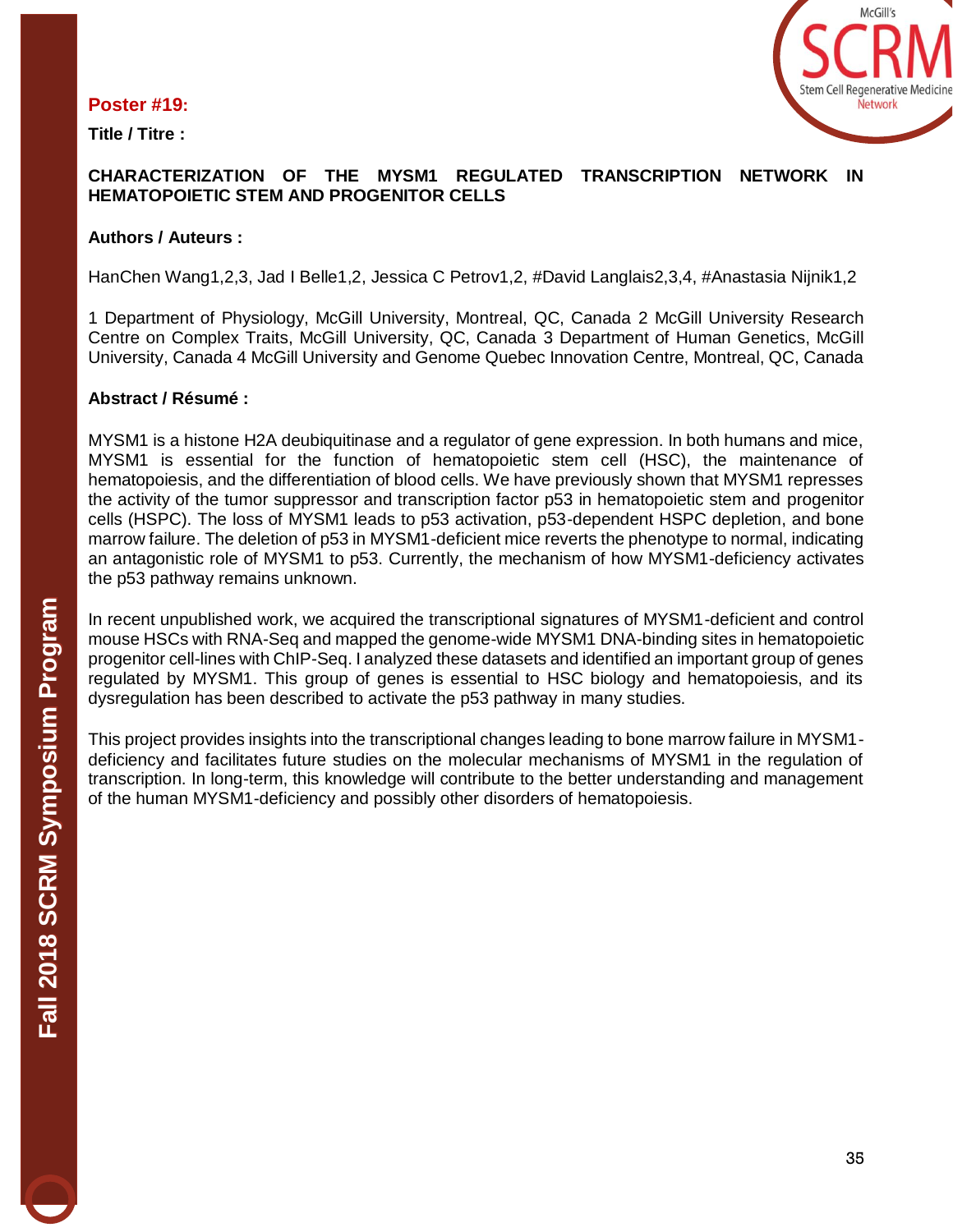#### **Poster #20:**

**Title / Titre :** 



# **COMPARISON OF STEM CELL THERAPEUTIC POTENCIES TO HUMAN INTERVERTEBRAL DISC DEGENERATION THROUGH THE SUPPRESSION OF TOLL-LIKE RECEPTORS**

# **Authors / Auteurs :**

Li Li, Derek Rosenzweig, Lisbet Haglund

# **Abstract / Résumé :**

Background: Low back pain (LBP) is often related to intervertebral disc (IVD) degeneration and linked to a loss of integrity and failure of the central portion. Cell-based therapies such as stem cell implantation have recently been proposed as minimally invasive approaches to reduce LBP and repair degenerate discs. Previous studies indicated that toll-like receptors activation can induce degeneration in human discs, as they regulate cytokine, neurotrophin, and protease expression and control key factors in disc degeneration. Therefore, blocking these receptors may counteract the inflammatory environment and potentially provide new therapeutic options for early degeneration prior to or concurrent with cell supplementation strategies. Both human bone marrow-derived mesenchymal stem cells and adipose stem cells are reported as suitable candidates for cell therapy. Here, we will compare and determine the superior cell type and evaluate them in combination with drugs blocking inflammation regulated by toll-like receptors.

Hypotheses: 1) Toll-like receptor suppression will improve differentiation of the stem cells to IVD-like cells. 2) Human adipose stem cells will have a stronger capacity than bone marrow derived stem cells to decelerate IVD degeneration.

Methods: Therapeutic indicators of degeneration will be evaluated. Cell matrix formation will be verified by IHC and DMMB assays. Bioactive, inflammatory, and degenerative factors will be detected via protein arrays. Cell markers that indicate cell differentiation conditions will be detected through FACS.

Prospective results: Human adipose stem cells will have the strongest capacity to differentiate to IVD cells and subsequently have the best potential to prevent or reduce IVD degeneration.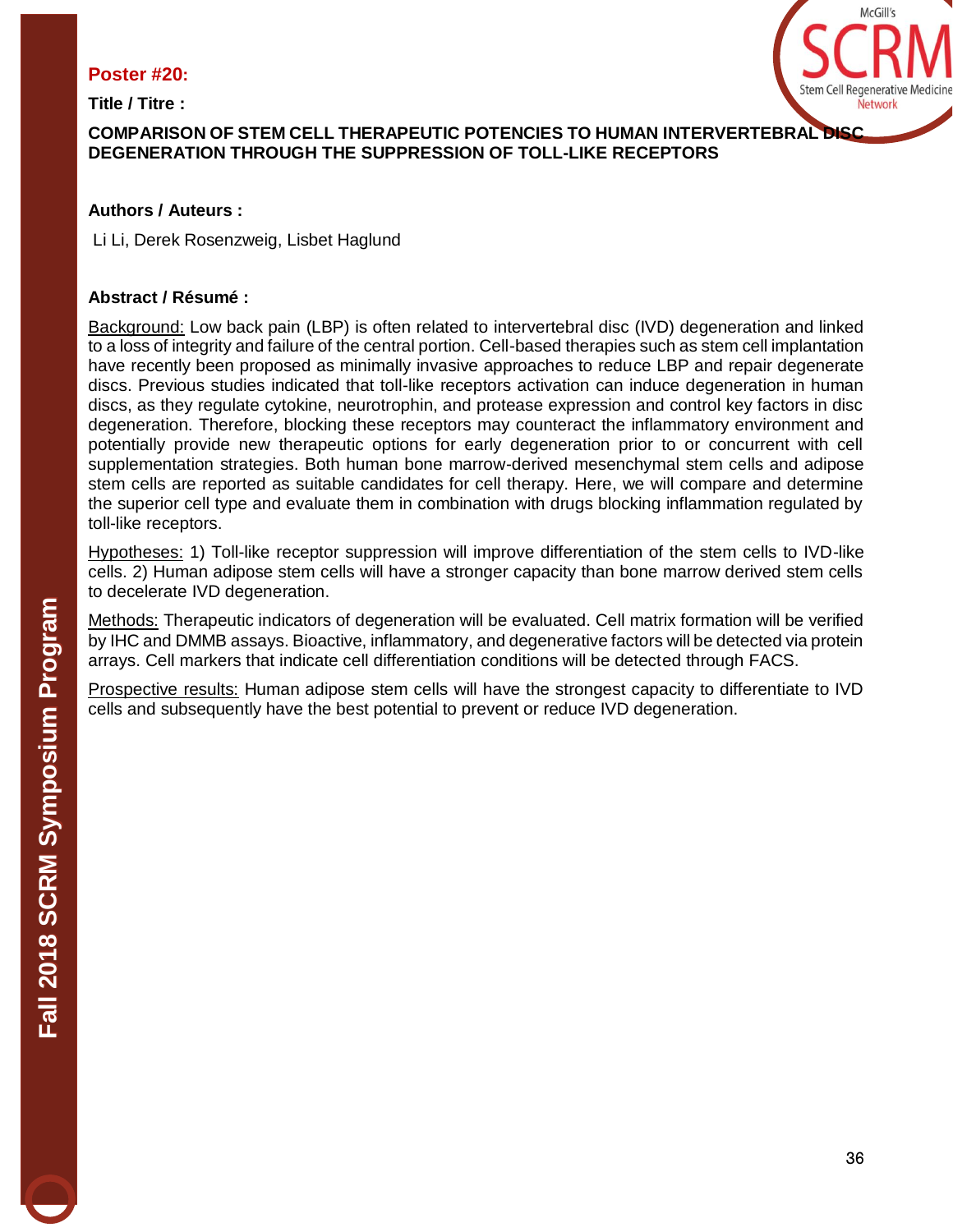#### **Poster #21:**

**Title / Titre :** 



#### **CAN SURFACE CHEMISTRY POLARIZE MACROPHAGES TOWARDS WOUND-HEALING PHENOTYPES?**

#### **Authors / Auteurs :**

Emily Buck, Seunghwan Lee, Laura Stone, and Marta Cerruti

#### **Abstract / Résumé :**

Background: Macrophages help direct the process of tissue repair with their ability to polarize, or change their phenotype, throughout the wound healing process<sup>1</sup>. During the early stages, macrophages take on a pro-inflammatory state and promote angiogenesis while at later stages, they shift towards an antiinflammatory state and initiate wound healing. Since implanting a biomaterial creates a wound, macrophages are recruited to the implant site to direct the repair process where they interact with the implant's surface and either promote normal repair or foreign body reactions (FBR)<sup>2</sup>. Many implants with hydrophobic surfaces elicit FBR, and surface modifications can help reduce the FBR<sup>3-4</sup>. However, there is little understanding of how implant surface properties impact macrophage-mediated FBR. Some work has demonstrated that altering wettability can affect macrophage polarization<sup>3-4</sup>, but there are inconsistent results because wettability depends on both surface chemistry and topography. To better understand the effect of surface properties on macrophage polarization, surfaces with wellcharacterized properties are required.

Methods: Polystyrene substrates functionalized with primary amine (NH<sub>2</sub>), carboxylic acid (COOH) or phosphonic acid  $(PO_3H_2)$  groups were prepared, and their surface properties, including surface composition, wettability and topography, were characterized. THP-1 human macrophage-like cells were then cultured on the surfaces, and their gene expression, cytokine production and adhesion were measured after 4, 24, and 48h.

Results: All surfaces promoted similar macrophage adhesion and spreading. However, the COOH surfaces led to significant increases in the anti-inflammatory cytokine, IL-10, after 48h.

Conclusions: COOH groups could be applied to the surface of implants to promote a wound-healing phenotype in macrophages and improve implant integration.

**References:** 1) *Semin. Immunol*. (2008) 20:86-100; 2) *Mater. Today* (2016) 19:304-321; 3) *Biomaterials* (2009) 30:5497-5504; 4) *J. Biomed. Mat. Res. A* (2014) 102A:60-67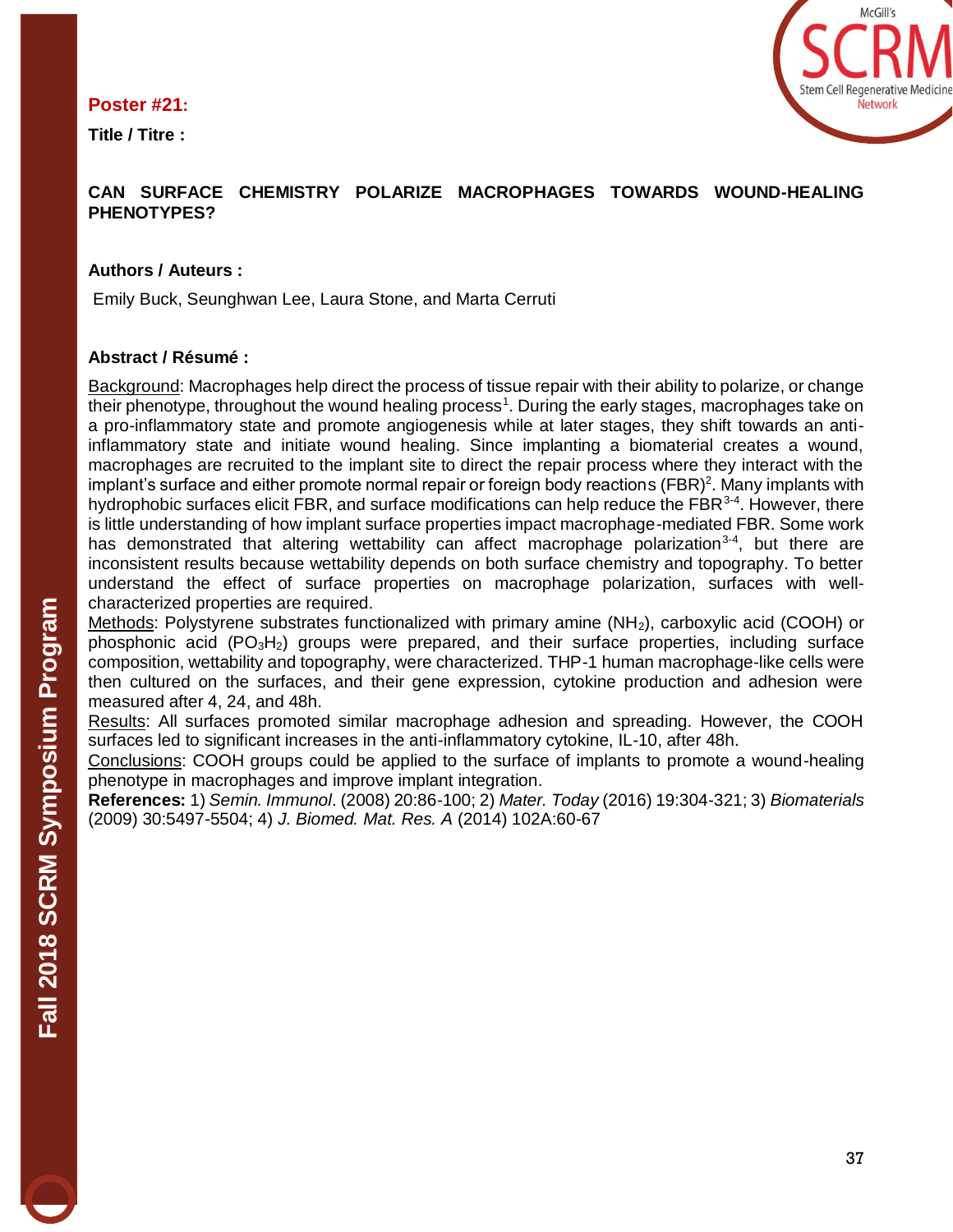#### **Poster #22:**

**Title / Titre:** 



# **REGULATION OF GLIOMA STEM CELL SELF-RENEWAL AND TUMORIGENESIS BY CARBOHYDRATE BINDING PROTEIN**

# **Authors / Auteurs:**

Ahmad Sharanek<sup>1</sup>, Idris Fatakdawala<sup>1</sup>, Arezu Jahani-Asl<sup>1</sup>

# **Abstract / Résumé:**

Glioma Stem Cells (GCS) are a population of malignant self-renewing stem cells in glioblastoma (GBM) tumors, the most common and aggressive primary brain tumor in the adult brain. GSC promote tumor growth and recurrence and acquire resistance to therapy. Strategies to target GSC in the tumor bulk are urgently needed in order to develop more effective therapeutic strategies for GBM. EGFRvIII/STAT3 signaling is a major oncogenic pathway in GBM. Here, we report our discovery that Galectin1, a family member of carbohydrate-binding proteins with affinity for b-galactosides, promotes glioma stem cell selfrenewal and tumor growth in EGFRvIII-expressing subset of tumors. Analysis of RNA-Seq data shows that LGALS1, the gene encoding Galectin1, is highly expressed in human EGFRvIII-expressing GSC and its expression correlates with the expression of transcription factor STAT3. Importantly, STAT3 directly binds the promoter of LGALS1 to upregulate its expression and knockdown of STAT3 significantly attenuates LGALS1 mRNA levels. Genetic knockdown of LGALS1 impairs the ability of GSC to form spheres, as assayed in limiting dilution assay, suggesting that LGALS1-STAT3 signaling regulates glioma stem cell fate in EGFRvIII tumor subset. Strikingly, we employed genetic and pharmacological approaches in patient derived xenografts and found that LGALS1/Galectin1 impairs gliomas stem cell growth and tumorigenesis. Treatment of GSC with OTX008, a specific inhibitor of galectin-1, significantly attenuates the self-renewal ability of these cells and impairs tumorigenesis. Together, our findings suggest that targeting LGALS1/Galectin1 in combination with inhibitors of EGFRvIII/STAT3 pathway may provide an effective strategy for the future treatment of these deadly brain tumors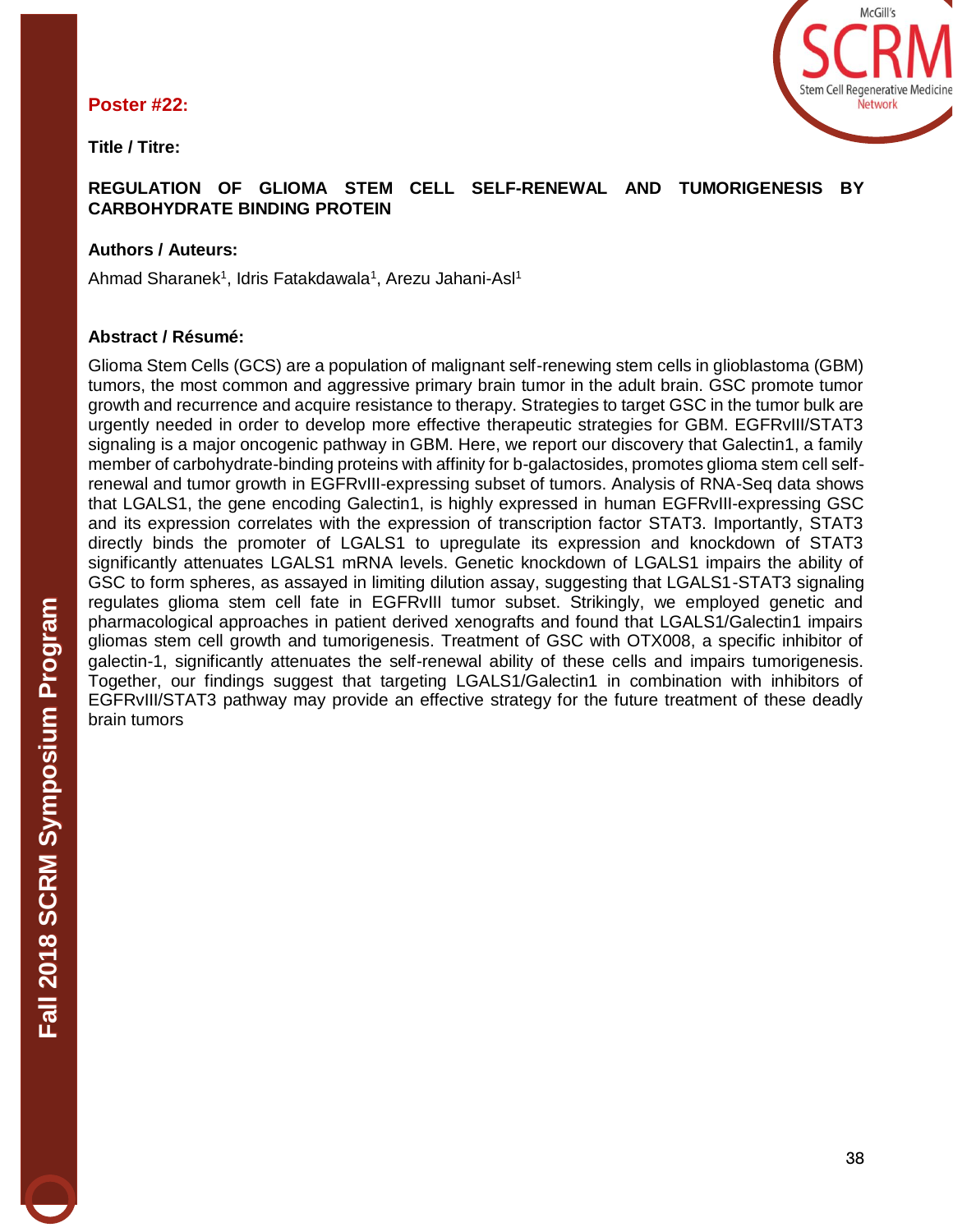#### **Poster #23:**

**Title / Titre :** 



#### **RSPO1 ENHANCES INTEGRATION OF NEPHRON PROGENITOR CELLS INTO GLYCEROL-DAMAGED RENAL TUBULES**

#### **Authors / Auteurs :**

Dickinson, K (McGill). Hammond, L (McGill). Carroll, T (UT Southwestern). Goodyer, P (McGill).

#### **Abstract / Résumé :**

Background: Primed WT1(+); CD24(+) cells from embryonic mouse kidneys are able to integrate into damaged adult kidneys after glycerol-induced acute kidney injury (AKI). Pre-treating the cells with an inhibitor of the Wnt/β-catenin signalling pathway significantly diminished tubular integration, highlighting the importance the Wnt/β-catenin pathway in this process. We hypothesize that embryonic nephron progenitor cells (NPCs) have been primed to respond to WNTs, and these cells are competent to integrate into an injured adult kidney. In this study, we used M15 cells, derived from early embryonic mouse kidney to identify critical molecules in the Wnt/β-catenin signalling pathway that define the primed NPC.

Methods: To measure activation of the canonical WNT-pathway, we transfected M15 cells with 8X TOPFlash. AKI was induced by intramuscular injection of glycerol. M15 cells were administrated to the mouse by tail vein injection.

Results: We treated M15 cells with recombinant WNT9b, resulting in minimal luciferase activity suggesting a signalling component is missing. We analyzed M15 cells for components of the WNTpathway and detected mRNA expression of Frizzled1-6, Lrp6 but not R-spondin1 (Rspo1). To ascertain whether absence of RSPO1, a WNT agonist, accounts for the lack of responsiveness, we transfected M15 cells with Wnt9b in the presence of recombinant RSPO1 and observed a 4.77-fold increase in luciferase activity. Given the rescue of WNT-responsiveness upon RSPO1 addition, to test whether RSPO1 treated M15 cells integrate better than M15 cells alone in an AKI model, we injected red-labelled cells into glycerol-injured mice. Mice that received M15+RSPO1 displayed a marked increase in cells integrated into the damaged kidney compared to the M15 alone condition.

Conclusion: These data suggest RSPO1 is a critical component to render NPCs responsive to a WNT9b signal and also enhances cell integration in an AKI model. These data have implications in future cellbased therapies to treat human AKI.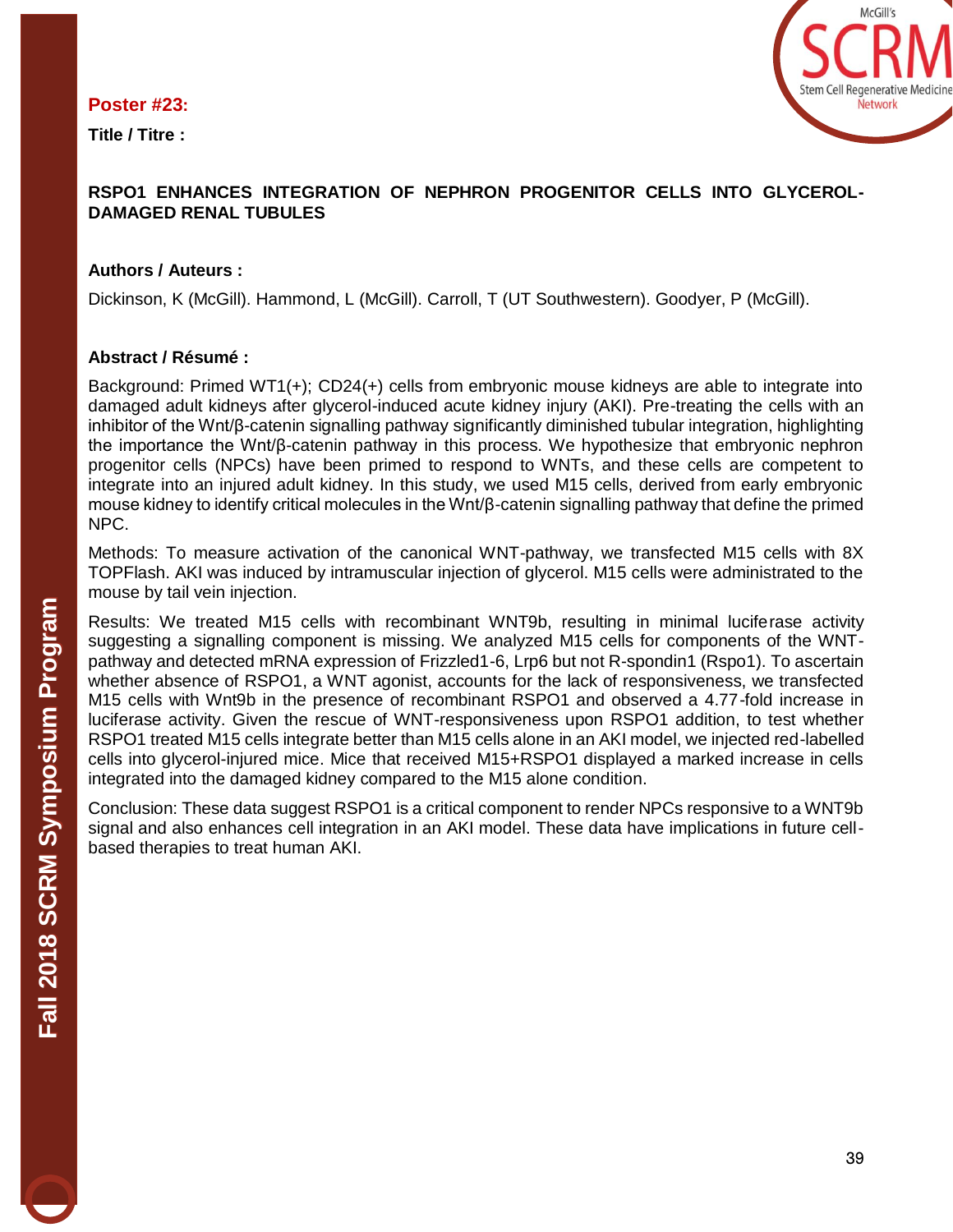### **Poster #24:**

**Title / Titre :** 



**BIOPRINTING ALGINATE-GELATIN SOFT BIOMATERIAL BIOINK FOR THREE-DIMENSIONAL CANCER CELL CULTURE.** 

#### **Authors / Auteurs:**

Salvador Flores Torres<sup>1</sup>, José Gil Munguia López<sup>1</sup>, Tao Jiang<sup>1</sup>, Jacqueline Kort Mascort<sup>1</sup>, and Joseph M. Kinsella<sup>1</sup>.

#### **Abstract / Résumé :**

Malignant neoplasms or cancer occurs when cells acquire genetic instability causing uncontrolled cell growth with the potential of invading healthy tissues around the body. Interrogating cancer biology has been an exhausting task for many scientists. Cancer research and drug discovery depend upon robust and clinically relevant models. Most of our experiments are based on traditional, two-dimensional (2D) cell models in which cells are grown on flat, non-representative environments. Although 2D cell-based experiments had been the pillar of many ground-breaking discoveries, cells naturally grow in a volumetric space to form soft tissues and organs structures along with a complex extracellular matrix (ECM) arrangement. Fundamental understanding of cancer cannot be fully concluded from 2D studies due to the lack of physiologically-relevant conditions such as cell-cell and cell-ECM interactions. In this work, we evaluate the use of a naturally-derived biomaterial as an ECM analog to perform 3D cancer cell culture for long periods of time (>80 days). We rely on extrusion bioprinting techniques to produce cancer cell-laden scaffolds with high-reproducibility and control over the initial conditions. This project aims to integrate both engineering approaches and biological principles to present a novel technique to apply biomaterials in cancer research.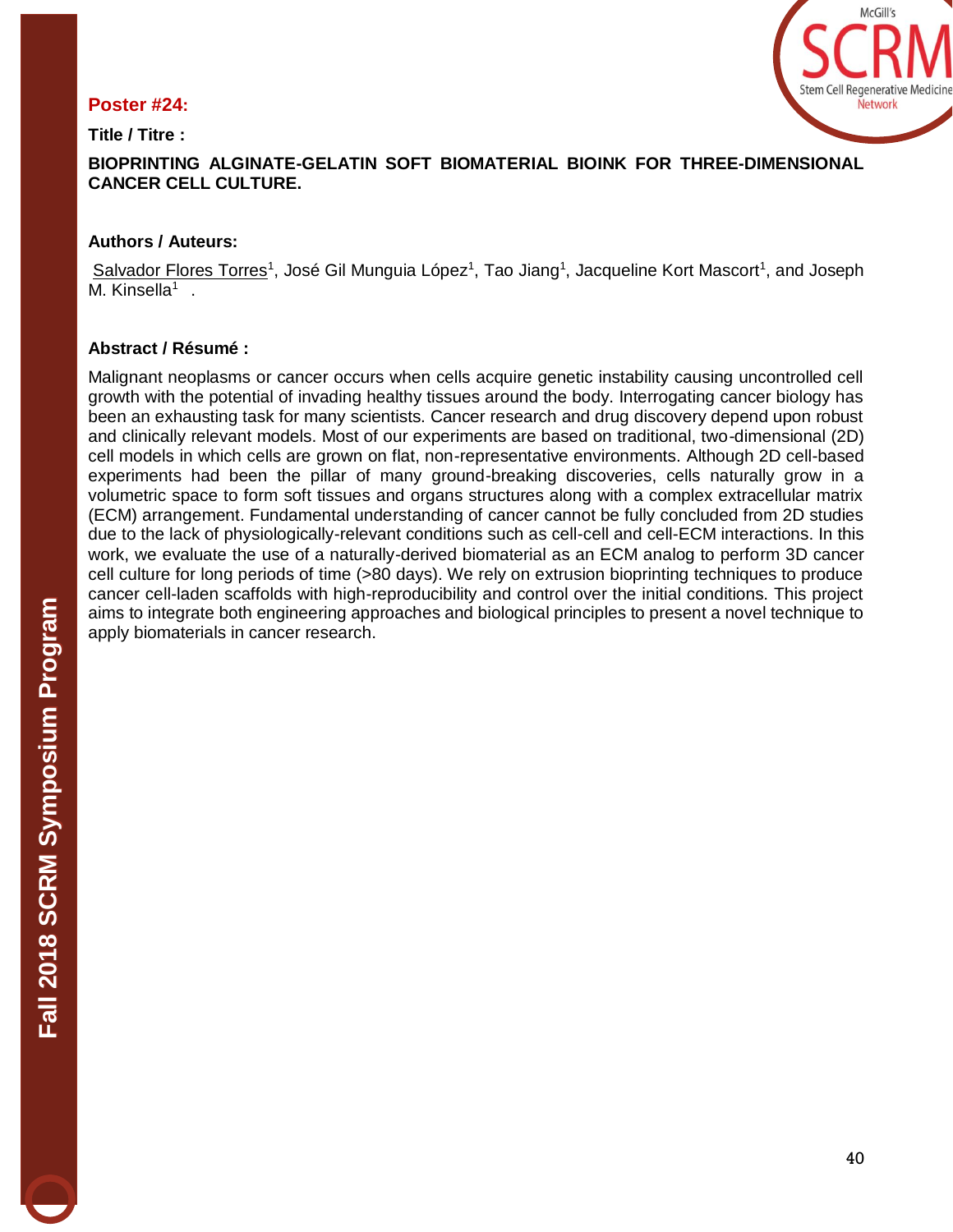#### **Poster #25:**

**Title / Titre :** 



#### **G PROTEIN-COUPLED RECEPTOR 56 (GPR56/ADGRG1) AS A POTENTIAL FUNCTIONAL REGULATOR OF LEUKEMIC AND HEMATOPOIETIC HUMAN STEM CELLS**

#### **Authors / Auteurs :**

[Heather Duncan, MSc](mailto:heather.duncan@mail.mcgill.ca)<sup>1\*</sup>, Karin G. Hermans, PhD<sup>2</sup>, Sara Chisling, BSc<sup>3</sup>, Mark D. Minden, MD, PhD<sup>4</sup>, John E. Dick, PhD<sup>4</sup>, Kolja Eppert, PhD<sup>5</sup>

<sup>1</sup>Division of Experimental Medicine, McGill University, Montreal, QC, Canada; <sup>2</sup>Program of Developmental and Stem Cell Biology, Peter Gilgan Centre for Research and Learning, The Hospital for Sick Children, Toronto, ON, Canada; <sup>3</sup>Faculty of Medicine, University of Montreal, Montreal, QC, Canada; <sup>4</sup>Princess Margaret Cancer Centre, University Health Network, Toronto, ON, Canada; <sup>5</sup>Department of Pediatrics, McGill University, Montreal, QC, Canada.

#### **Abstract / Résumé :**

Leukemic stem cells (LSCs) sustain acute myeloid leukemia (AML). Improved understanding of LSCs is required to improve therapy. We identified G protein-coupled receptor 56 (GPR56/ADGRG1) among a gene expression signature common to LSCs and normal hematopoietic stem cells (HSCs). GPR56 is a novel marker of high LSC frequency in AML patients, was shown to accelerate leukemogenesis in mice, and may be involved in murine HSC development and regulation. This study aims to establish the functional role of GPR56 in human LSCs and HSCs.

GPR56 expression was associated with worse survival across three microarray AML cohorts (p<0.01). GPR56 expression was higher in samples with worse prognosis (p<0.0001) predicted by cytogenetics. We confirmed higher expression of GPR56 in human LSC and HSC fractions by qRT-PCR. Colony forming cell assays were conducted to determine effects on progenitor proliferation and differentiation. Overexpression of GPR56 increased colony formation in AML cell line MOLM-13 (p<0.05) and cultured AML sample 8227 (GPR56dN, p<0.0001), but did not significantly alter normal human progenitor cell activity. Long-term xenograft assays were performed via intrafemoral injection in immunodeficient mice to determine effects on stem cell function. GPR56 overexpression conferred a significant engraftment advantage (p<0.0001) maintained in secondary 12-week transplants (p<0.05) with sustained hierarchical organization indicating self-renewal of stem cells.

These data suggest that GPR56 enhances HSC function *in vivo*, and may regulate human leukemic progenitors, but not hematopoietic progenitors *in vitro*. Further functional studies will be performed to determine the role GPR56 in LSC function *in vivo* and chemotherapy resistance.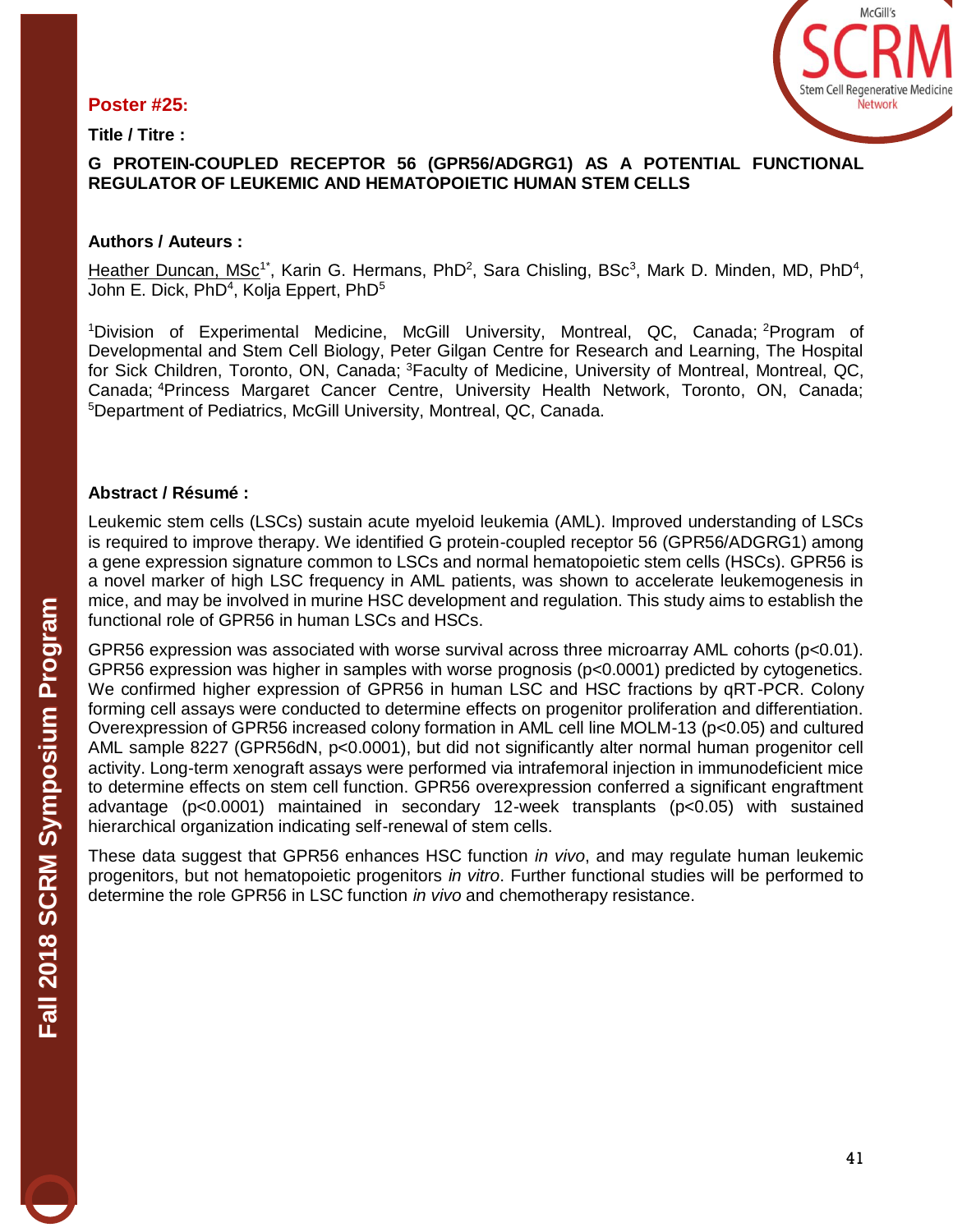#### **Poster #26:**

**Title / Titre :**



#### **IDENTIFYING MALE GERMLINE STEM CELLS: TOWARDS FUNCTIONAL MAPPING OF THE STEM CELL FATE**

#### **Authors / Auteurs :**

Joëlle Desmarais<sup>1</sup>, Xiangfan Zhang<sup>1</sup>, Makoto Nagano<sup>1</sup> 1. Research Institute of the McGill University Health Center and McGill University, Department of Obstetrics and Gynecology, 1001 Decarie Blvd., Montreal, QC, H4A 3J1.

#### **Abstract / Résumé :**

Spermatogonial stem cells (SSCs) are the foundation of high-throughput, life-long production of sperm. Clinically, SSCs are expected to become an important resource to restore male fertility, particularly for childhood cancer patients whose fertility is at risk. Yet, fundamental characteristics of SSCs remain elusive, making mechanistic studies difficult to control SSC fate for preserving stem cells or encouraging sperm production. Our ultimate goal is to determine a fate map of SSCs and to visualize them. Using a functional transplantation assay and multi-parameter flow cytometry, we found that loss of THY1 or ITGA6 indicates the exit from the SSC state, while the expression of widely-used SSC markers (GFRA1 and CDH1), as well as KIT, denotes the transition to commitment. To enrich the SSC population from "adult intact" mouse testes, which has been hard to achieve, we fractionated primitive germ cells using five surface antigens simultaneously (THY1, CDH1, GFRA1, KIT, and ITGA6). SSC transplantations showed that two cell fractions, the THY1+/ ITGA6HiMed/ GFRA1-/ CDH1-/ KIT- and the THY1+/ ITGA6Hi, exhibit the degrees of SSC enrichment that exceed any of those reported in the past two decades. Further characterization of these cell fractions is underway (e.g., cell cycle, protein/mRNA expression). We are also in preparation for single-cell RNA sequencing to understand the SSC fate commitment process at the transcriptome level. Our data should establish a powerful platform to dissect SSC fate decision mechanisms and to identify SSC niches, leading to clinical SSC applications for male fertility preservation and restoration. (Supported by CIHR and FRSQ)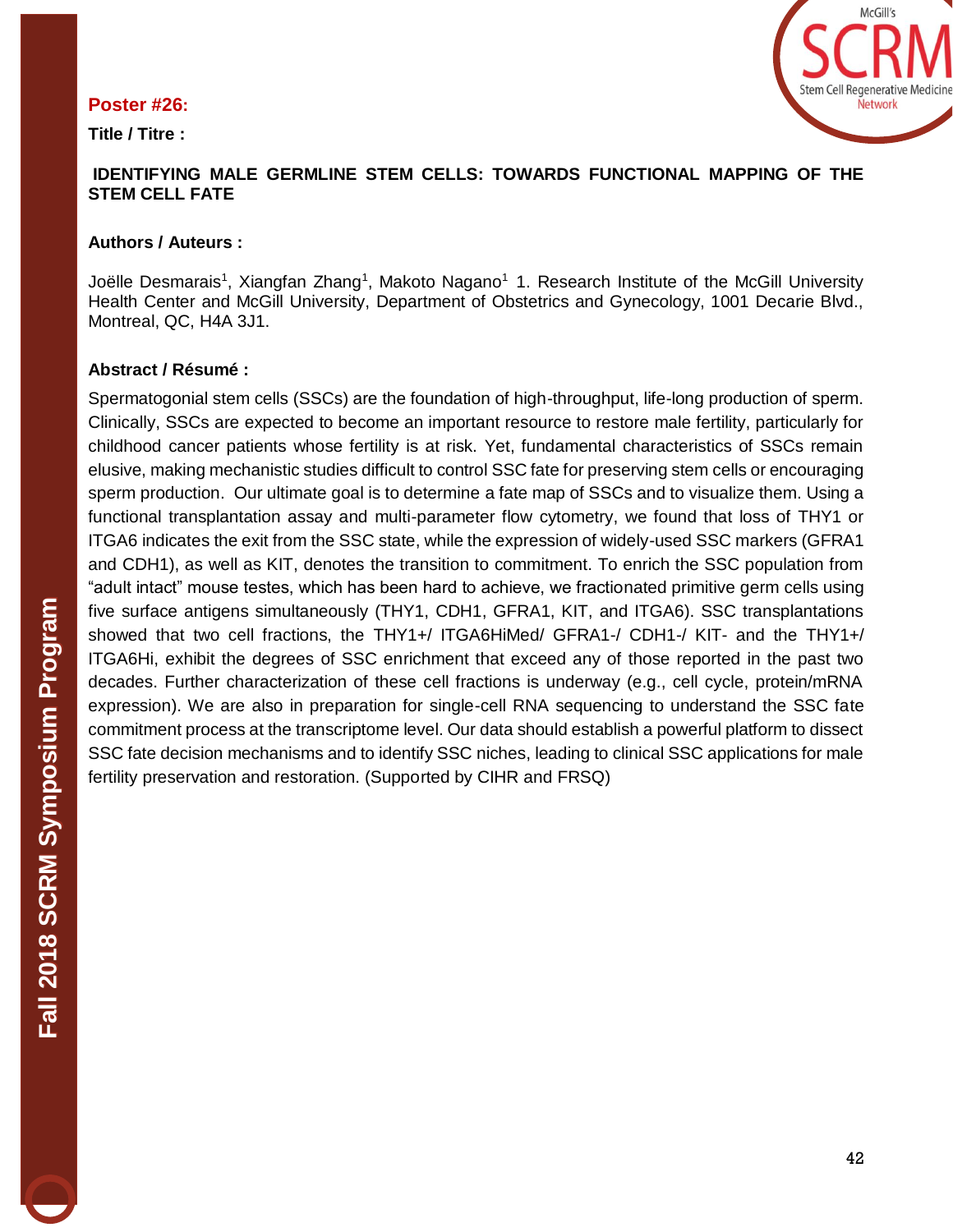#### **Poster #27:**

**Title / Titre :**



# **REGULATION OF NORMAL AND CANCEROUS STEMNESS BY A GATA3/BMP AXIS IN THE PROSTATE**

# **Authors / Auteurs :**

Mathieu Tremblay, Maxwell Shafer, Sophie Viala, Alana H.T. Nguyen, Adda Lee-Graham, Maxime Bouchard

# **Abstract / Résumé :**

Adult stem cells are found in prostate tissue and can act as the cells-of-origin for prostate cancer. Loss of the tumor suppressor PTEN is a common occurrence in prostate cancer. We showed that the transcription factor GATA3 is progressively lost in Pten-deficient mouse prostate tumors. Moreover, 75% of the more aggressive hormone-resistant human prostate tumors show loss of active GATA3. Using a genetic approach, we found that the enforced expression of GATA3 delays tumor progression. This effect is associated with a correction of the aberrant sphere-forming potential of cancerous stem cells to wild-type levels by re-expression of Gata3. Moreover, deletion of GATA3 in normal primary prostate stem cells enhanced their long-term self-renewal capacities both *in vitro* (serial sphere formation assay) and stem cell frequency *in vivo* (limiting dilution transplantation assay). Using RNAseq analysis, we found that BMP signaling is important for stem cell maintenance and loss of GATA3 is associated with an autocrine up-regulation of Bmp5. In addition, BMP5 treatment increased normal stem cell potential and numbers *in vitro* and *in vivo* whereas its inhibition (Noggin) corrects GATA3-deficient sphere forming potential to normal levels as well as the aberrant Pten-deficient cancerous sphere forming potential. Finally, loss of Bmp5 in the mouse affect prostate tissue homeostasis which is associated with a reduction in stem cell potential. Together, these data establish GATA3 as an important regulator of normal and cancerous prostate stem cells homeostasis through a Bmp5 dependent mechanism.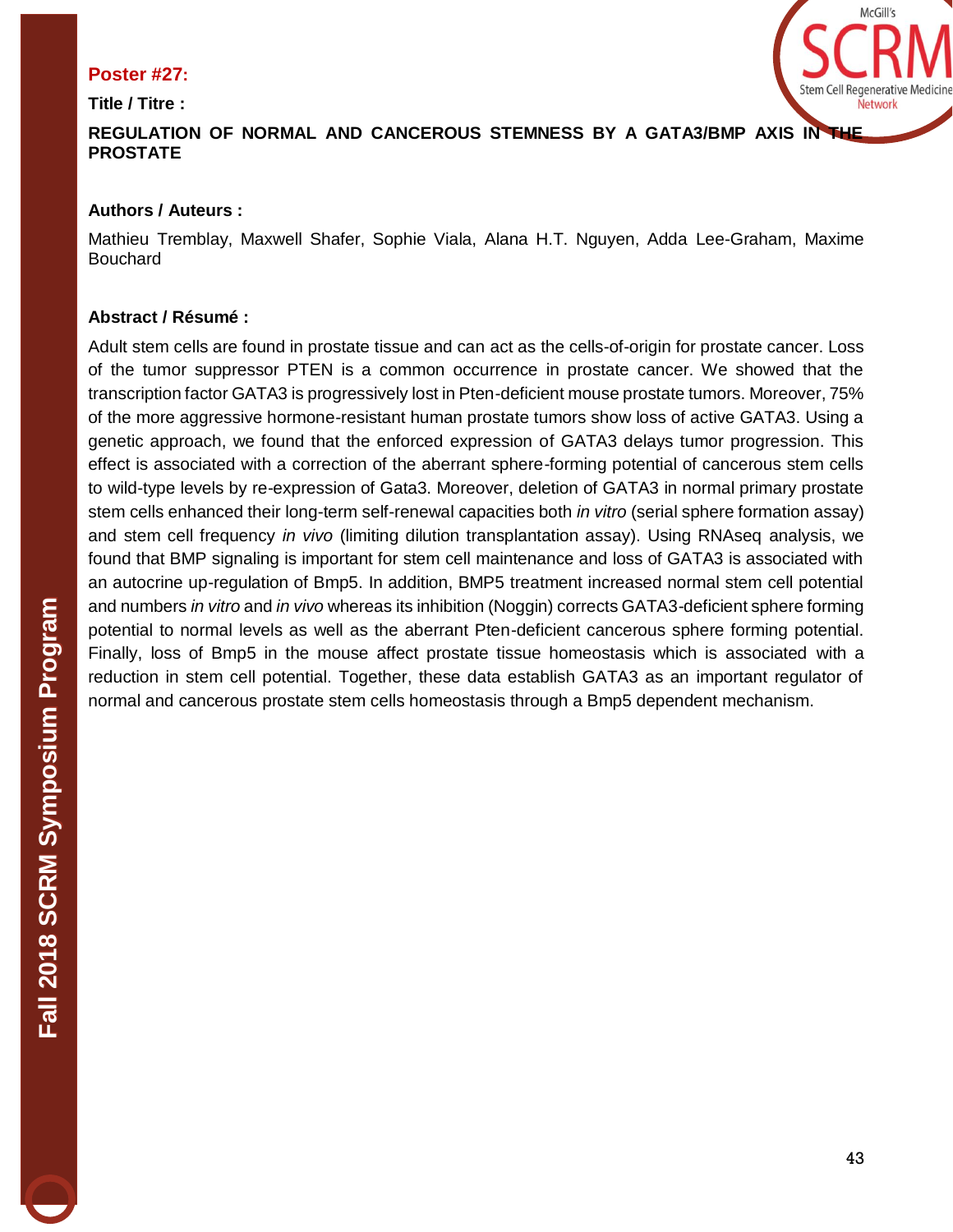#### **Poster #28:**

**Title / Titre :** 



# **CELLULAR SENESCENCE COMPROMISES THE RESPONSE TO OXIDATIVE STRESS**

#### **Authors / Auteurs :**

Ossama Moujaber, Dana Abou Samhadaneh, Ines Colmegna and Ursula Stochaj

# **Abstract / Résumé :**

The proper response to stress is crucial to survive physiological and environmental insults. Cellular senescence promotes aging and impairs stress responses. The underlying mechanisms are not fully understood. We are addressing these mechanisms in different cellular models. First, we selected kidney cells, as the kidney is particularly prone to aging-related functional decline. Second, we examine mesenchymal stromal cells (MSCs), because they have remarkable potential for health-related applications. The potential of MSCs is restricted by their aging-associated decline of cellular homeostasis. As MSCs are exposed to oxidative stress in the context of many diseases, their ability to respond to oxidants is critical for MSC-based therapies.

The formation of cytoplasmic stress granules (SGs) is a conserved response to various forms of stress. I have used senescent cultured kidney cells (LLC-PK1) to analyze SG formation in a quantitative fashion. Based on my results with LLC-PK1 cells, I have extended these studies to MSCs.

LLC-PK1 cells undergoing senescence in vitro display specific hallmarks of aging. This is exemplified by the irreversible loss of cell proliferation, increased cell size and nuclear dysmorphy. We identified two mechanisms that contribute to these senescence-associated changes: depletion of factors required for SG biogenesis, and altered cell signaling.

Our work identified new biomarkers that can be used to score cellular homeostasis during aging. In the long-term, this panel of biomarkers will be applied to monitor the performance of MSCs under exogenous and disease-associated stress. I expect that my results will provide measurable parameters that evaluate MSC quality for therapeutic intervention.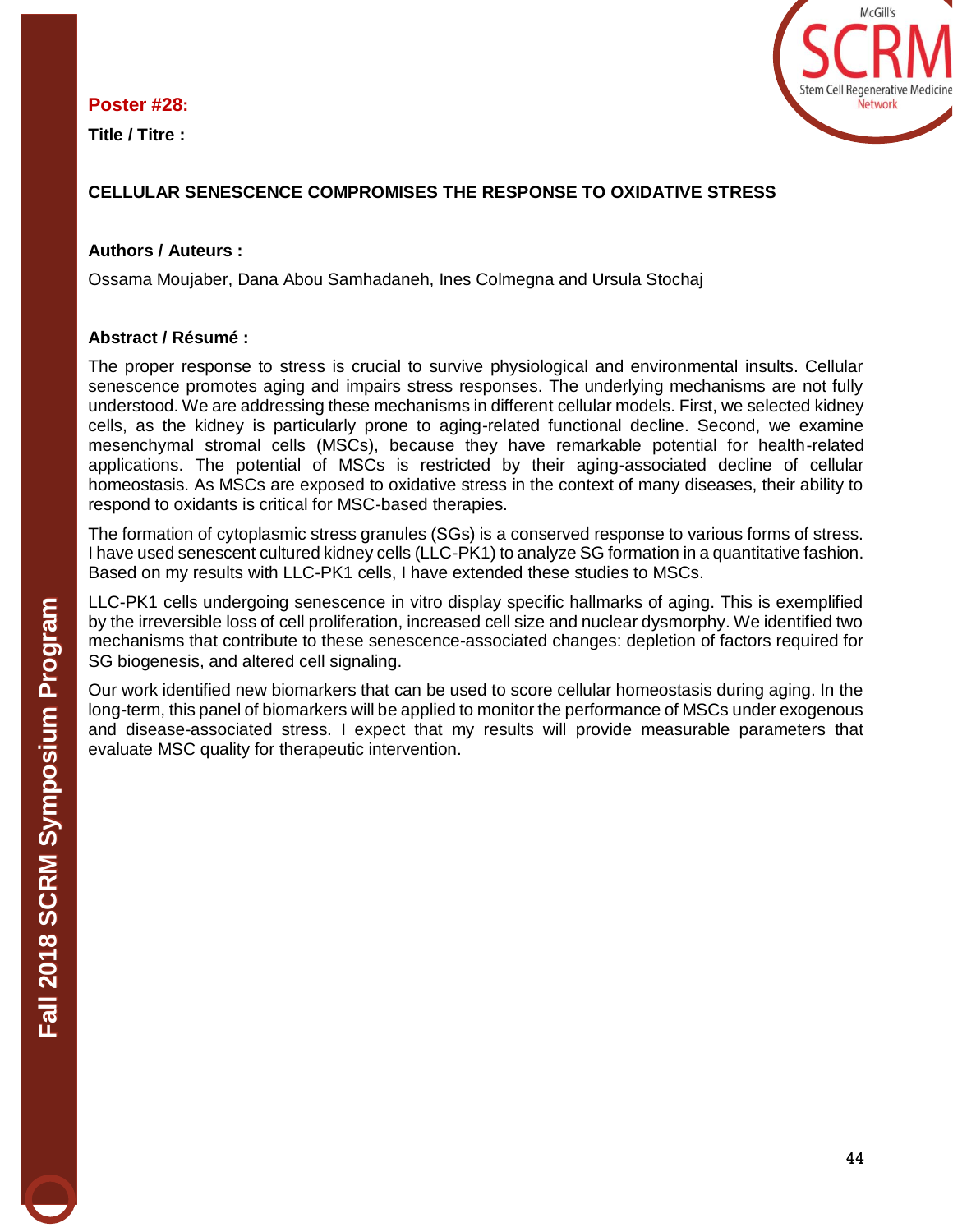# **Poster #29: Title / Titre :**



**DEVELOPING CELL MODELS TO TEST THE ROLES AND MECHANISMS OF BAP1 ACTIVITY IN B CELL DEVELOPMENT AND IMMUNITY**

#### **Authors / Auteurs :**

Yue Liang1,2, Yun Hsiao Lin1,2, Mansen Yu2,3, Anastasia Nijnik1,2 Affiliation: 1. Department of Physiology, 2. McGill University Research Centre on Complex Traits, and 3. Department of Microbiology and Immunology, McGill University, Montreal, Quebec

#### **Abstract / Résumé :**

BAP1 is a deubiquitinating enzyme (DUB) of the ubiquitin C-terminal hydrolase family with specificity for the histone mark H2AK119ub. It is involved in the regulation of gene expression, DNA repair, and cell cycle progression. Since these processes are important in blood and immune cell differentiation, we hypothesize that BAP1 may play a key role in hematopoiesis and immunity. Previous studies showed that BAP1 is essential for the myeloid lineage differentiation, however its activity in the lymphoid lineage is poorly understood. Our lab focussed on the potential involvement of BAP1 in B cell physiology. With mouse models, we demonstrated that upon BAP1-deletion, B cell development is impaired at the pro-B to pre-B cell stage. Moreover, the production of antigen-specific antibodies and the formation of memory B cells are also impaired in the BAP1-knockout mice. The aim of the current project is to establish BAP1 deficient B cell lines using CRISPR/Cas9 approach, and to use them to analyze the roles and mechanisms of BAP1 activity. CRISPR gRNAs targeting BAP1 exons 4 and 5 were designed (http://crispr.mit.edu) and cloned into the pSpCas9(BB)-2A-GFP vector. The constructs will be transfected into pre-B cell line Ba/F3 and mature B cell line CH12F3, to generate BAP1-deficient lines. Following validation, the lines will be analyzed for defects in survival, proliferation, activation, and antibody class switching. Changes in gene expression, stability of BAP1-binding proteins, and their recruitment to DNA will also be analyzed. The novel BAP1-deficient cell models generated using CRISPR technology will help to further investigate the mechanisms of BAP1 activity in B cell differentiation and function.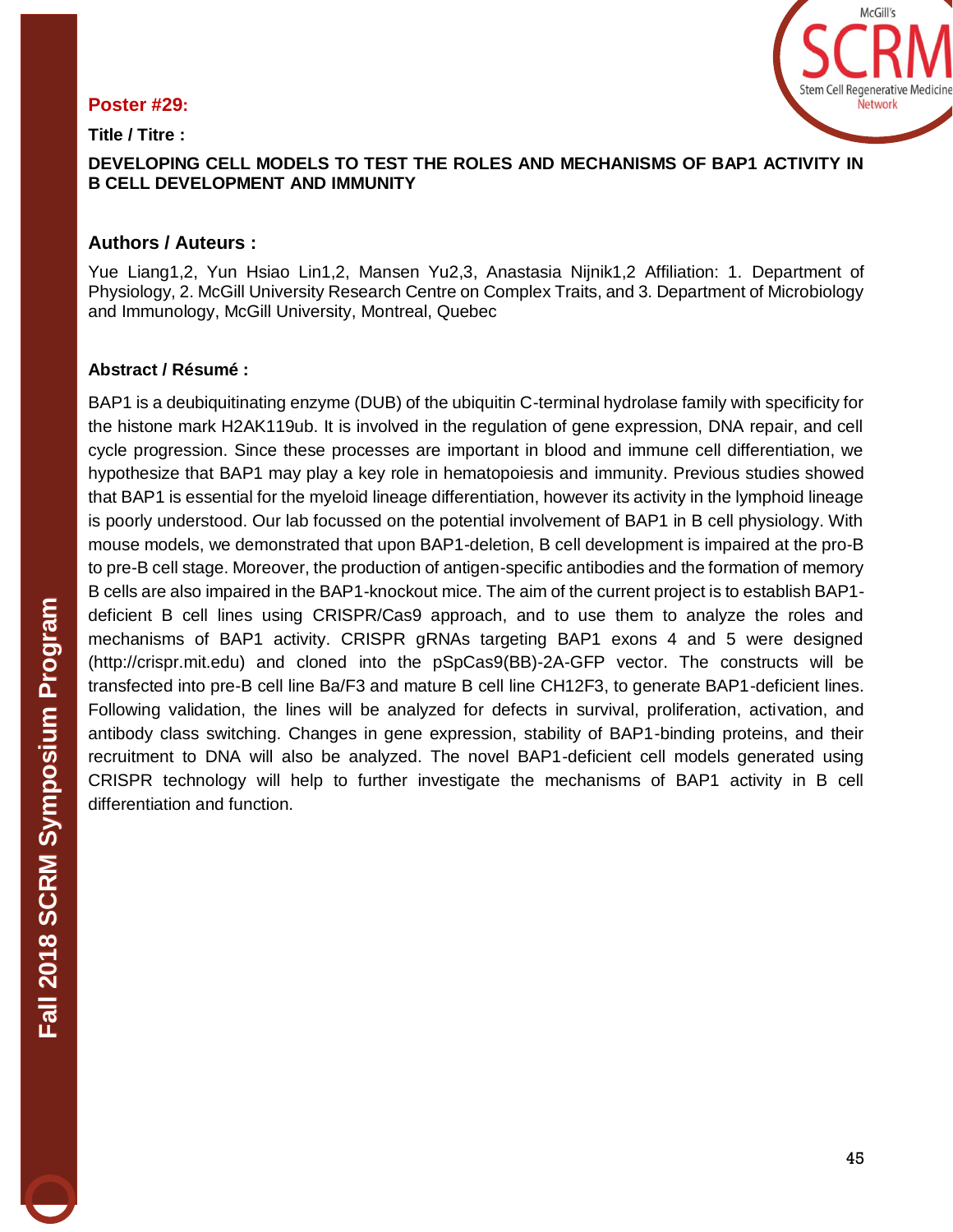# **Poster #30:**



**Title / Titre : MODELING NEUROLOGICAL DISORDERS WITH hiPSCs DERIVED MINIBRAINS**

#### **Authors / Auteurs :**

MOHAMED Nguyen-Vi\*, HAN Chanshuai\*, MATHUR Meghna, CHEN Carol X.-Q. , FON Edward, DURCAN Thomas

Montreal Neurological Institute, iPSC platform, McGill University, Montreal, Québec, Canada \*These authors equally contributed to the poster

#### **Abstract / Résumé :**

Often promising, therapies developed with mouse models fail due to differences between mice and humans, which leads us to focus on developing more relevant human disease models. Advances of stem cell technology have made 3D human models feasible, with induced pluripotent stem cells (iPSCs) that can generate a 3D human neuronal network (minibrains) with similar architecture and composition to the brain. In our group, we attempt to use minibrains to model neurodevelopmental disorders and neurodegenerative disorders such as Parkinson's disease.

Loss-of-function mutation in a gene called DENND5A leads to a neurodevelopmental disorder named epileptic encephalopathy. Patients with DENND5A mutation have global developmental delay, epilepsy and microcephaly. To model this disorder, we use CRISPR/Cas9 technology to create DENND5A knockout in iPSCs. We observe morphologic differences in the DENND5A derived cerebral organoids compared to the isogenic controls. This project will provide a potential model to study the pathological mechanisms involved in epileptic microencephaly.

Parkinson's disease (PD) is characterized by the presence of  $α$ -synuclein  $(α$ -syn) aggregates, which have been demonstrated to spread throughout the brain. The regions affected are interconnected implying that α -syn is being propagated. Developing therapies to impede this process represents a therapeutic avenue. The global aim is to build upon existing 2D cell cultures and mouse models by investigating the process of α-syn propagation in a 3D human model. To achieve this goal, we investigate the propagation of α-syn in human midbrain organoids (hMOs) derived from iPSCs lines from a PD patient carrying SNCA triplication and its isogenic control, produced by CRISPR/Cas9 technology. This work will provide new insights on the propagation of α-syn in a 3D human model.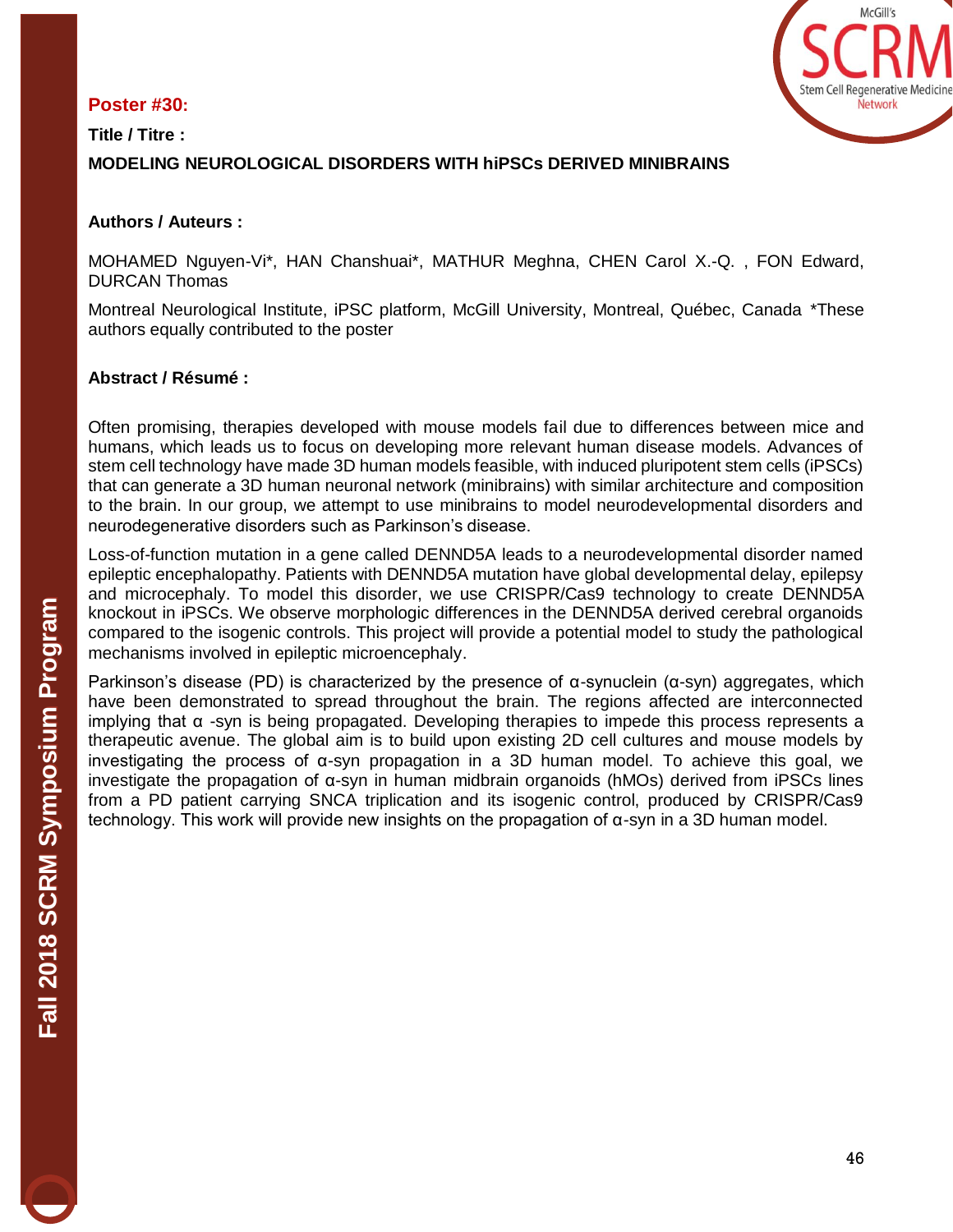#### **Poster #31:**

**Title / Titre :** 



### **GOLD NANOURCHINS IMPAIR CANCER CELL HOMEOSTASIS**

#### **Authors / Auteurs:**

Dana Abou Samhadaneh<sup>1</sup>, Adam Smart<sup>1</sup>, April Kuang<sup>1</sup>, Ossama Moujaber<sup>1</sup>, Dusica Maysinger<sup>2</sup> & Ursula Stochaj<sup>1\*</sup>

<sup>1</sup>Department of Physiology, McGill University, Montreal, Canada <sup>2</sup>Department of Pharmacology and Therapeutics, McGill University, Montreal, Canada

#### **Abstract / Résumé:**

BACKGROUND: Due to their unique physical properties and chemical non-toxicity, gold nanoparticles are particularly promising tools for cancer diagnosis and therapy. These applications are limited by the current lack of knowledge as it pertains to the effects of gold nanoparticles on cellular homeostasis.

Gold nanoparticles often concentrate in endosomes/lysosomes, organelles that are in close contact with the endoplasmic reticulum (ER). To date, little is known about the impact of gold nanoparticles on the ER and the unfolded protein response (UPR). This information is important, because the UPR can promote cell survival. On the other hand, a severe and persistent UPR may trigger cell death. Gold nanoparticles have also been shown to induce oxidative stress in cancer cells. However, the extent of oxidative damage to RNA, specifically, is unknown. Here, we investigated the impact of gold nanoparticles on the UPR, RNA oxidation and overall cellular proteostasis.

METHODS: HeLa cells were treated with different concentrations of gold nanourchins and UPR inhibitors for defined periods of time. Cell viability, apoptosis, protein aggregation, UPR activation and RNA oxidation were assessed.

RESULTS: We show that gold nanourchins reduced HeLa cell viability in a dose-dependent manner. Our results indicate that gold nanourchins promoted severe protein aggregation, suggesting the impairment of proteostasis. Furthermore, gold nanourchins induced ER stress and caused a branch-specific activation of the UPR. Finally, oxidative stress induced by gold nanourchins promoted RNA oxidation and granule formation in the cytoplasm.

CONCLUSIONS: Our results suggest that non-functionalized gold nanoparticles induce several stress responses that affect the ER and other subcellular compartments. With persistent cellular stress, gold nanourchins are likely to promote cancer cell death. This knowledge is crucial for gold nanoparticlerelated therapeutic applications and a promising new strategy to eliminate tumor cells.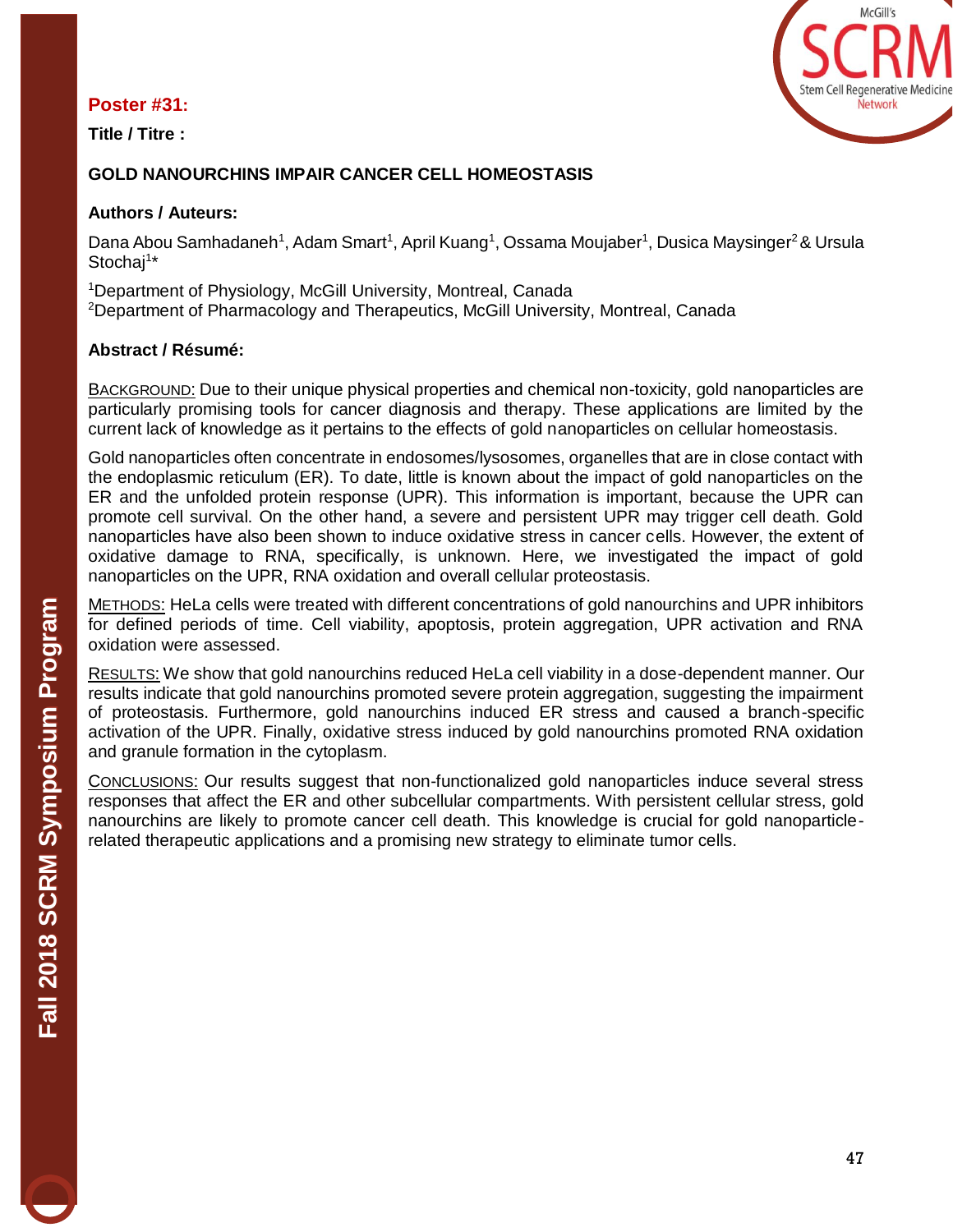#### **Poster #32:**

**Title / Titre :** 



#### **THE ROLE OF THE NUCLEAR DEUBIQUITINASE MYSM1 IN THE TRANSCRIPTIONAL REGULATION OF HEMATOPOIETIC STEM CELL FUNCTION AND HEMATOPOIESIS**

#### **Authors / Auteurs :**

**Amanda Fiore1,3**, HanChen Wang1,3, Jad I. Belle1,3, Philippe Gros2,3, David Langlais4,5, Anastasia Nijnik1,3

- 1 Department of Physiology, McGill University
- 2 Department of Biochemistry, McGill University
- 3 McGill University Research Centre on Complex Traits, McGill University
- 4 Department of Human Genetics, McGill University
- 5 McGill University and Génome Québec Innovation Centre, McGill University

#### **Abstract / Résumé :**

Myb-like SWIRM and MPN Domains 1 (MYSM1) is a chromatin-binding histone H2A lysine 119 deubiquitinase that is essential for normal hematopoiesis in both mice and humans. Mysm1- knockout mice exhibit severe hematopoietic defects, including loss of function of hematopoietic stem cells, apoptosis of hematopoietic progenitors, and impaired production of multiple downstream hematopoietic cell types. Although MYSM1 was reported to regulate the expression of some genes required for normal progression of hematopoiesis, no genome-wide analyses of MYSM1-regulated genes have been published to date. RNA-seq analyses conducted in our lab revealed an important category of genes that exhibit significantly altered expression in primary Mysm1-deficient hematopoietic stem cells. Additionally, our ChIP-seq analyses performed in the Ba/F3 hematopoietic progenitor cell line revealed that a significant portion of MYSM1-binding sites across the genome are associated with these genes. My current aims are to validate and establish the role of MYSM1 in the regulation of the expression of these genes, understand whether this regulation operates through MYSM1's catalytic domain, and investigate the crosstalk between MYSM1 and other transcription factors in their regulation. This work will expand our current understanding of the role of MYSM1 in hematopoiesis and stem cell biology and the mechanisms driving bone marrow failure in human MYSM1-deficiency.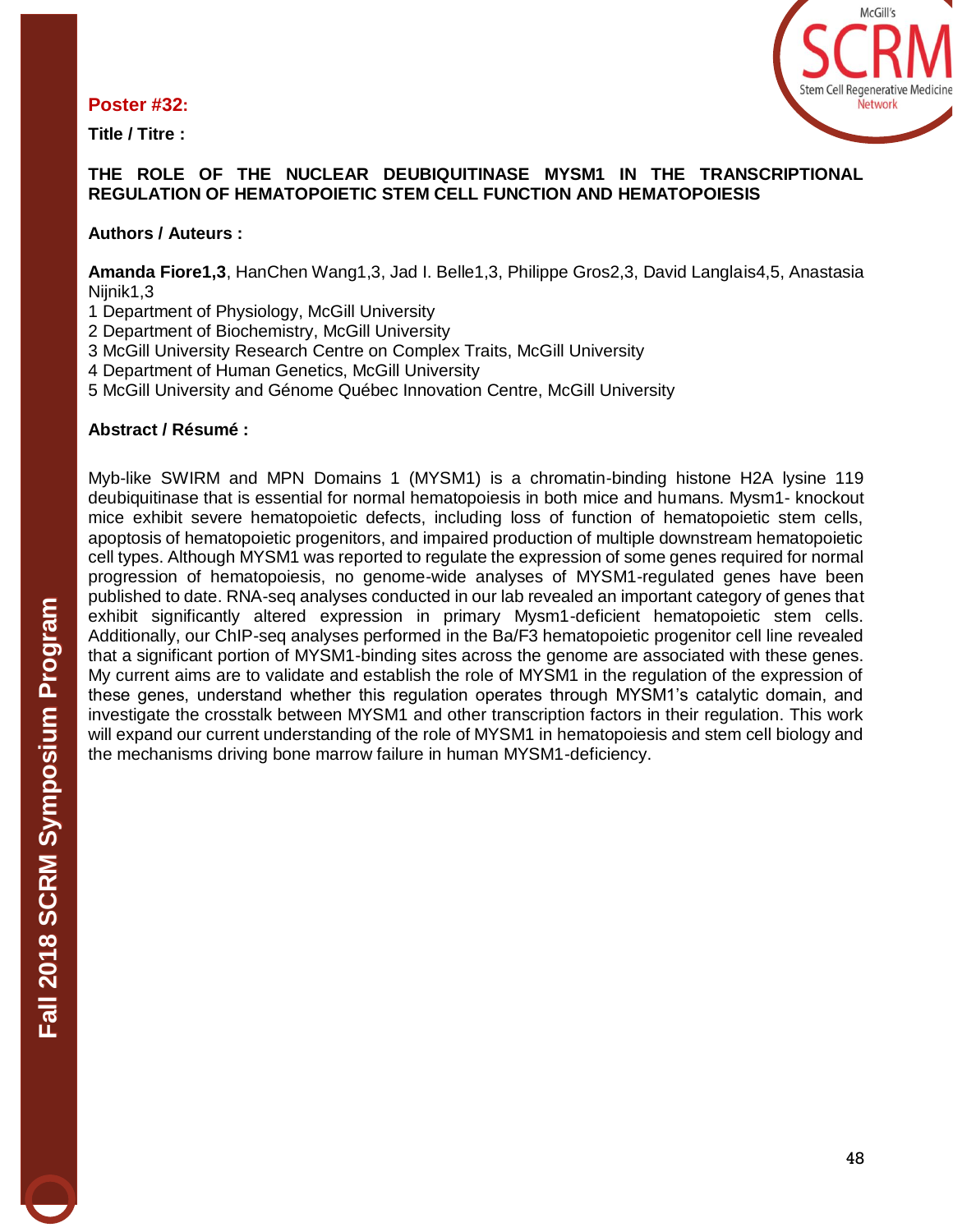#### **Poster #33:**

**Title / Titre :**



#### **CD271 A MORE PRECISE MARKER FOR CANCER STEM CELL IN HEAD AND NECK SQUAMOUS CELL CARCINOMAS THAN CD44**

**Authors / Auteurs :** 

<u>OSAMA ELKASHTY 1,2,</u> SIMON TRAN <sup>1</sup>.

#### **Abstract / Résumé :**

Head and neck squamous cell carcinoma (HNSCC) is the seventh most common cancer with over 500,000 new cases diagnosed yearly, and 4.6% of cancer cases. Despite the improvements in treatment modalities, the five-year survival rate for SCCHN has remained unchanged at ~50% over the past 30 years. One reason for HNSCC treatment failure is related to a subpopulation of cells in the tumor called cancer stem cells (CSCs) which are suggested to have tumor initiating potential, combined with the selfrenewal ability and multilineage differentiation. According to many studies, CD44 surface marker can be used to identify CSCs. The purified CD44+ cells from the primary tumors can give rise to tumors faster and by injecting less cell number in xenograft model compared to CD44- cells, and these xenograft tumors subsequently reproduce the original tumor heterogeneity observed in the primary tumor. Recently, CD271 was identified as a marker of CSCs in many tumors, such as human melanoma and hypopharyngeal carcinoma. In our study, we investigated if CD271 is a more precise marker for CSCs than the widely used CD44. Our results revealed that CD271+ cells are a subpopulation from the CD44+ cells. The CD44+/CD271+ cells have a faster dividing rate, higher proliferation rate, higher self-renewal ability and chemo/radio-resistance when compared to CD44+/CD271- and the total population. CD44+/CD271+ cells showed higher expression of stemness genes such as BMI1, SOX2, OCT4 and GLI1 when compared to CD44+/CD271-. Our results suggest that CD271+ is a more accurate marker to purify the CSCs from HNSCC.